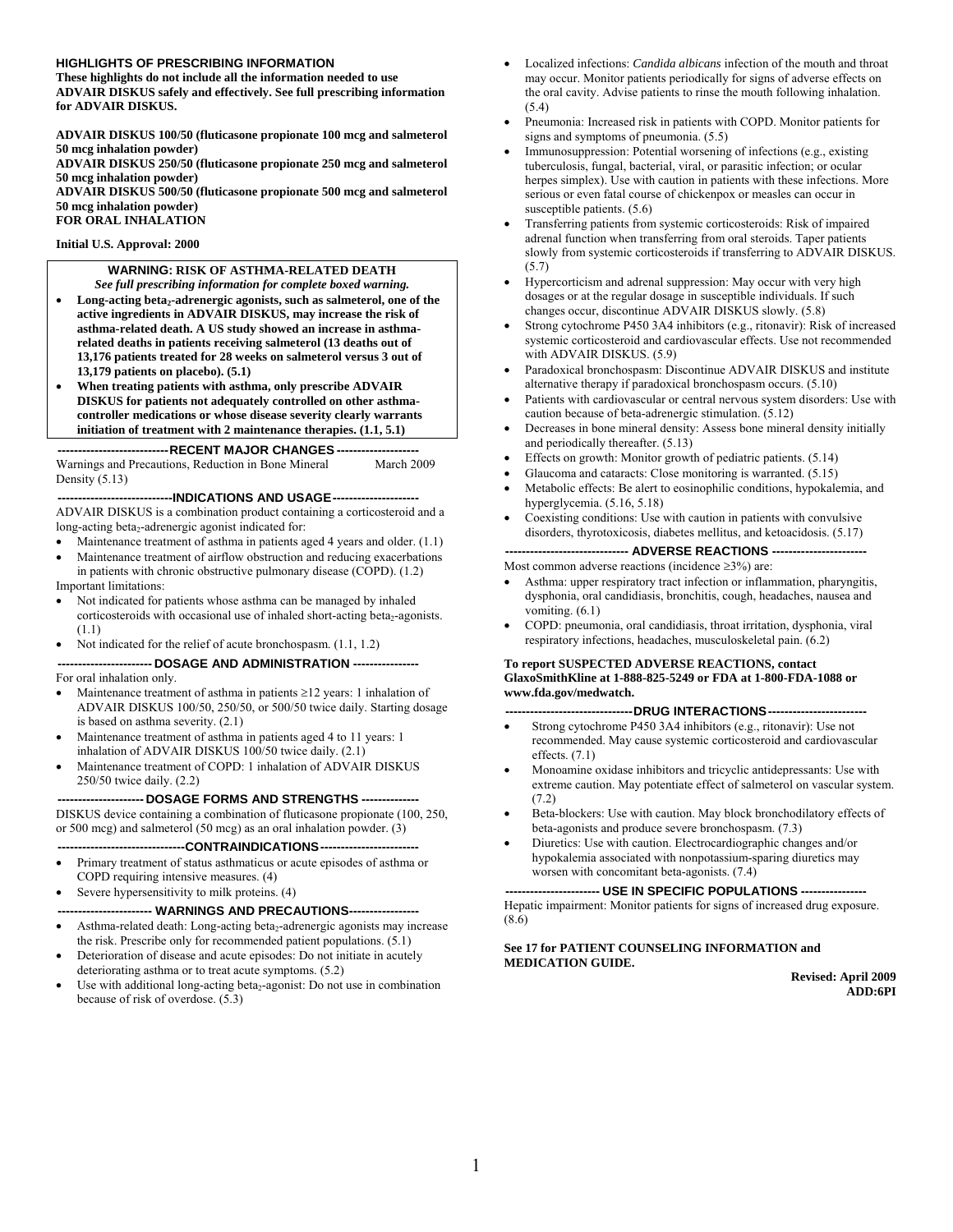#### **FULL PRESCRIBING INFORMATION: CONTENT[S\\*](#page-2-0) WARNING: RISK OF ASTHMA-RELATED DEATH**

- **[1](#page-2-0) [INDICATIONS AND USAGE](#page-2-0)**
	- [Maintenance Treatment of Asthma](#page-2-0)
	- [1.2](#page-2-0) [Maintenance Treatment of Chronic](#page-2-0)
	- [Obstructive Pulmonary Disease](#page-2-0)
- **[2](#page-3-0) DOSAGE AND ADMINISTRATION**<br>2.1 **Asthma** 
	- **[Asthma](#page-3-0)**
	- [2.2](#page-3-0) Chronic Obstructive Pulmonary Disease
- **[3](#page-4-0) [DOSAGE FORMS AND STRENGTHS](#page-4-0)**
- **[4](#page-4-0) [CONTRAINDICATIONS](#page-4-0)**

#### **WARNINGS AND PRECAUTIONS**

- [5.1](#page-4-0) [Risk of Asthma-Related Death With Long-](#page-4-0)Acting Beta<sub>2</sub>-Adrenergic Agonists
- [5.2](#page-7-0) [Deterioration of Disease and Acute](#page-7-0)  [Episodes](#page-7-0)
- [5.3](#page-8-0) [Excessive Use of ADVAIR DISKUS and Use](#page-8-0)  With Other L[o](#page-8-0)ng-Acting Beta<sub>2</sub>-Agonists
- [5.4](#page-8-0) [Local Effects](#page-8-0)
- **[Pneumonia](#page-8-0)**
- [5.6](#page-8-0) [Immunosuppression](#page-8-0)
- [5.7](#page-9-0) [Transferring Patients From Systemic](#page-9-0)  [Corticosteroid Therapy](#page-9-0)
- [5.8](#page-10-0) [Hypercorticism and Adrenal Suppression](#page-10-0) [5.9](#page-10-0) [Drug Interactions With Strong Cytochrome](#page-10-0)
- [P450 3A4 Inhibitors](#page-10-0) [5.10](#page-10-0) [Paradoxical Bronchospasm and Upper](#page-10-0)  [Airway Symptoms](#page-10-0)
- [5.11](#page-11-0) [Immediate Hypersensitivity Reactions](#page-11-0)
- [5.12](#page-11-0) [Cardiovascular and Central Nervous System](#page-11-0)  [Effects](#page-11-0)
- [5.13](#page-11-0) [Reduction in Bone Mineral Density](#page-11-0)
- [5.14](#page-12-0) [Effect on Growth](#page-12-0)
- [5.15](#page-12-0) [Glaucoma and Cataracts](#page-12-0)
- [5.16](#page-13-0) [Eosinophilic Conditions and Churg-Strauss](#page-13-0)  [Syndrome](#page-13-0)
- [5.17](#page-13-0) [Coexisting Conditions](#page-13-0)
- [5.18](#page-13-0) [Hypokalemia and Hyperglycemia](#page-13-0)

#### **[6](#page-13-0)** ADVERSE REACTIONS

[6.1](#page-14-0) [Clinical Trials Experience in Asthma](#page-14-0)

- [6.2](#page-16-0) [Clinical Trials Experience in Chronic](#page-16-0)  [Obstructive Pulmonary Disease](#page-16-0)
- [6.3](#page-18-0) [Postmarketing Experience](#page-18-0)

#### **[7](#page-19-0) [DRUG INTERACTIONS](#page-19-0)**

- [7.1](#page-19-0) [Inhibitors of Cytochrome P450 3A4](#page-19-0)
- [7.2](#page-20-0) [Monoamine Oxidase Inhibitors and Tricyclic](#page-20-0)  [Antidepressants](#page-20-0)
- [7.3](#page-20-0) [Beta-Adrenergic Receptor Blocking Agents](#page-20-0) [7.4](#page-20-0) [Diuretics](#page-20-0)

#### **[8](#page-20-0) USE IN SPECIFIC POPULATIONS**

- [8.1](#page-20-0) [Pregnancy](#page-20-0)<br>8.2 Labor and
- Labor and Deliverv
- [8.3](#page-22-0) [Nursing Mothers](#page-22-0)<br>8.4 Pediatric Use
- [Pediatric Use](#page-22-0)
- [8.5](#page-23-0) [Geriatric Use](#page-23-0)<br>8.6 Hepatic Impa
- [Hepatic Impairment](#page-23-0)
- [8.7](#page-23-0) [Renal Impairment](#page-23-0)
- **[10](#page-23-0) [OVERDOSAGE](#page-23-0)**

#### **[11](#page-24-0) [DESCRIPTION](#page-24-0)**

#### **[12](#page-26-0) [CLINICAL PHARMACOLOGY](#page-26-0)**

- [12.1](#page-26-0) [Mechanism of Actio](#page-26-0)[n](#page-27-0)
- [12.2](#page-27-0) Pharmacodynamics
- [12.3](#page-31-0) [Pharmacokinetics](#page-31-0)
- **[13](#page-36-0) NONCLINICAL TOXICOLOGY** 
	- [13.1](#page-36-0) [Carcinogenesis, Mutagenesis, Impairment of](#page-36-0)  [Fertility](#page-36-0)
	- [13.2](#page-37-0) [Animal Toxicology and/or Pharmacology](#page-37-0)
- **[14](#page-38-0) CLINICAL STUDIES** 
	- [14.1](#page-38-0) [Asthma](#page-38-0)
	- [14.2](#page-44-0) [Chronic Obstructive Pulmonary Disease](#page-44-0)
- **[16](#page-48-0) [HOW SUPPLIED/STORAGE AND HANDLING](#page-48-0)**
- **[17](#page-48-0) PATIENT COUNSELING INFORMATION** 
	- [17.1](#page-48-0) [Asthma-Related Death](#page-48-0)
	- [17.2](#page-49-0) [Not for Acute Symptoms](#page-49-0)
	- [17.3](#page-49-0) [Do Not Use Additional Long-Acting Beta2-](#page-49-0) **[Agonists](#page-49-0)**
	- [17.4](#page-49-0) [Risks Associated With Corticosteroid](#page-49-0)  **[Therapy](#page-49-0)**
	- [17.5](#page-50-0) [Risks Associated With Beta-Agonist](#page-50-0)  **[Therapy](#page-50-0)**
	- [17.6](#page-50-0) [Medication Guide](#page-50-0)

**\***Section[s o](#page-50-0)r subsections omitt[ed](#page-50-0) from the full prescribing information are not listed.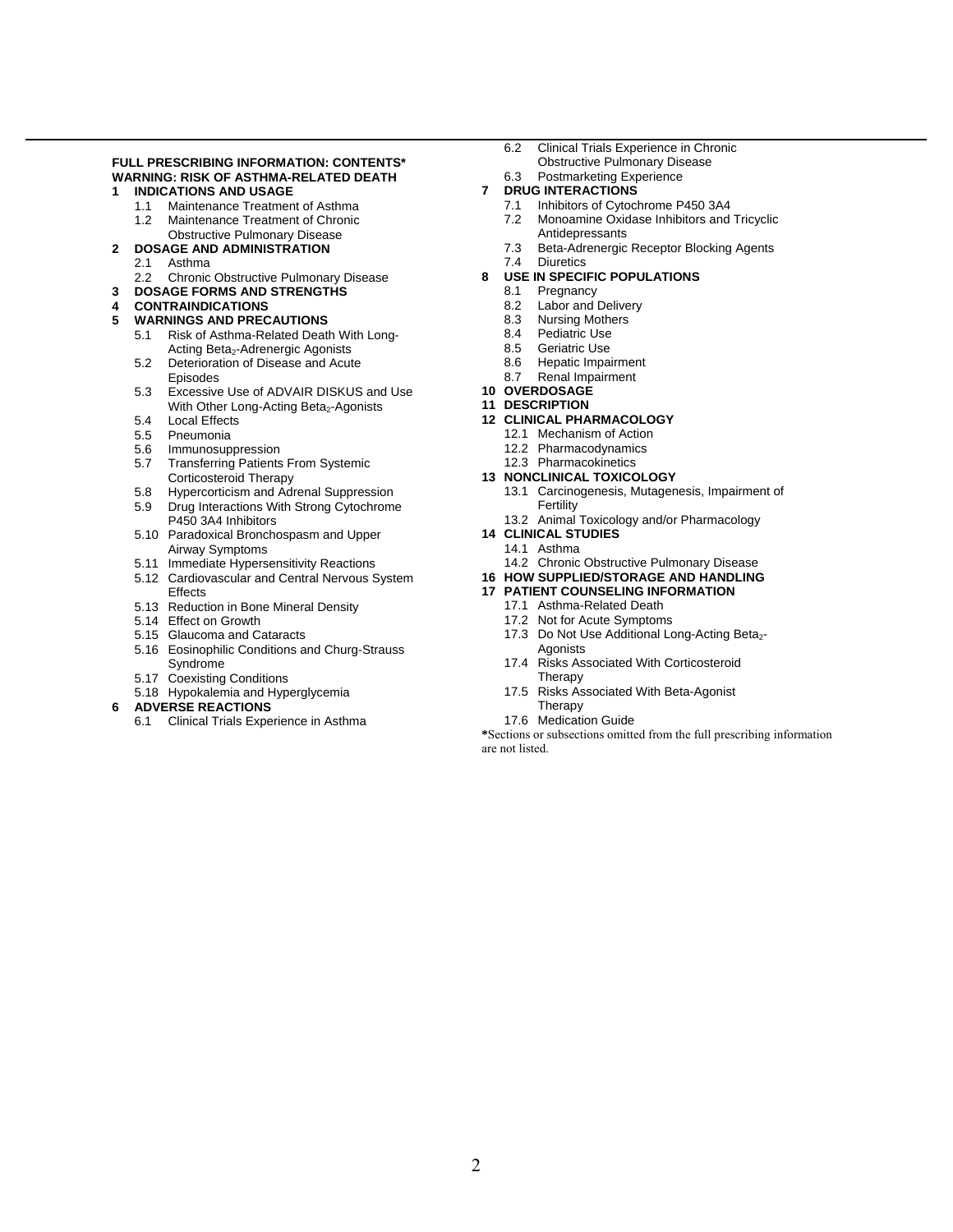### **FULL PRESCRIBING INFORMATION**

### **WARNING: RISK OF ASTHMA-RELATED DEATH**

<span id="page-2-0"></span>**\_\_\_\_\_\_\_\_\_\_\_\_\_\_\_\_\_\_\_\_\_\_\_\_\_\_\_\_\_\_\_\_\_\_\_\_\_\_\_\_\_\_\_\_\_\_\_\_\_\_\_\_\_\_\_\_\_\_\_\_\_\_\_\_\_\_\_\_\_\_\_\_\_\_\_\_\_\_\_\_\_\_\_\_\_\_** 

Long-acting beta<sub>2</sub>-adrenergic agonists, such as salmeterol, one of the active **ingredients in ADVAIR DISKUS®, may increase the risk of asthma-related death. Therefore, when treating patients with asthma, physicians should only prescribe ADVAIR DISKUS for patients not adequately controlled on other asthma-controller medications (e.g., low- to medium-dose inhaled corticosteroids) or whose disease severity clearly warrants initiation of treatment with 2 maintenance therapies. Data from a large placebocontrolled US study that compared the safety of salmeterol (SEREVENT® Inhalation Aerosol) or placebo added to usual asthma therapy showed an increase in asthma-related deaths in patients receiving salmeterol (13 deaths out of 13,176 patients treated for 28 weeks on salmeterol versus 3 deaths out of 13,179 patients on placebo)** *[see Warnings and Precautions (5.1)]***.** 

# **1 INDICATIONS AND USAGE**

### **1.1 Maintenance Treatment of Asthma**

 ADVAIR DISKUS is indicated for the long-term, twice-daily, maintenance treatment of asthma in patients aged 4 years and older.

Long-acting beta<sub>2</sub>-adrenergic agonists, such as salmeterol, one of the active ingredients in ADVAIR DISKUS, may increase the risk of asthma-related death *[see Warnings and Precautions (5.1)]*. Therefore, when treating patients with asthma, physicians should only prescribe ADVAIR DISKUS for patients not adequately controlled on other asthma-controller medications (e.g., low- to medium-dose inhaled corticosteroids) or whose disease severity clearly warrants initiation of treatment with 2 maintenance therapies.

Important Limitations of Use:

- ADVAIR DISKUS is NOT indicated for the relief of acute bronchospasm.
- ADVAIR DISKUS is not indicated in patients whose asthma can be successfully managed by inhaled corticosteroids along with occasional use of inhaled, short-acting beta<sub>2</sub>-agonists.

### **1.2 Maintenance Treatment of Chronic Obstructive Pulmonary Disease**

 ADVAIR DISKUS 250/50 is indicated for the twice-daily maintenance treatment of airflow obstruction in patients with chronic obstructive pulmonary disease (COPD), including chronic bronchitis and/or emphysema. ADVAIR DISKUS 250/50 is also indicated to reduce exacerbations of COPD in patients with a history of exacerbations. ADVAIR DISKUS 250/50 twice daily is the only approved dosage for the treatment of COPD because an efficacy advantage of the higher strength ADVAIR DISKUS 500/50 over ADVAIR DISKUS 250/50 has not been demonstrated.

Important Limitations of Use: ADVAIR DISKUS is NOT indicated for the relief of acute bronchospasm.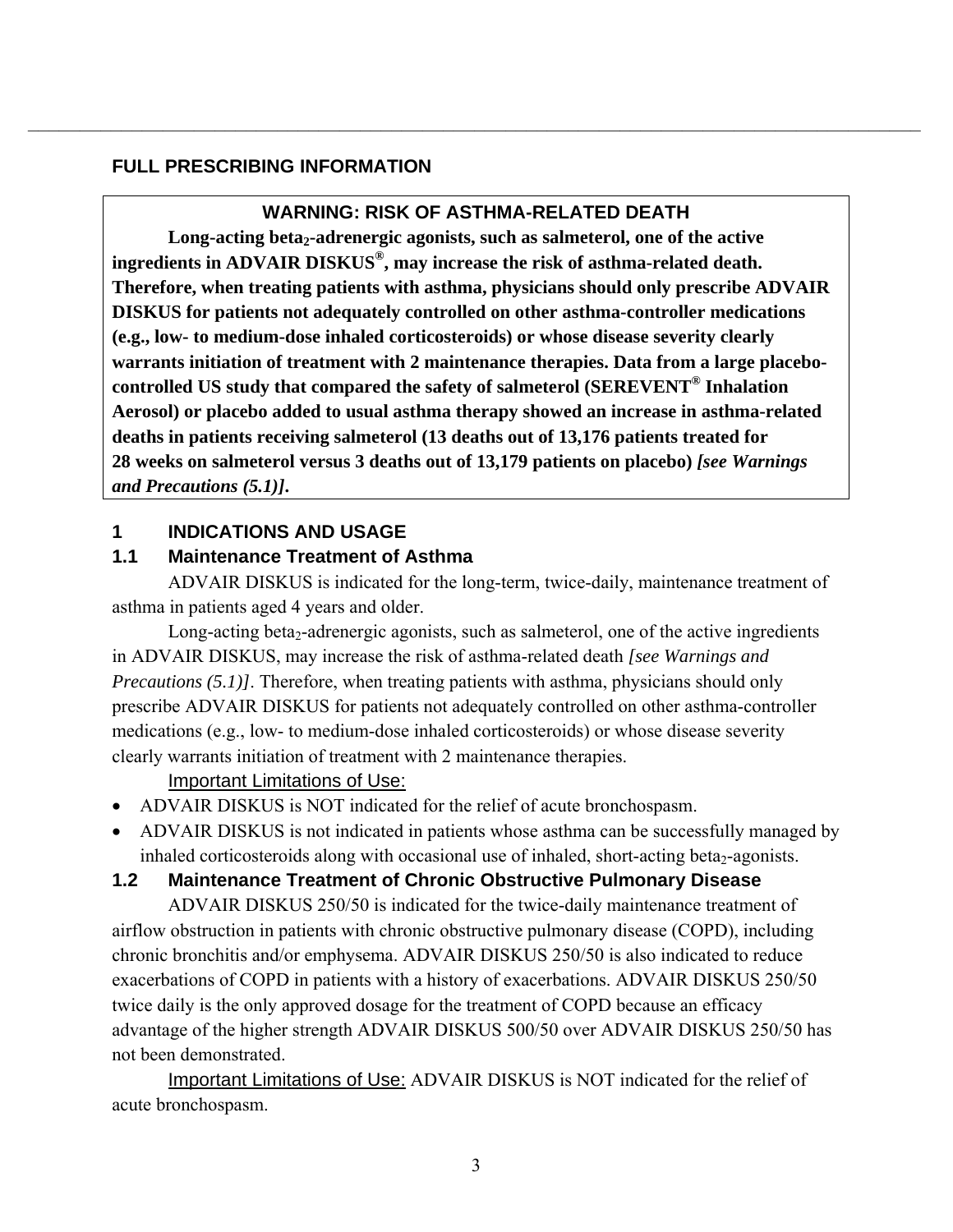# <span id="page-3-0"></span>**2 DOSAGE AND ADMINISTRATION**

 ADVAIR DISKUS should be administered twice daily every day by the orally inhaled route only. After inhalation, the patient should rinse the mouth with water without swallowing *[see Patient Counseling Information (17.4)]*.

 More frequent administration or a higher number of inhalations (more than 1 inhalation twice daily) of the prescribed strength of ADVAIR DISKUS is not recommended as some patients are more likely to experience adverse effects with higher doses of salmeterol. Patients using ADVAIR DISKUS should not use additional long-acting beta<sub>2</sub>-agonists for any reason. *[See Warnings and Precautions (5.3, 5.12).]*

### **2.1 Asthma**

If asthma symptoms arise in the period between doses, an inhaled, short-acting beta<sub>2</sub>agonist should be taken for immediate relief.

Adult and Adolescent Patients Aged 12 Years and Older: For patients aged 12 years and older, the dosage is 1 inhalation twice daily (morning and evening, approximately 12 hours apart).

 The recommended starting dosages for ADVAIR DISKUS for patients aged 12 years and older are based upon patients' asthma severity. For patients not currently on inhaled corticosteroids whose disease severity clearly warrants initiation of treatment with 2 maintenance therapies, or patients inadequately controlled on an inhaled corticosteroid, the recommended starting dosage is ADVAIR DISKUS 100/50 or 250/50 twice daily.

The maximum recommended dosage is ADVAIR DISKUS 500/50 twice daily.

# **For all patients it is desirable to titrate to the lowest effective strength after adequate asthma stability is achieved.**

 Improvement in asthma control following inhaled administration of ADVAIR DISKUS can occur within 30 minutes of beginning treatment, although maximum benefit may not be achieved for 1 week or longer after starting treatment. Individual patients will experience a variable time to onset and degree of symptom relief.

 For patients who do not respond adequately to the starting dosage after 2 weeks of therapy, replacing the current strength of ADVAIR DISKUS with a higher strength may provide additional improvement in asthma control.

 If a previously effective dosage regimen of ADVAIR DISKUS fails to provide adequate improvement in asthma control, the therapeutic regimen should be reevaluated and additional therapeutic options (e.g., replacing the current strength of ADVAIR DISKUS with a higher strength, adding additional inhaled corticosteroid, initiating oral corticosteroids) should be considered.

Pediatric Patients Aged 4 to 11 Years: For patients with asthma aged 4 to 11 years who are symptomatic on an inhaled corticosteroid, the dosage is 1 inhalation of ADVAIR DISKUS 100/50 twice daily (morning and evening, approximately 12 hours apart).

### **2.2 Chronic Obstructive Pulmonary Disease**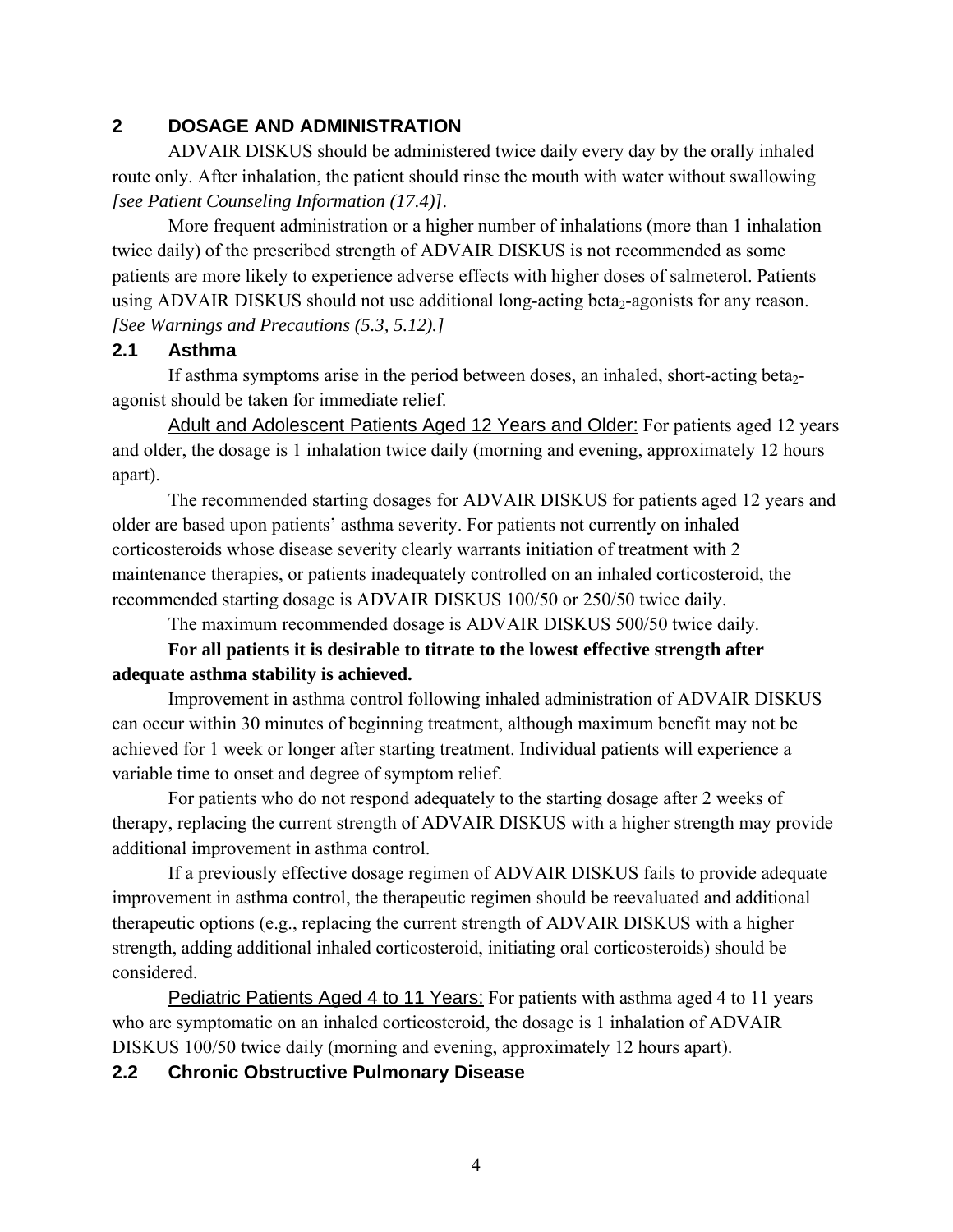<span id="page-4-0"></span>The recommended dosage for patients with COPD is 1 inhalation of ADVAIR DISKUS 250/50 twice daily (morning and evening, approximately 12 hours apart).

If shortness of breath occurs in the period between doses, an inhaled, short-acting beta<sub>2</sub>agonist should be taken for immediate relief.

#### **3 DOSAGE FORMS AND STRENGTHS**

 Disposable purple device with 60 blisters containing a combination of fluticasone propionate (100, 250, or 500 mcg) and salmeterol (50 mcg) as an oral inhalation powder formulation. An institutional pack containing 14 blisters is also available.

#### **4 CONTRAINDICATIONS**

The use of ADVAIR DISKUS is contraindicated in the following conditions:

- Primary treatment of status asthmaticus or other acute episodes of asthma or COPD where intensive measures are required.
- Severe hypersensitivity to milk proteins *[see Warnings and Precautions (5.11), Description (11)]*.

#### **5 WARNINGS AND PRECAUTIONS**

### **5.1 Risk of Asthma-Related Death With Long-Acting Beta<sub>2</sub>-Adrenergic Agonists** Long-acting beta<sub>2</sub>-adrenergic agonists, such as salmeterol, one of the active

**ingredients in ADVAIR DISKUS, may increase the risk of asthma-related death.** Therefore, when treating patients with asthma, physicians should only prescribe ADVAIR DISKUS for patients not adequately controlled on other asthma-controller medications (e.g., low- to mediumdose inhaled corticosteroids) or whose disease severity clearly warrants initiation of treatment with 2 maintenance therapies.

A large placebo-controlled US study that compared the safety of salmeterol with placebo, each added to usual asthma therapy, showed an increase in asthma-related deaths in patients receiving salmeterol. The Salmeterol Multi-center Asthma Research Trial (SMART) was a randomized, double-blind study that enrolled long-acting beta<sub>2</sub>-agonist–naive patients with asthma to assess the safety of salmeterol (SEREVENT Inhalation Aerosol) 42 mcg twice daily over 28 weeks compared with placebo when added to usual asthma therapy. A planned interim analysis was conducted when approximately half of the intended number of patients had been enrolled ( $N = 26,355$ ), which led to premature termination of the study. The results of the interim analysis showed that patients receiving salmeterol were at increased risk for fatal asthma events (see Table 1 and Figure 1). In the total population, a higher rate of asthma-related death occurred in patients treated with salmeterol than those treated with placebo (0.10% vs. 0.02%, relative risk 4.37 [95% CI: 1.25, 15.34]).

 Post-hoc subpopulation analyses were performed. In Caucasians, asthma-related death occurred at a higher rate in patients treated with salmeterol than in patients treated with placebo (0.07% vs. 0.01%, relative risk 5.82 [95% CI: 0.70, 48.37]). In African Americans also, asthma-related death occurred at a higher rate in patients treated with salmeterol than those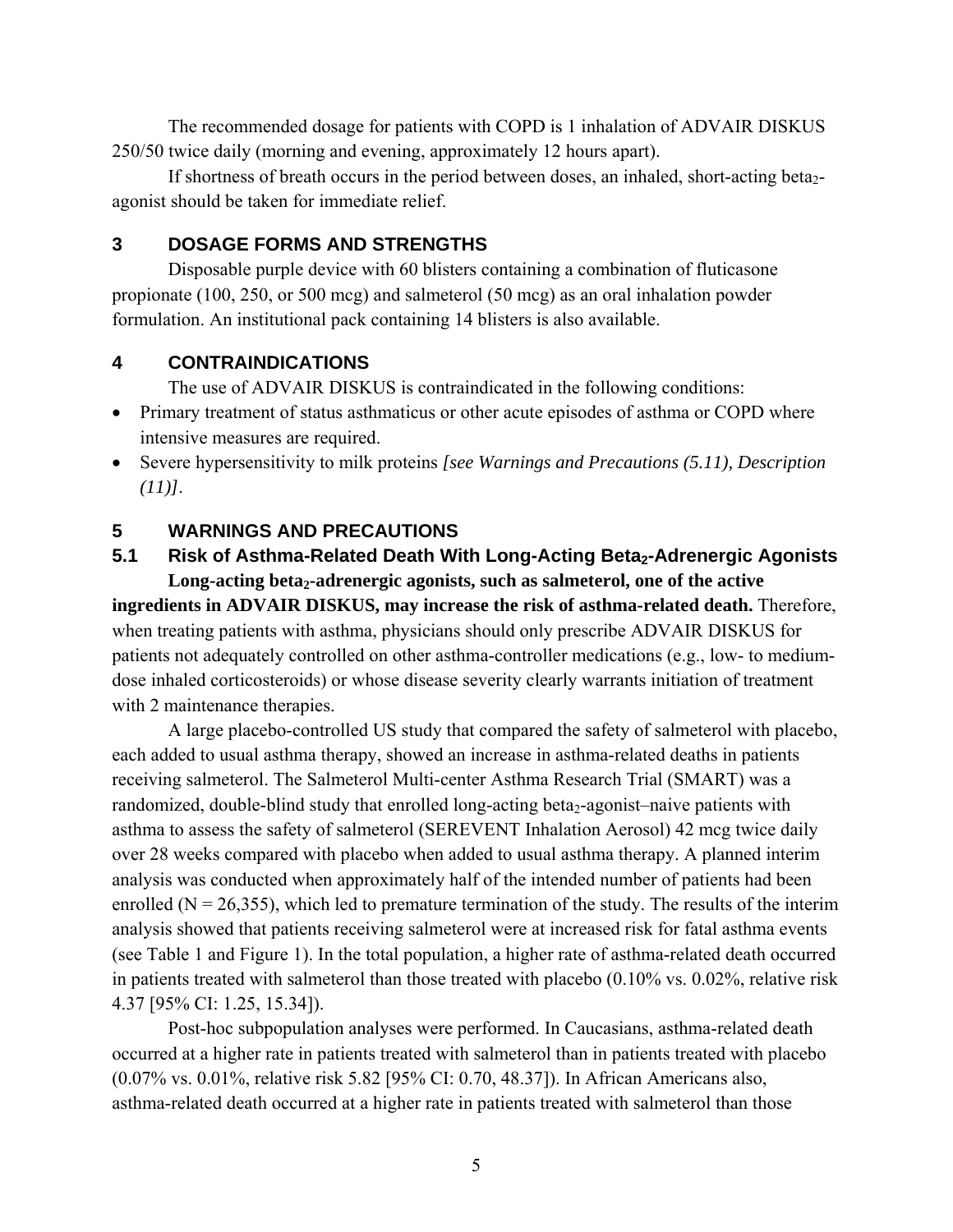treated with placebo (0.31% vs. 0.04%, relative risk 7.26 [95% CI: 0.89, 58.94]). Although the relative risks of asthma-related death were similar in Caucasians and African Americans, the estimate of excess deaths in patients treated with salmeterol was greater in African Americans because there was a higher overall rate of asthma-related death in African American patients (see Table 1). Given the similar basic mechanisms of action of beta<sub>2</sub>-agonists, it is possible that the findings seen in the SMART study represent a class effect.

 The data from the SMART study are not adequate to determine whether concurrent use of inhaled corticosteroids, such as fluticasone propionate, the other active ingredient in ADVAIR DISKUS, or other asthma-controller therapy modifies the risk of asthma-related death.

|                                      |                |                |                            | <b>Excess Deaths</b>         |
|--------------------------------------|----------------|----------------|----------------------------|------------------------------|
|                                      |                |                |                            | Expressed per                |
|                                      |                |                | Relative Risk <sup>b</sup> | 10,000 Patients <sup>c</sup> |
|                                      | Salmeterol     | Placebo        | (95% Confidence            | (95% Confidence              |
|                                      | $n(^{0}/_0^a)$ | $n(^{0}/_0^a)$ | Interval)                  | Interval)                    |
| <b>Total Population</b> <sup>d</sup> |                |                |                            |                              |
| Salmeterol: $N = 13,176$             | $13(0.10\%)$   |                | 4.37(1.25, 15.34)          | 8(3, 13)                     |
| Placebo: $N = 13,179$                |                | $3(0.02\%)$    |                            |                              |
| Caucasian                            |                |                |                            |                              |
| Salmeterol: $N = 9,281$              | $6(0.07\%)$    |                | 5.82(0.70, 48.37)          | 6(1, 10)                     |
| Placebo: $N = 9,361$                 |                | $1(0.01\%)$    |                            |                              |
| <b>African American</b>              |                |                |                            |                              |
| Salmeterol: $N = 2,366$              | $7(0.31\%)$    |                | 7.26(0.89, 58.94)          | 27(8, 46)                    |
| Placebo: $N = 2,319$                 |                | $1(0.04\%)$    |                            |                              |

**Table 1. Asthma-Related Deaths in the 28-Week Salmeterol Multi-center Asthma Research Trial (SMART)** 

Placebo:  $N = 2,319$  1 (0.04%)  $\mid$  1 (0.04%)  $\mid$  1 (0.04%)  $\mid$  1 (0.04%)  $\mid$  1.1 (0.04%)  $\mid$  1.1 (0.04%)  $\mid$  1.1 (0.04%)  $\mid$  1.1 (0.04%)  $\mid$  1.1 (0.04%)  $\mid$  1.1 (0.04%)  $\mid$  1.1 (0.04%)  $\mid$  1.1 (0.04%)  $\mid$  1.1 ( study treatment to account for early withdrawal of patients from the study.

- <sup>b</sup> Relative risk is the ratio of the rate of asthma-related death in the salmeterol group and the rate in the placebo group. The relative risk indicates how many more times likely an asthmarelated death occurred in the salmeterol group than in the placebo group in a 28-week treatment period.
- Estimate of the number of additional asthma-related deaths in patients treated with salmeterol in SMART, assuming 10,000 patients received salmeterol for a 28-week treatment period. Estimate calculated as the difference between the salmeterol and placebo groups in the rates of asthma-related death multiplied by 10,000.
- <sup>d</sup> The Total Population includes the following ethnic origins listed on the case report form: Caucasian, African American, Hispanic, Asian, and "Other." In addition, the Total Population includes those patients whose ethnic origin was not reported. The results for Caucasian and African American subpopulations are shown above. No asthma-related deaths occurred in the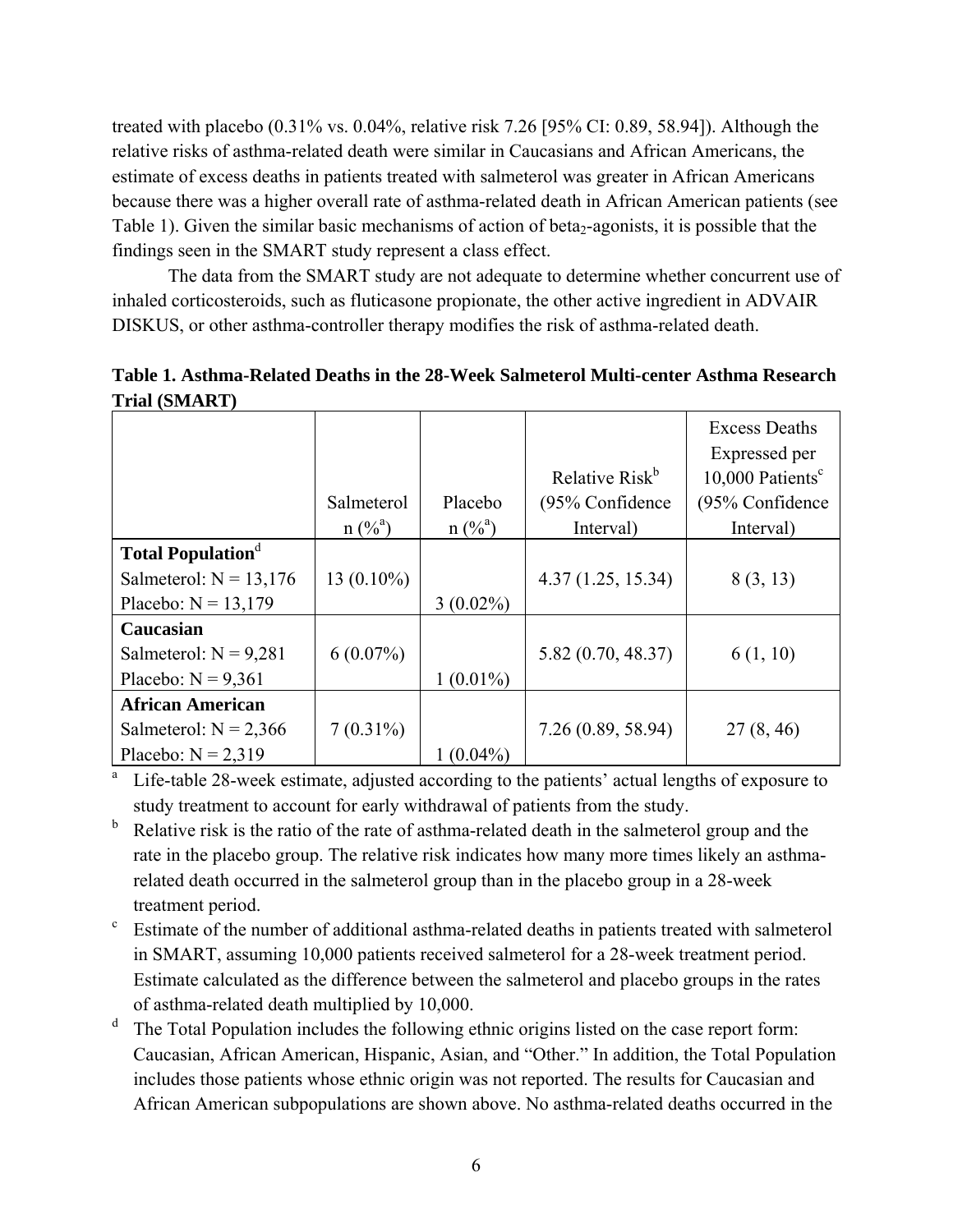Hispanic (salmeterol n = 996, placebo n = 999), Asian (salmeterol n = 173, placebo n = 149), or "Other" (salmeterol  $n = 230$ , placebo  $n = 224$ ) subpopulations. One asthma-related death occurred in the placebo group in the subpopulation whose ethnic origin was not reported (salmeterol  $n = 130$ , placebo  $n = 127$ ).

# **Figure 1. Cumulative Incidence of Asthma-Related Deaths in the 28-Week Salmeterol Multi-center Asthma Research Trial (SMART), by Duration of Treatment**

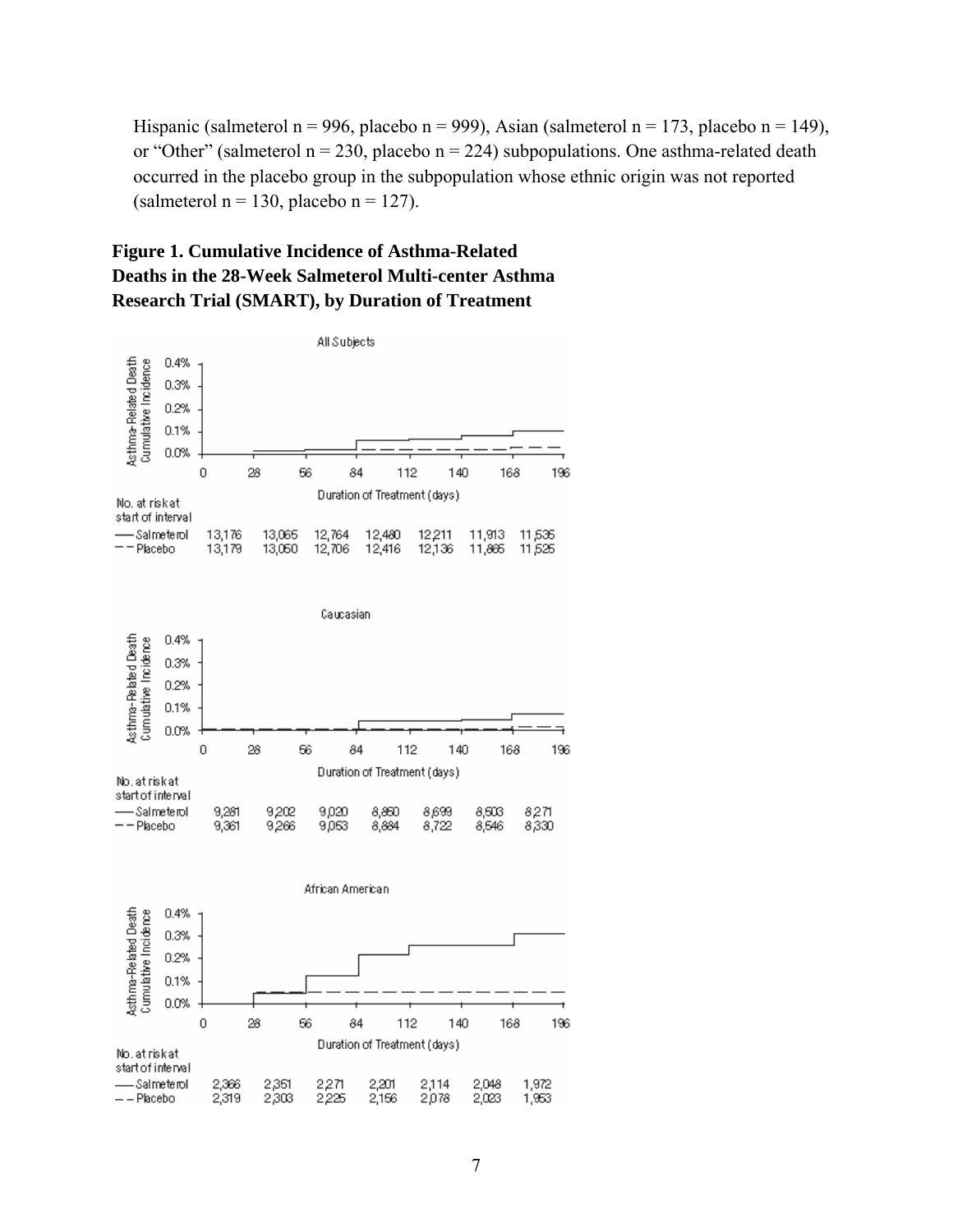<span id="page-7-0"></span> A 16-week clinical study performed in the United Kingdom, the Salmeterol Nationwide Surveillance (SNS) study, showed results similar to the SMART study. In the SNS study, the rate of asthma-related death was numerically, though not statistically significantly, greater in patients with asthma treated with salmeterol (42 mcg twice daily) than those treated with albuterol (180 mcg 4 times daily) added to usual asthma therapy.

*The SNS and SMART studies enrolled patients with asthma. No studies have been conducted that were primarily designed to determine whether the rate of death in patients with COPD is increased by long-acting beta<sub>2</sub>-adrenergic agonists.* 

#### **5.2 Deterioration of Disease and Acute Episodes**

 ADVAIR DISKUS should not be initiated in patients during rapidly deteriorating or potentially life-threatening episodes of asthma or COPD. ADVAIR DISKUS has not been studied in patients with acutely deteriorating asthma or COPD. The initiation of ADVAIR DISKUS in this setting is not appropriate.

 Serious acute respiratory events, including fatalities, have been reported when salmeterol, a component of ADVAIR DISKUS, has been initiated in patients with significantly worsening or acutely deteriorating asthma. In most cases, these have occurred in patients with severe asthma (e.g., patients with a history of corticosteroid dependence, low pulmonary function, intubation, mechanical ventilation, frequent hospitalizations, previous life-threatening acute asthma exacerbations) and in some patients with acutely deteriorating asthma (e.g., patients with significantly increasing symptoms; increasing need for inhaled, short-acting beta<sub>2</sub>-agonists; decreasing response to usual medications; increasing need for systemic corticosteroids; recent emergency room visits; deteriorating lung function). However, these events have occurred in a few patients with less severe asthma as well. It was not possible from these reports to determine whether salmeterol contributed to these events.

Increasing use of inhaled, short-acting beta<sub>2</sub>-agonists is a marker of deteriorating asthma. In this situation, the patient requires immediate reevaluation with reassessment of the treatment regimen, giving special consideration to the possible need for replacing the current strength of ADVAIR DISKUS with a higher strength, adding additional inhaled corticosteroid, or initiating systemic corticosteroids. Patients should not use more than 1 inhalation twice daily (morning and evening) of ADVAIR DISKUS.

 ADVAIR DISKUS should not be used for the relief of acute symptoms, i.e., as rescue therapy for the treatment of acute episodes of bronchospasm. An inhaled, short-acting beta<sub>2</sub>-agonist, not ADVAIR DISKUS, should be used to relieve acute symptoms such as shortness of breath. When prescribing ADVAIR DISKUS, the physician must also provide the patient with an inhaled, short-acting beta<sub>2</sub>-agonist (e.g., albuterol) for treatment of acute symptoms, despite regular twice-daily (morning and evening) use of ADVAIR DISKUS.

 When beginning treatment with ADVAIR DISKUS, patients who have been taking oral or inhaled, short-acting beta<sub>2</sub>-agonists on a regular basis (e.g., 4 times a day) should be instructed to discontinue the regular use of these drugs.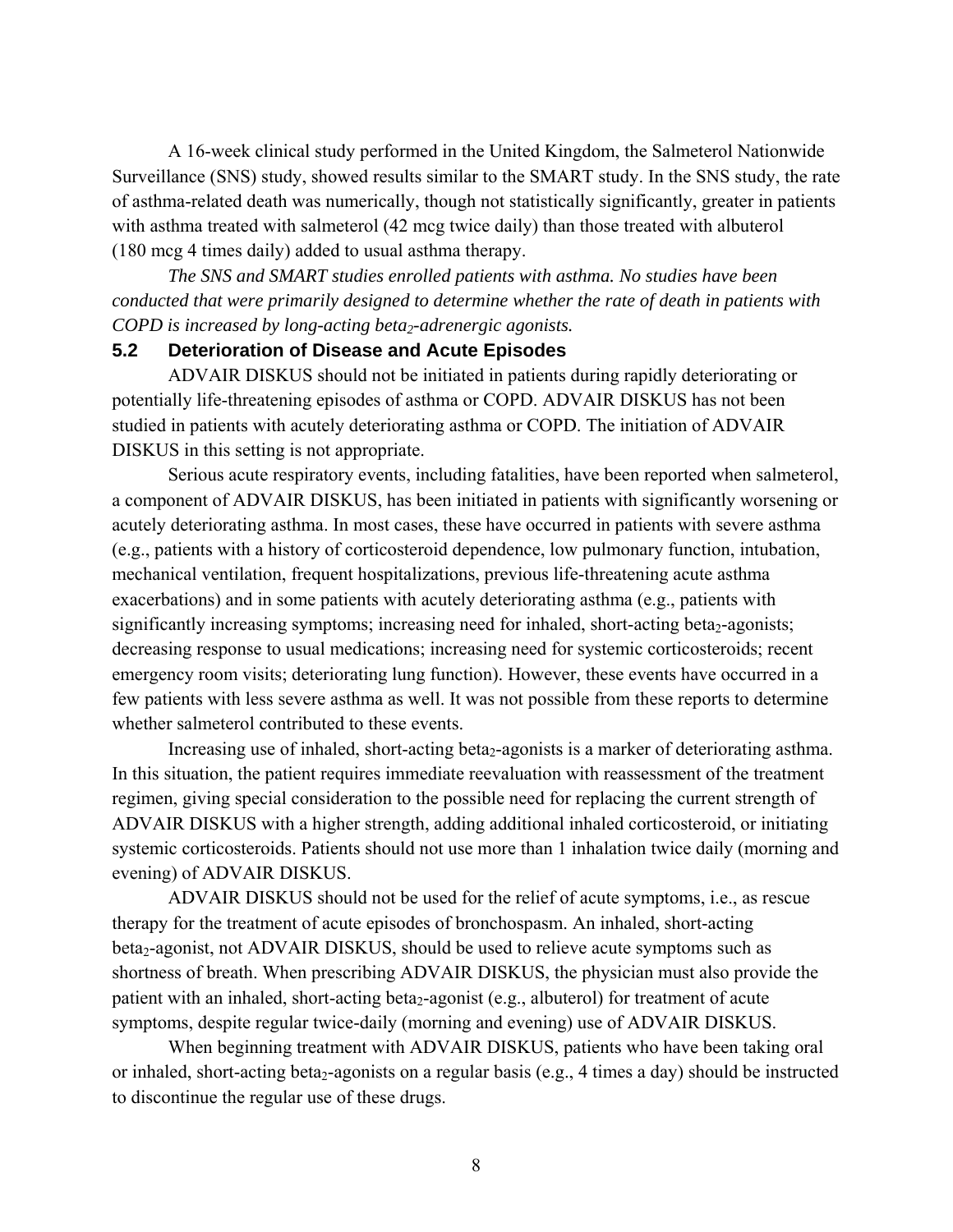# <span id="page-8-0"></span>**5.3 Excessive Use of ADVAIR DISKUS and Use With Other Long-Acting Beta<sub>2</sub>-Agonists**

As with other inhaled drugs containing beta<sub>2</sub>-adrenergic agents, ADVAIR DISKUS should not be used more often than recommended, at higher doses than recommended, or in conjunction with other medications containing long-acting beta<sub>2</sub>-agonists, as an overdose may result. Clinically significant cardiovascular effects and fatalities have been reported in association with excessive use of inhaled sympathomimetic drugs. Patients using ADVAIR DISKUS should not use an additional long-acting beta<sub>2</sub>-agonist (e.g., salmeterol, formoterol fumarate, arformoterol tartrate) for any reason, including prevention of exercise-induced bronchospasm (EIB) or the maintenance treatment of asthma or COPD.

#### **5.4 Local Effects**

 In clinical studies, the development of localized infections of the mouth and pharynx with *Candida albicans* has occurred in patients treated with ADVAIR DISKUS. When such an infection develops, it should be treated with appropriate local or systemic (i.e., oral antifungal) therapy while treatment with ADVAIR DISKUS continues, but at times therapy with ADVAIR DISKUS may need to be interrupted. Patients should rinse the mouth after inhalation of ADVAIR DISKUS.

#### **5.5 Pneumonia**

 Physicians should remain vigilant for the possible development of pneumonia in patients with COPD as the clinical features of pneumonia and exacerbations frequently overlap.

 Lower respiratory tract infections, including pneumonia, have been reported in patients with COPD following the inhaled administration of corticosteroids, including fluticasone propionate and ADVAIR DISKUS. In 2 replicate 12-month studies of 1,579 patients with COPD, there was a higher incidence of pneumonia reported in patients receiving ADVAIR DISKUS 250/50 (7%) than in those receiving salmeterol 50 mcg (3%). The incidence of pneumonia in the patients treated with ADVAIR DISKUS was higher in patients over 65 years of age (9%) compared with the incidence in patients less than 65 years of age (4%). *[See Adverse Reactions (6.2), Use in Specific Populations (8.5).]*

 In a 3-year study of 6,184 patients with COPD, there was a higher incidence of pneumonia reported in patients receiving ADVAIR DISKUS 500/50 compared with placebo (16% with ADVAIR DISKUS 500/50, 14% with fluticasone propionate 500 mcg, 11% with salmeterol 50 mcg, and 9% with placebo). Similar to what was seen in the 1-year studies with ADVAIR DISKUS 250/50, the incidence of pneumonia was higher in patients over 65 years of age (18% with ADVAIR DISKUS 500/50 vs. 10% with placebo) compared with patients less than 65 years of age (14% with ADVAIR DISKUS 500/50 vs. 8% with placebo). *[See Adverse Reactions (6.2), Use in Specific Populations (8.5).]*

#### **5.6 Immunosuppression**

 Persons who are using drugs that suppress the immune system are more susceptible to infections than healthy individuals. Chickenpox and measles, for example, can have a more serious or even fatal course in susceptible children or adults using corticosteroids. In such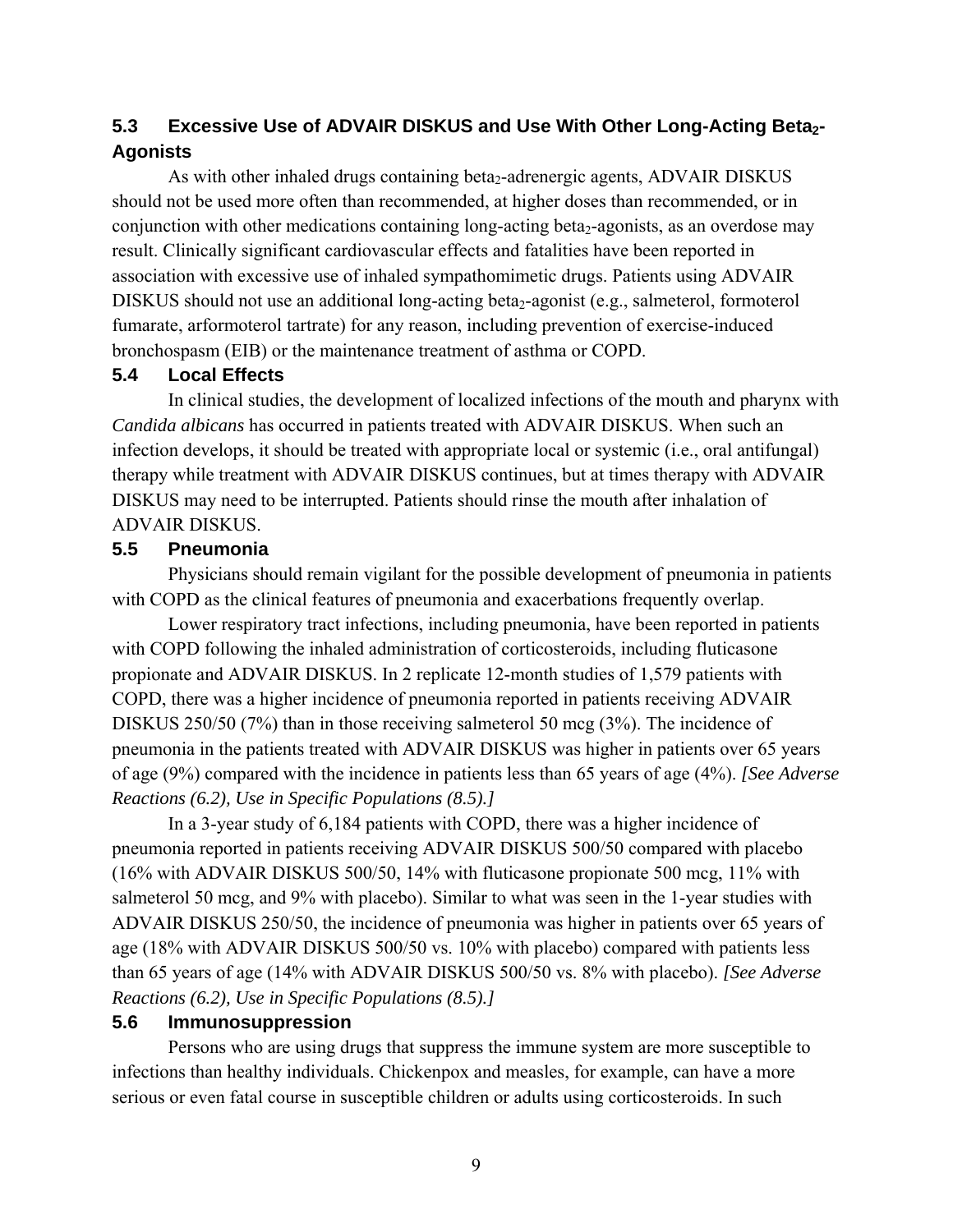<span id="page-9-0"></span>children or adults who have not had these diseases or been properly immunized, particular care should be taken to avoid exposure. How the dose, route, and duration of corticosteroid administration affect the risk of developing a disseminated infection is not known. The contribution of the underlying disease and/or prior corticosteroid treatment to the risk is also not known. If a patient is exposed to chickenpox, prophylaxis with varicella zoster immune globulin (VZIG) may be indicated. If a patient is exposed to measles, prophylaxis with pooled intramuscular immunoglobulin (IG) may be indicated. (See the respective package inserts for complete VZIG and IG prescribing information.) If chickenpox develops, treatment with antiviral agents may be considered.

 Inhaled corticosteroids should be used with caution, if at all, in patients with active or quiescent tuberculosis infections of the respiratory tract; untreated systemic fungal, bacterial, viral, or parasitic infections; or ocular herpes simplex.

#### **5.7 Transferring Patients From Systemic Corticosteroid Therapy**

 Particular care is needed for patients who have been transferred from systemically active corticosteroids to inhaled corticosteroids because deaths due to adrenal insufficiency have occurred in patients with asthma during and after transfer from systemic corticosteroids to less systemically available inhaled corticosteroids. After withdrawal from systemic corticosteroids, a number of months are required for recovery of hypothalamic-pituitary-adrenal (HPA) function.

 Patients who have been previously maintained on 20 mg or more per day of prednisone (or its equivalent) may be most susceptible, particularly when their systemic corticosteroids have been almost completely withdrawn. During this period of HPA suppression, patients may exhibit signs and symptoms of adrenal insufficiency when exposed to trauma, surgery, or infection (particularly gastroenteritis) or other conditions associated with severe electrolyte loss. Although ADVAIR DISKUS may provide control of asthma symptoms during these episodes, in recommended doses it supplies less than normal physiological amounts of glucocorticoid systemically and does NOT provide the mineralocorticoid activity that is necessary for coping with these emergencies.

 During periods of stress or a severe asthma attack, patients who have been withdrawn from systemic corticosteroids should be instructed to resume oral corticosteroids (in large doses) immediately and to contact their physicians for further instruction. These patients should also be instructed to carry a warning card indicating that they may need supplementary systemic corticosteroids during periods of stress or a severe asthma attack.

 Patients requiring oral corticosteroids should be weaned slowly from systemic corticosteroid use after transferring to ADVAIR DISKUS. Prednisone reduction can be accomplished by reducing the daily prednisone dose by 2.5 mg on a weekly basis during therapy with ADVAIR DISKUS. Lung function (mean forced expiratory volume in 1 second  $[FEV<sub>1</sub>]$  or morning peak expiratory flow [PEF]), beta-agonist use, and asthma symptoms should be carefully monitored during withdrawal of oral corticosteroids. In addition to monitoring asthma signs and symptoms, patients should be observed for signs and symptoms of adrenal insufficiency, such as fatigue, lassitude, weakness, nausea and vomiting, and hypotension.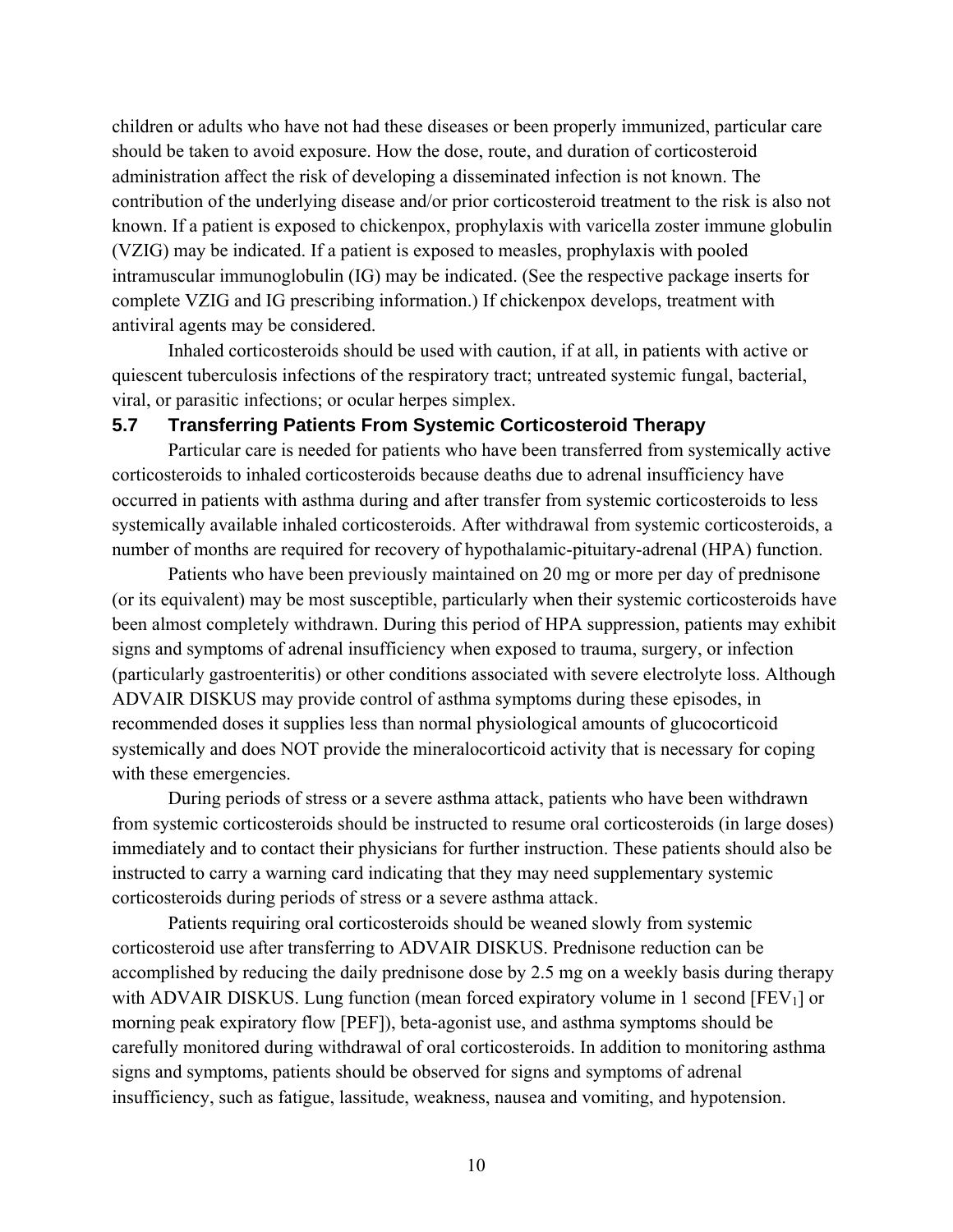<span id="page-10-0"></span> Transfer of patients from systemic corticosteroid therapy to inhaled corticosteroids or ADVAIR DISKUS may unmask conditions previously suppressed by the systemic corticosteroid therapy (e.g., rhinitis, conjunctivitis, eczema, arthritis, eosinophilic conditions). Some patients may experience symptoms of systemically active corticosteroid withdrawal (e.g., joint and/or muscular pain, lassitude, depression) despite maintenance or even improvement of respiratory function.

#### **5.8 Hypercorticism and Adrenal Suppression**

 Fluticasone propionate, a component of ADVAIR DISKUS, will often help control asthma symptoms with less suppression of HPA function than therapeutically equivalent oral doses of prednisone. Since fluticasone propionate is absorbed into the circulation and can be systemically active at higher doses, the beneficial effects of ADVAIR DISKUS in minimizing HPA dysfunction may be expected only when recommended dosages are not exceeded and individual patients are titrated to the lowest effective dose. A relationship between plasma levels of fluticasone propionate and inhibitory effects on stimulated cortisol production has been shown after 4 weeks of treatment with fluticasone propionate inhalation aerosol. Since individual sensitivity to effects on cortisol production exists, physicians should consider this information when prescribing ADVAIR DISKUS.

 Because of the possibility of systemic absorption of inhaled corticosteroids, patients treated with ADVAIR DISKUS should be observed carefully for any evidence of systemic corticosteroid effects. Particular care should be taken in observing patients postoperatively or during periods of stress for evidence of inadequate adrenal response.

 It is possible that systemic corticosteroid effects such as hypercorticism and adrenal suppression (including adrenal crisis) may appear in a small number of patients, particularly when fluticasone propionate is administered at higher than recommended doses over prolonged periods of time. If such effects occur, the dosage of ADVAIR DISKUS should be reduced slowly, consistent with accepted procedures for reducing systemic corticosteroids and for management of asthma symptoms.

#### **5.9 Drug Interactions With Strong Cytochrome P450 3A4 Inhibitors**

 The use of strong CYP 3A4 inhibitors (e.g., ritonavir, atazanavir, clarithromycin, indinavir, itraconazole, nefazodone, nelfinavir, saquinavir, ketoconazole, telithromycin) with ADVAIR DISKUS is not recommended because increased systemic corticosteroid and increased cardiovascular adverse effects may occur *[see Drug interactions (7.1), Clinical Pharmacology (12.3)]*.

#### **5.10 Paradoxical Bronchospasm and Upper Airway Symptoms**

 As with other inhaled medications, ADVAIR DISKUS can produce paradoxical bronchospasm, which may be life threatening. If paradoxical bronchospasm occurs following dosing with ADVAIR DISKUS, it should be treated immediately with an inhaled, short-acting bronchodilator, ADVAIR DISKUS should be discontinued immediately, and alternative therapy should be instituted. Upper airway symptoms of laryngeal spasm, irritation, or swelling, such as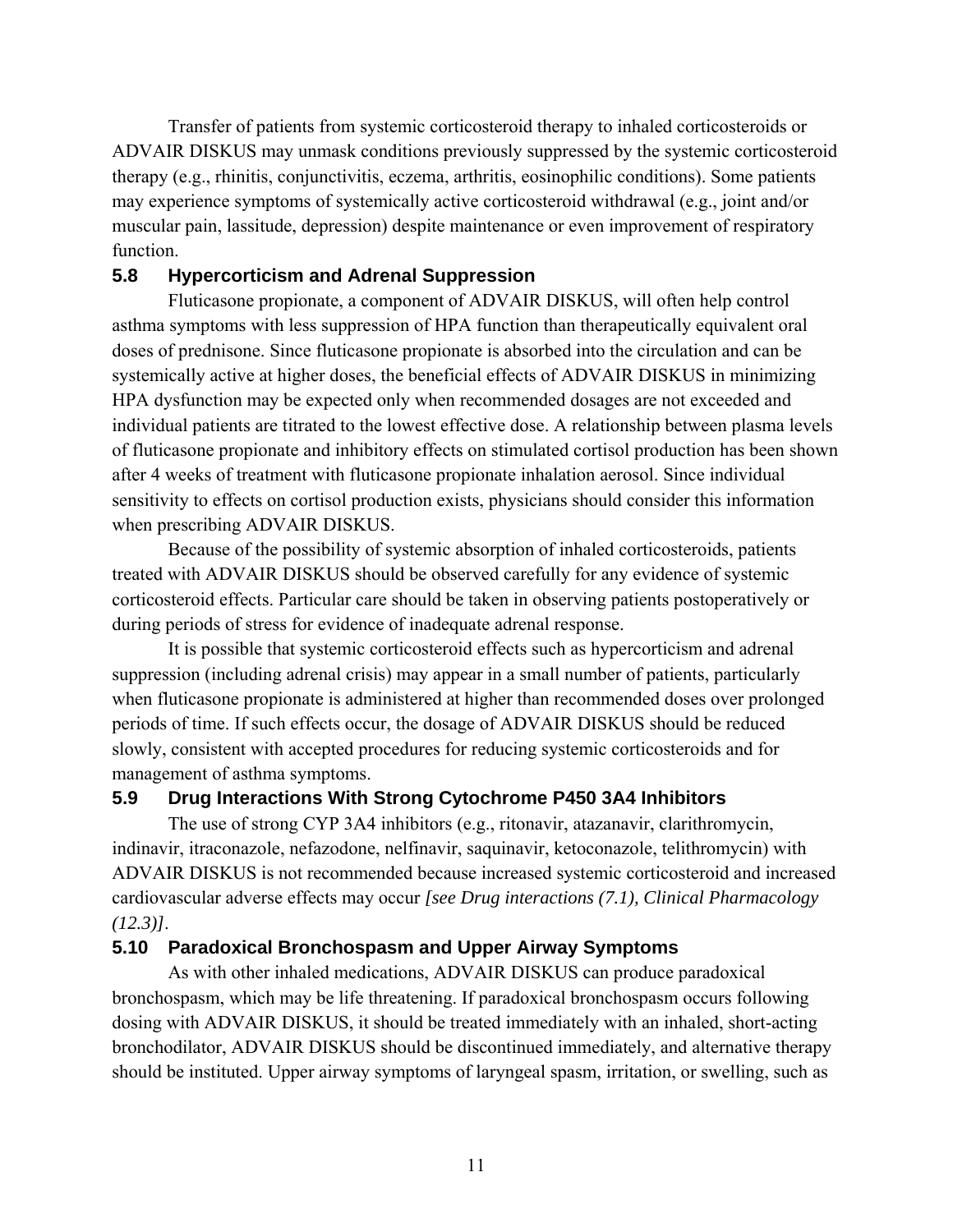<span id="page-11-0"></span>stridor and choking, have been reported in patients receiving fluticasone propionate and salmeterol.

#### **5.11 Immediate Hypersensitivity Reactions**

 Immediate hypersensitivity reactions may occur after administration of ADVAIR DISKUS, as demonstrated by cases of urticaria, angioedema, rash, and bronchospasm. There have been reports of anaphylactic reactions in patients with severe milk protein allergy; therefore, patients with severe milk protein allergy should not take ADVAIR DISKUS *[see Contraindications (4)]*.

#### **5.12 Cardiovascular and Central Nervous System Effects**

 Excessive beta-adrenergic stimulation has been associated with seizures, angina, hypertension or hypotension, tachycardia with rates up to 200 beats/min, arrhythmias, nervousness, headache, tremor, palpitation, nausea, dizziness, fatigue, malaise, and insomnia *[see Overdosage (10)]*. Therefore, ADVAIR DISKUS, like all products containing sympathomimetic amines, should be used with caution in patients with cardiovascular disorders, especially coronary insufficiency, cardiac arrhythmias, and hypertension.

 Salmeterol, a component of ADVAIR DISKUS, can produce a clinically significant cardiovascular effect in some patients as measured by pulse rate, blood pressure, and/or symptoms. Although such effects are uncommon after administration of salmeterol at recommended doses, if they occur, the drug may need to be discontinued. In addition, beta-agonists have been reported to produce ECG changes, such as flattening of the T wave, prolongation of the QTc interval, and ST segment depression. The clinical significance of these findings is unknown. Large doses of inhaled or oral salmeterol (12 to 20 times the recommended dose) have been associated with clinically significant prolongation of the QTc interval, which has the potential for producing ventricular arrhythmias. Fatalities have been reported in association with excessive use of inhaled sympathomimetic drugs.

#### **5.13 Reduction in Bone Mineral Density**

 Decreases in bone mineral density (BMD) have been observed with long-term administration of products containing inhaled corticosteroids. The clinical significance of small changes in BMD with regard to long-term consequences such as fracture is unknown. Patients with major risk factors for decreased bone mineral content, such as prolonged immobilization, family history of osteoporosis, post-menopausal status, tobacco use, advanced age, poor nutrition, or chronic use of drugs that can reduce bone mass (e.g., anticonvulsants, oral corticosteroids) should be monitored and treated with established standards of care. Since patients with COPD often have multiple risk factors for reduced BMD, assessment of BMD is recommended prior to initiating ADVAIR DISKUS and periodically thereafter. If significant reductions in BMD are seen and ADVAIR DISKUS is still considered medically important for that patient's COPD therapy, use of medication to treat or prevent osteoporosis should be strongly considered.

2-Year Fluticasone Propionate Study: A 2-year study of 160 patients (females 18 to aged 40 years, males 18 to 50) with asthma receiving CFC-propelled fluticasone propionate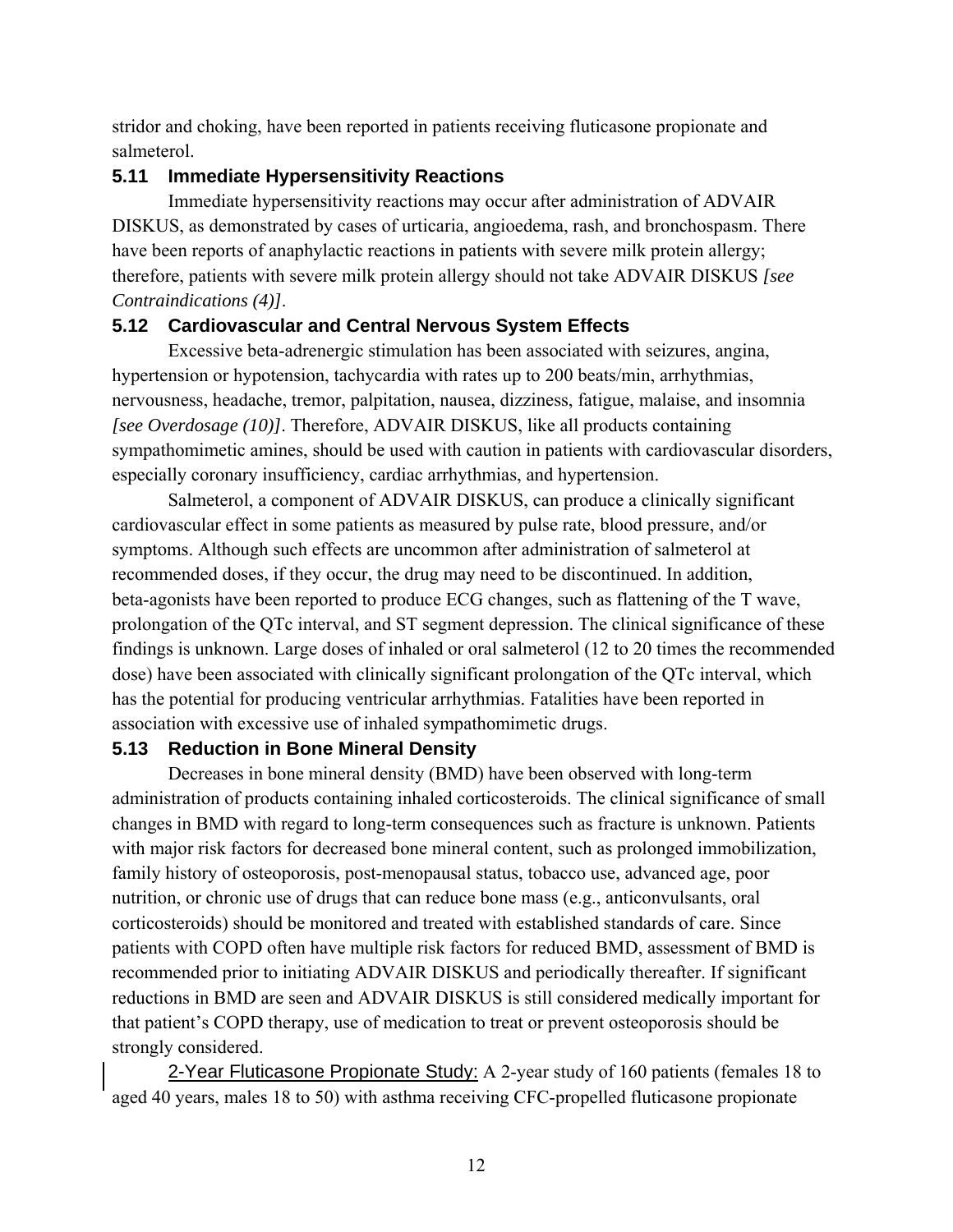<span id="page-12-0"></span>inhalation aerosol 88 or 440 mcg twice daily demonstrated no statistically significant changes in BMD at any time point (24, 52, 76, and 104 weeks of double-blind treatment) as assessed by dual-energy x-ray absorptiometry at lumbar regions L1 through L4.

3-Year Bone Mineral Density Study: Effects of treatment with ADVAIR DISKUS  $250/50$  or salmeterol 50 mcg on BMD at the  $L_1$ - $L_4$  lumbar spine and total hip were evaluated in 186 patients with COPD (aged 43 to 87 years) in a 3-year double-blind study. Of those enrolled, 108 patients (72 males and 36 females) were followed for the entire 3 years. BMD evaluations were conducted at baseline and at 6-month intervals. Conclusions cannot be drawn from this study regarding BMD decline in patients treated with ADVAIR DISKUS versus salmeterol due to the inconsistency of treatment differences across gender and between lumbar spine and total hip.

 In this study there were 7 non-traumatic fractures reported in 5 patients treated with ADVAIR DISKUS and 1 non-traumatic fracture in 1 patient treated with salmeterol. None of the non-traumatic fractures occurred in the vertebrae, hip, or long bones.

3-Year Survival Study: Effects of treatment with ADVAIR DISKUS 500/50, fluticasone propionate 500 mcg, salmeterol 50 mcg, or placebo on BMD was evaluated in a subset of 658 patients (females and males aged 40 to 80 years) with COPD in the 3-year survival study. BMD evaluations were conducted at baseline and at 48, 108, and 158 weeks. Conclusions cannot be drawn from this study because of the large number of drop outs (>50%) before the end of the follow-up and the maldistribution of covariates among the treatment groups that can affect BMD.

 Fracture risk was estimated for the entire population of patients with COPD in the survival study ( $N = 6,184$ ). The probability of a fracture over 3 years was 6.3% for ADVAIR DISKUS, 5.4% for fluticasone propionate, 5.1% for salmeterol, and 5.1% for placebo.

#### **5.14 Effect on Growth**

 Orally inhaled corticosteroids may cause a reduction in growth velocity when administered to pediatric patients. Monitor the growth of pediatric patients receiving ADVAIR DISKUS routinely (e.g., via stadiometry). To minimize the systemic effects of orally inhaled corticosteroids, including ADVAIR DISKUS, titrate each patient's dose to the lowest dosage that effectively controls his/her symptoms. *[See Dosage and Administration (2.1), Use in Specific Populations (8.4).]*

#### **5.15 Glaucoma and Cataracts**

 Glaucoma, increased intraocular pressure, and cataracts have been reported in patients with asthma and COPD following the long-term administration of inhaled corticosteroids, including fluticasone propionate, a component of ADVAIR DISKUS. Therefore, close monitoring is warranted in patients with a change in vision or with a history of increased intraocular pressure, glaucoma, and/or cataracts.

Effects of treatment with ADVAIR DISKUS 500/50, fluticasone propionate 500 mcg, salmeterol 50 mcg, or placebo on development of cataracts or glaucoma was evaluated in a subset of 658 patients with COPD in the 3-year survival study. Ophthalmic examinations were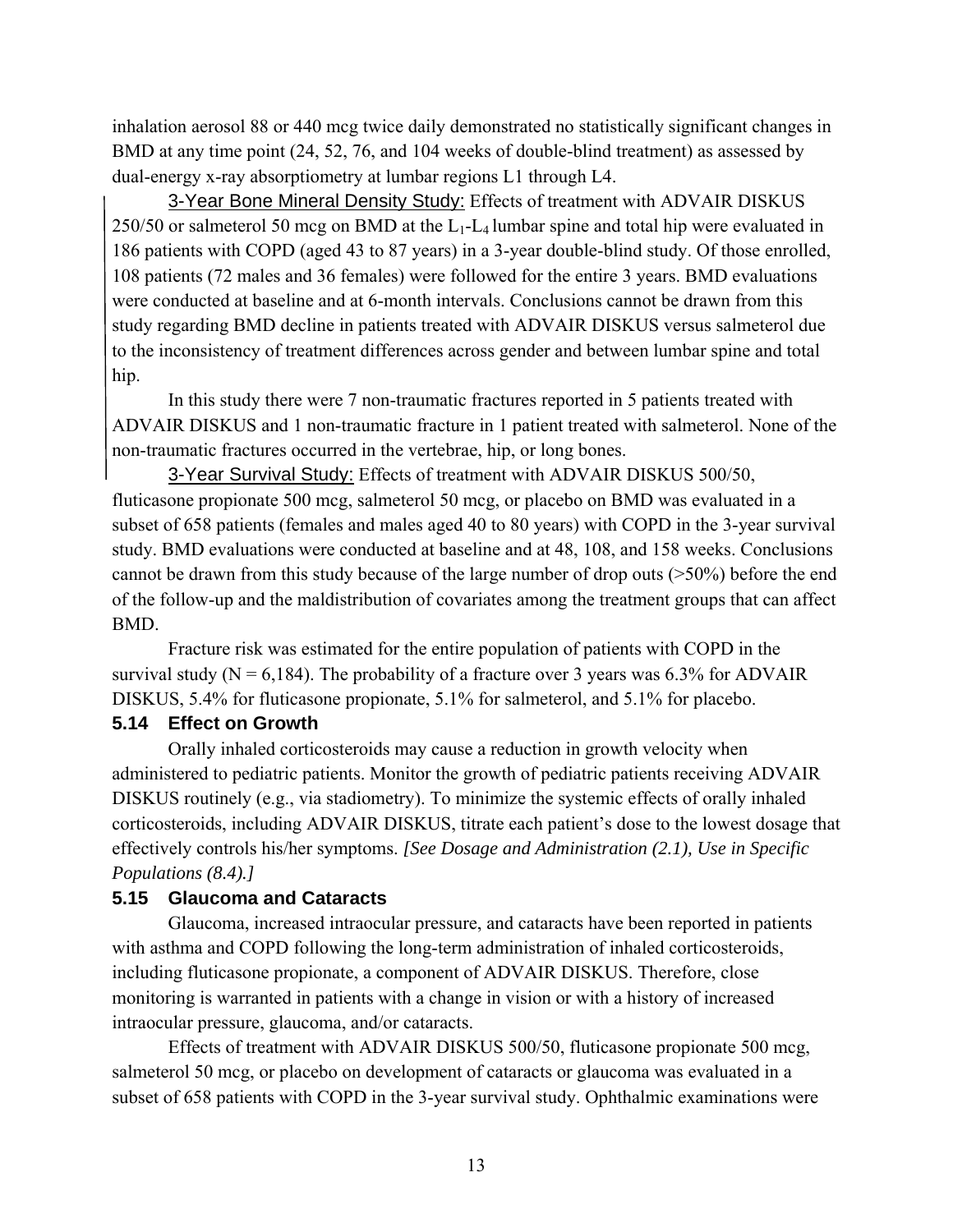<span id="page-13-0"></span>conducted at baseline and at 48, 108, and 158 weeks. Conclusions about cataracts cannot be drawn from this study because the high incidence of cataracts at baseline (61% to 71%) resulted in an inadequate number of patients treated with ADVAIR DISKUS 500/50 who were eligible and available for evaluation of cataracts at the end of the study ( $n = 53$ ). The incidence of newly diagnosed glaucoma was 2% with ADVAIR DISKUS 500/50, 5% with fluticasone propionate, 0% with salmeterol, and 2% with placebo.

#### **5.16 Eosinophilic Conditions and Churg-Strauss Syndrome**

 In rare cases, patients on inhaled fluticasone propionate may present with systemic eosinophilic conditions. Some of these patients have clinical features of vasculitis consistent with Churg-Strauss syndrome, a condition that is often treated with systemic corticosteroid therapy. These events usually, but not always, have been associated with the reduction and/or withdrawal of oral corticosteroid therapy following the introduction of fluticasone propionate. Cases of serious eosinophilic conditions have also been reported with other inhaled corticosteroids in this clinical setting. Physicians should be alert to eosinophilia, vasculitic rash, worsening pulmonary symptoms, cardiac complications, and/or neuropathy presenting in their patients. A causal relationship between fluticasone propionate and these underlying conditions has not been established.

#### **5.17 Coexisting Conditions**

 ADVAIR DISKUS, like all medications containing sympathomimetic amines, should be used with caution in patients with convulsive disorders or thyrotoxicosis and in those who are unusually responsive to sympathomimetic amines. Doses of the related beta $_2$ -adrenoceptor agonist albuterol, when administered intravenously, have been reported to aggravate preexisting diabetes mellitus and ketoacidosis.

#### **5.18 Hypokalemia and Hyperglycemia**

 Beta-adrenergic agonist medications may produce significant hypokalemia in some patients, possibly through intracellular shunting, which has the potential to produce adverse cardiovascular effects *[see Clinical Pharmacology (12.2)]*. The decrease in serum potassium is usually transient, not requiring supplementation. Clinically significant changes in blood glucose and/or serum potassium were seen infrequently during clinical studies with ADVAIR DISKUS at recommended doses.

#### **6 ADVERSE REACTIONS**

Long-acting beta<sub>2</sub>-adrenergic agonists, such as salmeterol, may increase the risk of **asthma-related death. Data from a large, placebo-controlled US study that compared the safety of salmeterol (SEREVENT Inhalation Aerosol) or placebo added to usual asthma therapy showed an increase in asthma-related deaths in patients receiving salmeterol** *[see Warnings and Precautions (5.1)]***.** Salmeterol is a component of ADVAIR DISKUS. However, the data from this study are not adequate to determine whether concurrent use of inhaled corticosteroids, such as fluticasone propionate, the other component of ADVAIR DISKUS, or other asthma-controller therapy modifies the risk of asthma-related death.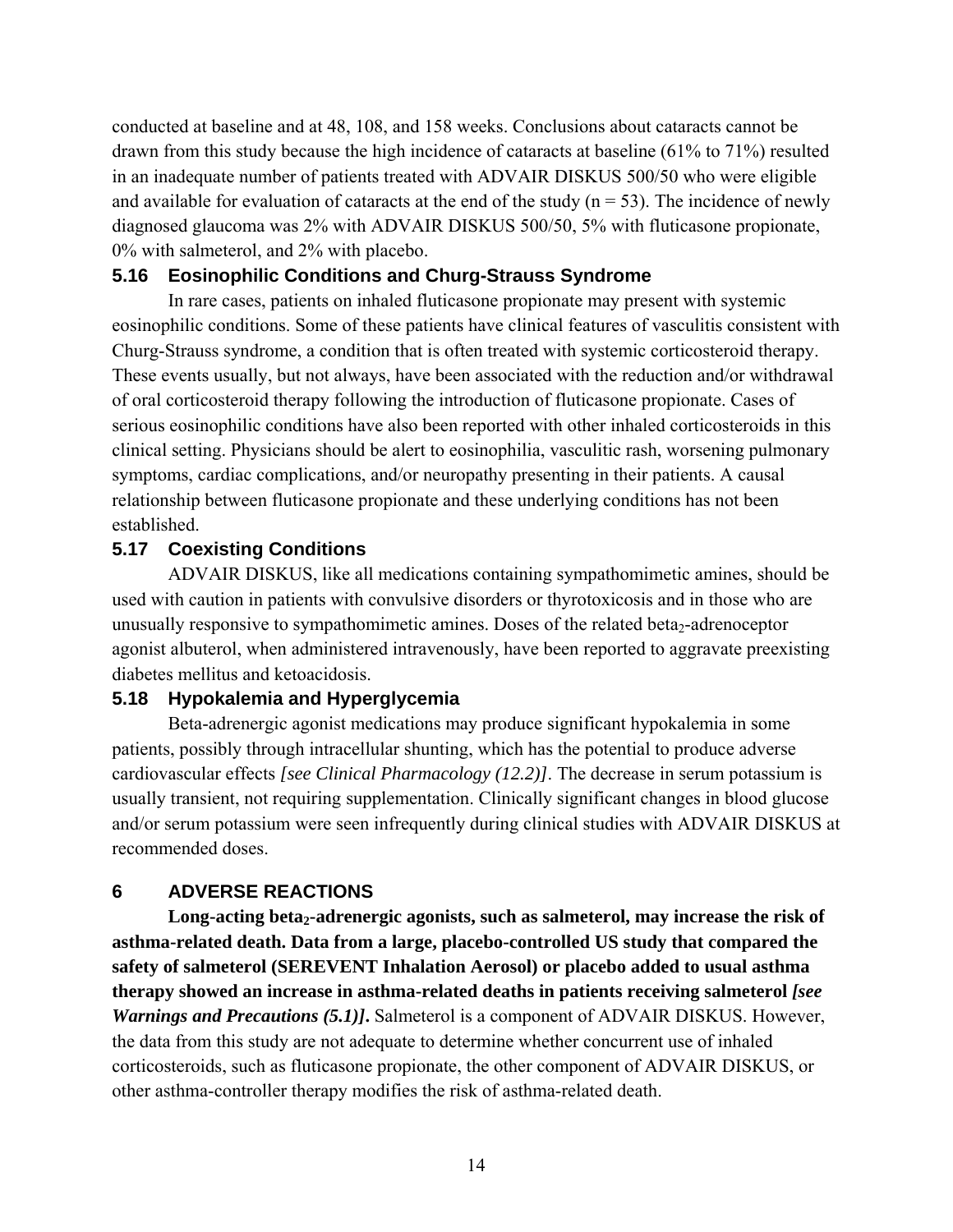Systemic and local corticosteroid use may result in the following:

- <span id="page-14-0"></span>• *Candida albicans* infection *[see Warnings and Precautions (5.4)]*
- Pneumonia in patients with COPD *[see Warnings and Precautions (5.5)]*
- Immunosuppression *[see Warnings and Precautions (5.6)]*
- Hypercorticism and adrenal suppression *[see Warnings and Precautions (5.8)]*
- Growth effects *[see Warnings and Precautions (5.14)]*
- Glaucoma and cataracts *[see Warnings and Precautions (5.15)]*

Because clinical trials are conducted under widely varying conditions, adverse reaction rates observed in the clinical trials of a drug cannot be directly compared with rates in the clinical trials of another drug and may not reflect the rates observed in practice.

# **6.1 Clinical Trials Experience in Asthma**

Adult and Adolescent Patients Aged 12 Years and Older: The incidence of adverse reactions associated with ADVAIR DISKUS in Table 2 is based upon 2 placebo-controlled, 12 week, US clinical studies (Studies 1 and 2). A total of 705 adolescent and adult patients (349 females and 356 males) previously treated with salmeterol or inhaled corticosteroids were treated twice daily with ADVAIR DISKUS (100/50- or 250/50-mcg doses), fluticasone propionate inhalation powder (100- or 250-mcg doses), salmeterol inhalation powder 50 mcg, or placebo. The average duration of exposure was 60 to 79 days in the active treatment groups compared with 42 days in the placebo group.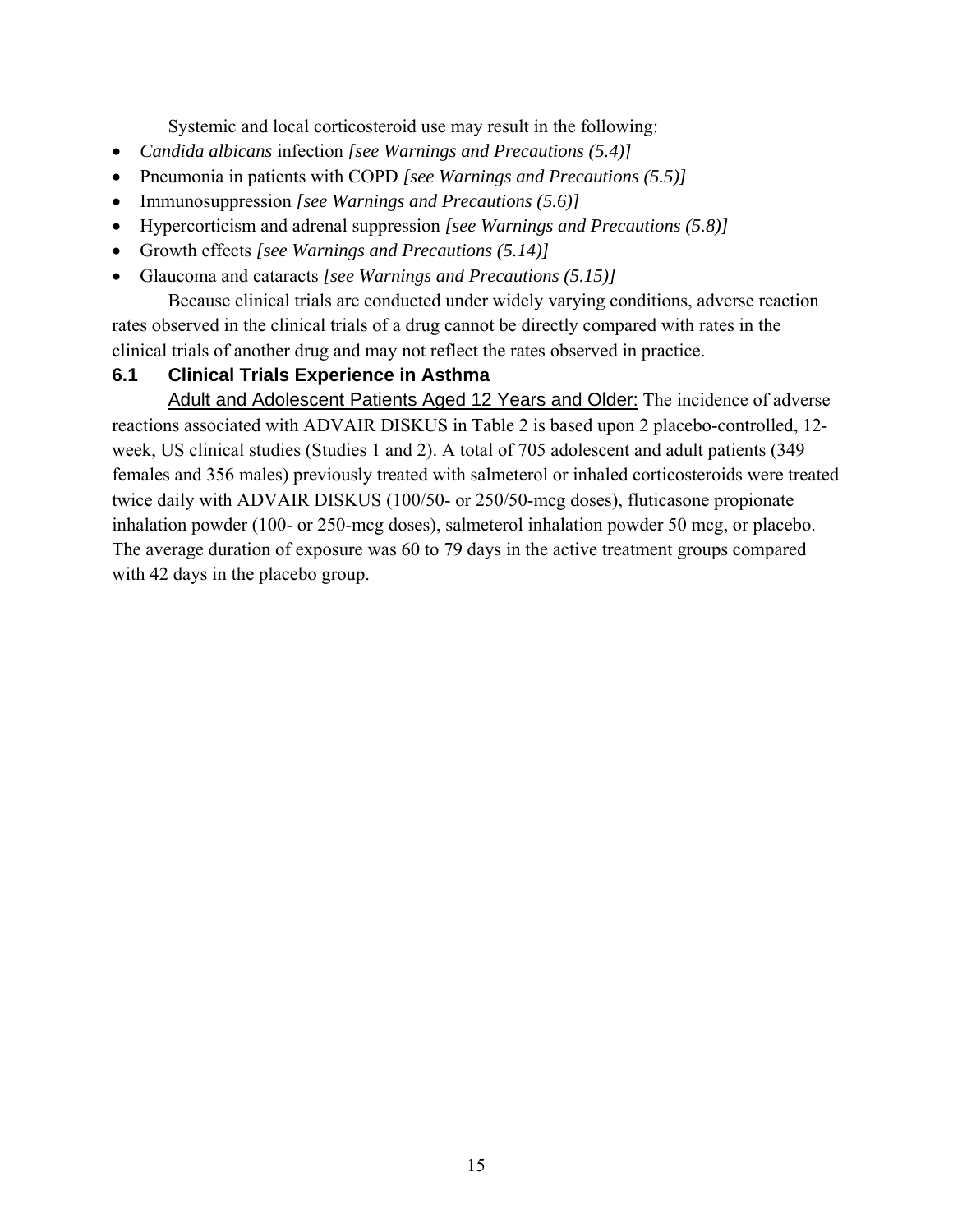|                              | <b>ADVAIR</b>  |                  | <b>ADVAIR</b> Fluticasone Fluticasone |                |                  |                         |
|------------------------------|----------------|------------------|---------------------------------------|----------------|------------------|-------------------------|
|                              | <b>DISKUS</b>  | <b>DISKUS</b>    | Propionate Propionate Salmeterol      |                |                  |                         |
|                              | 100/50         | 250/50           | $100$ mcg                             | $250$ mcg      | $50$ mcg         | Placebo                 |
|                              | $(N = 92)$     | $(N = 84)$       | $(N = 90)$                            | $(N = 84)$     | $(N = 180)$      | $(N = 175)$             |
| <b>Adverse Event</b>         | $\frac{0}{0}$  | $\frac{0}{0}$    | $\frac{0}{0}$                         | $\frac{0}{0}$  | $\frac{0}{0}$    | $\frac{0}{0}$           |
| Ear, nose, & throat          |                |                  |                                       |                |                  |                         |
| Upper respiratory tract      | 27             | 21               | 29                                    | 25             | 19               | 14                      |
| infection                    |                |                  |                                       |                |                  |                         |
| Pharyngitis                  | 13             | 10               | $\tau$                                | 12             | 8                | 6                       |
| Upper respiratory            | $\overline{7}$ | 6                | $\overline{7}$                        | 8              | 8                | 5                       |
| inflammation                 |                |                  |                                       |                |                  |                         |
| Sinusitis                    | $\overline{4}$ | 5                | 6                                     | $\mathbf{1}$   | $\overline{3}$   | $\overline{4}$          |
| Hoarseness/dysphonia         | 5              | $\overline{2}$   | $\overline{2}$                        | $\overline{4}$ | <1               | $\leq$ 1                |
| Oral candidiasis             | 1              | $\overline{4}$   | $\overline{2}$                        | $\overline{2}$ | $\overline{0}$   | $\mathbf{0}$            |
| Lower respiratory            |                |                  |                                       |                |                  |                         |
| Viral respiratory infections | $\overline{4}$ | $\overline{4}$   | $\overline{4}$                        | 10             | 6                | $\overline{\mathbf{3}}$ |
| <b>Bronchitis</b>            | $\overline{2}$ | 8                | 1                                     | $\overline{2}$ | $\overline{2}$   | $\overline{2}$          |
| Cough                        | $\overline{3}$ | 6                | $\boldsymbol{0}$                      | $\mathbf{0}$   | $\overline{3}$   | $\overline{2}$          |
| Neurology                    |                |                  |                                       |                |                  |                         |
| Headaches                    | 12             | 13               | 14                                    | 8              | 10               | $\overline{7}$          |
| Gastrointestinal             |                |                  |                                       |                |                  |                         |
| Nausea & vomiting            | $\overline{4}$ | 6                | 3                                     | $\overline{4}$ | $\mathbf{1}$     | $\mathbf{1}$            |
| Gastrointestinal discomfort  | $\overline{4}$ | $\mathbf{1}$     | $\overline{0}$                        | $\overline{2}$ | $\mathbf{1}$     | $\mathbf{1}$            |
| & pain                       |                |                  |                                       |                |                  |                         |
| Diarrhea                     | $\overline{4}$ | $\overline{2}$   | $\overline{2}$                        | $\overline{2}$ | 1                | $\mathbf{1}$            |
| Viral gastrointestinal       | $\overline{3}$ | $\overline{0}$   | $\overline{3}$                        | $\mathbf{1}$   | $\overline{2}$   | $\overline{2}$          |
| infections                   |                |                  |                                       |                |                  |                         |
| Non-site specific            |                |                  |                                       |                |                  |                         |
| Candidiasis unspecified site | $\overline{3}$ | $\boldsymbol{0}$ | $\mathbf{1}$                          | $\overline{4}$ | $\boldsymbol{0}$ | $\mathbf{1}$            |
| Musculoskeletal              |                |                  |                                       |                |                  |                         |
| Musculoskeletal pain         | $\overline{4}$ | $\overline{2}$   | $\mathbf{1}$                          | 5              | 3                | 3                       |

**Table 2. Adverse Reactions With** ≥**3% Incidence With ADVAIR DISKUS in Adult and Adolescent Patients With Asthma** 

 The types of adverse reactions and events reported in Study 3, a 28-week, non-US clinical study of 503 patients previously treated with inhaled corticosteroids who were treated twice daily with ADVAIR DISKUS 500/50, fluticasone propionate inhalation powder 500 mcg and salmeterol inhalation powder 50 mcg used concurrently, or fluticasone propionate inhalation powder 500 mcg, were similar to those reported in Table 2.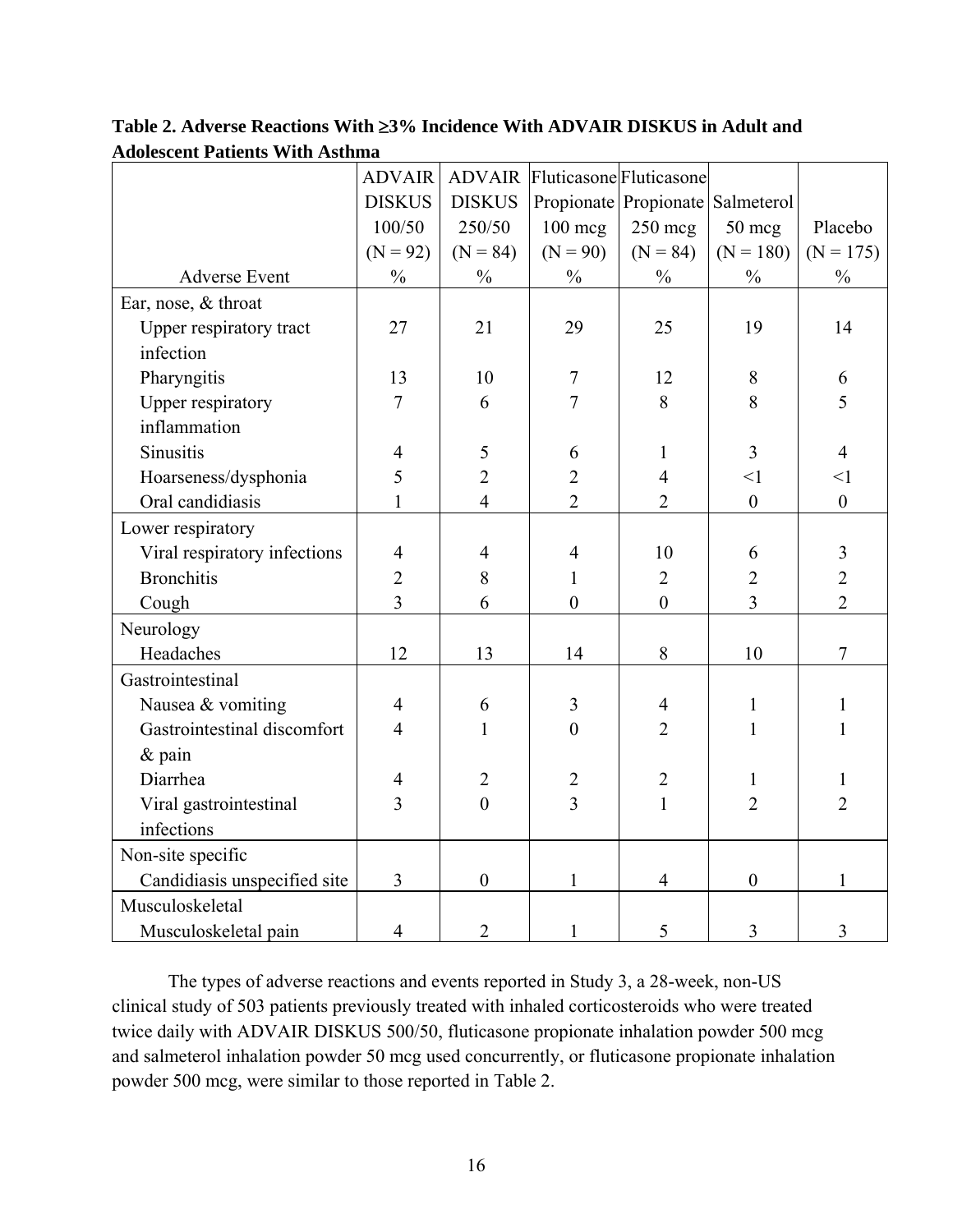<span id="page-16-0"></span>Additional Adverse Reactions: Other adverse reactions not previously listed, whether considered drug-related or not by the investigators, that were reported more frequently by patients with asthma treated with ADVAIR DISKUS compared with patients treated with placebo include the following: lymphatic signs and symptoms; muscle injuries; fractures; wounds and lacerations; contusions and hematomas; ear signs and symptoms; nasal signs and symptoms; nasal sinus disorders; keratitis and conjunctivitis; dental discomfort and pain; gastrointestinal signs and symptoms; oral ulcerations; oral discomfort and pain; lower respiratory signs and symptoms; pneumonia; muscle stiffness, tightness, and rigidity; bone and cartilage disorders; sleep disorders; compressed nerve syndromes; viral infections; pain; chest symptoms; fluid retention; bacterial infections; unusual taste; viral skin infections; skin flakiness and acquired ichthyosis; disorders of sweat and sebum.

Pediatric Patients Aged 4 to 11 Years: The safety data for pediatric patients aged 4 to 11 years is based upon 1 US trial of 12 weeks' treatment duration. A total of 203 patients (74 females and 129 males) who were receiving inhaled corticosteroids at study entry were randomized to either ADVAIR DISKUS 100/50 or fluticasone propionate inhalation powder 100 mcg twice daily. Common adverse reactions  $(\geq 3\%$  and greater than placebo) seen in the pediatric patients but not reported in the adult and adolescent clinical trials include: throat irritation and ear, nose, and throat infections.

Laboratory Test Abnormalities: Elevation of hepatic enzymes was reported in ≥1% of patients in clinical trials. The elevations were transient and did not lead to discontinuation from the studies. In addition, there were no clinically relevant changes noted in glucose or potassium.

# **6.2 Clinical Trials Experience in Chronic Obstructive Pulmonary Disease**

Short-Term (6 Months to 1 Year) Trials: The short-term safety data are based on exposure to ADVAIR DISKUS 250/50 twice daily in one 6-month and two 1-year clinical trials. In the 6-month trial, a total of 723 adult patients (266 females and 457 males) were treated twice daily with ADVAIR DISKUS 250/50, fluticasone propionate inhalation powder 250 mcg, salmeterol inhalation powder, or placebo. The mean age of the patients was 64, and the majority (93%) was Caucasian. In this trial, 70% of the patients treated with ADVAIR DISKUS reported an adverse reaction compared with 64% on placebo. The average duration of exposure to ADVAIR DISKUS 250/50 was 141.3 days compared with 131.6 days for placebo. The incidence of adverse reactions in the 6-month study is shown in Table 3.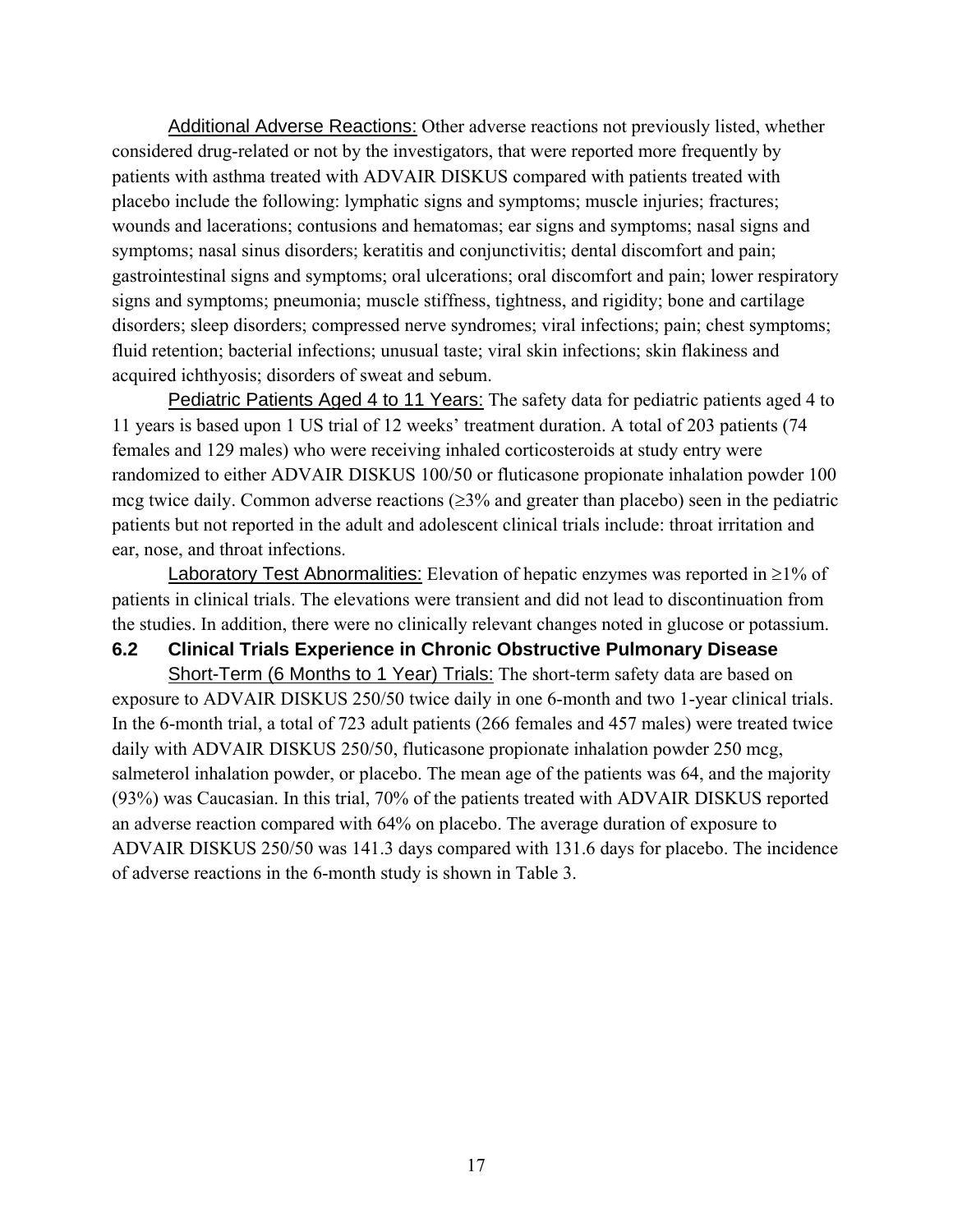# **Table 3. Overall Adverse Reactions With** ≥**3% Incidence With ADVAIR DISKUS 250/50 in Patients With Chronic Obstructive Pulmonary Disease Associated With Chronic Bronchitis**

|                              | <b>ADVAIR</b><br><b>DISKUS</b><br>250/50 | Fluticasone<br>Propionate<br>$250 \text{ mcg}$ | Salmeterol<br>50 mcg         | Placebo                      |
|------------------------------|------------------------------------------|------------------------------------------------|------------------------------|------------------------------|
| <b>Adverse Event</b>         | $(N = 178)$<br>$\frac{0}{0}$             | $(N = 183)$<br>$\frac{0}{0}$                   | $(N = 177)$<br>$\frac{0}{0}$ | $(N = 185)$<br>$\frac{0}{0}$ |
| Ear, nose, & throat          |                                          |                                                |                              |                              |
| Candidiasis mouth/throat     | 10                                       | 6                                              | 3                            |                              |
| Throat irritation            | 8                                        | 5                                              | 4                            |                              |
| Hoarseness/dysphonia         | 5                                        | 3                                              | $<$ 1                        |                              |
| <b>Sinusitis</b>             | 3                                        | 8                                              | 5                            | 3                            |
| Lower respiratory            |                                          |                                                |                              |                              |
| Viral respiratory infections | 6                                        | $\overline{4}$                                 | 3                            | 3                            |
| Neurology                    |                                          |                                                |                              |                              |
| Headaches                    | 16                                       | 11                                             | 10                           | 12                           |
| <b>Dizziness</b>             | 4                                        | $\leq$ 1                                       | 3                            | $\overline{2}$               |
| Non-site specific            |                                          |                                                |                              |                              |
| Fever                        | 4                                        | 3                                              | $\theta$                     | 3                            |
| Malaise & fatigue            | 3                                        | $\overline{2}$                                 | 2                            | 3                            |
| Musculoskeletal              |                                          |                                                |                              |                              |
| Musculoskeletal pain         | 9                                        | 8                                              | 12                           | 9                            |
| Muscle cramps & spasms       | 3                                        | 3                                              |                              |                              |

 In the two 1-year studies, ADVAIR DISKUS 250/50 was compared with salmeterol in 1,579 patients (863 males and 716 females). The mean age of the patients was 65, and the majority (94%) was Caucasian. To be enrolled, all of the patients had to have had a COPD exacerbation in the previous 12 months. In this trial, 88% of the patients treated with ADVAIR DISKUS and 86% of the patients treated with salmeterol reported an adverse event. The most common events that occurred with a frequency of >5% and more frequently in the patients treated with ADVAIR DISKUS were nasopharyngitis, upper respiratory tract infection, nasal congestion, back pain, sinusitis, dizziness, nausea, pneumonia, candidiasis, and dysphonia. Overall, 55 (7%) of the patients treated with ADVAIR DISKUS and 25 (3%) of the patients treated with salmeterol developed pneumonia.

 The incidence of pneumonia was higher in patients over 65 years of age, 9% in the patients treated with ADVAIR DISKUS compared with 4% in the patients treated with ADVAIR DISKUS less than 65 years of age. In the patients treated with salmeterol, the incidence of pneumonia was the same (3%) in both age-groups. *[See Warnings and Precautions (5.5.), Use in Specific Populations (8.5).]*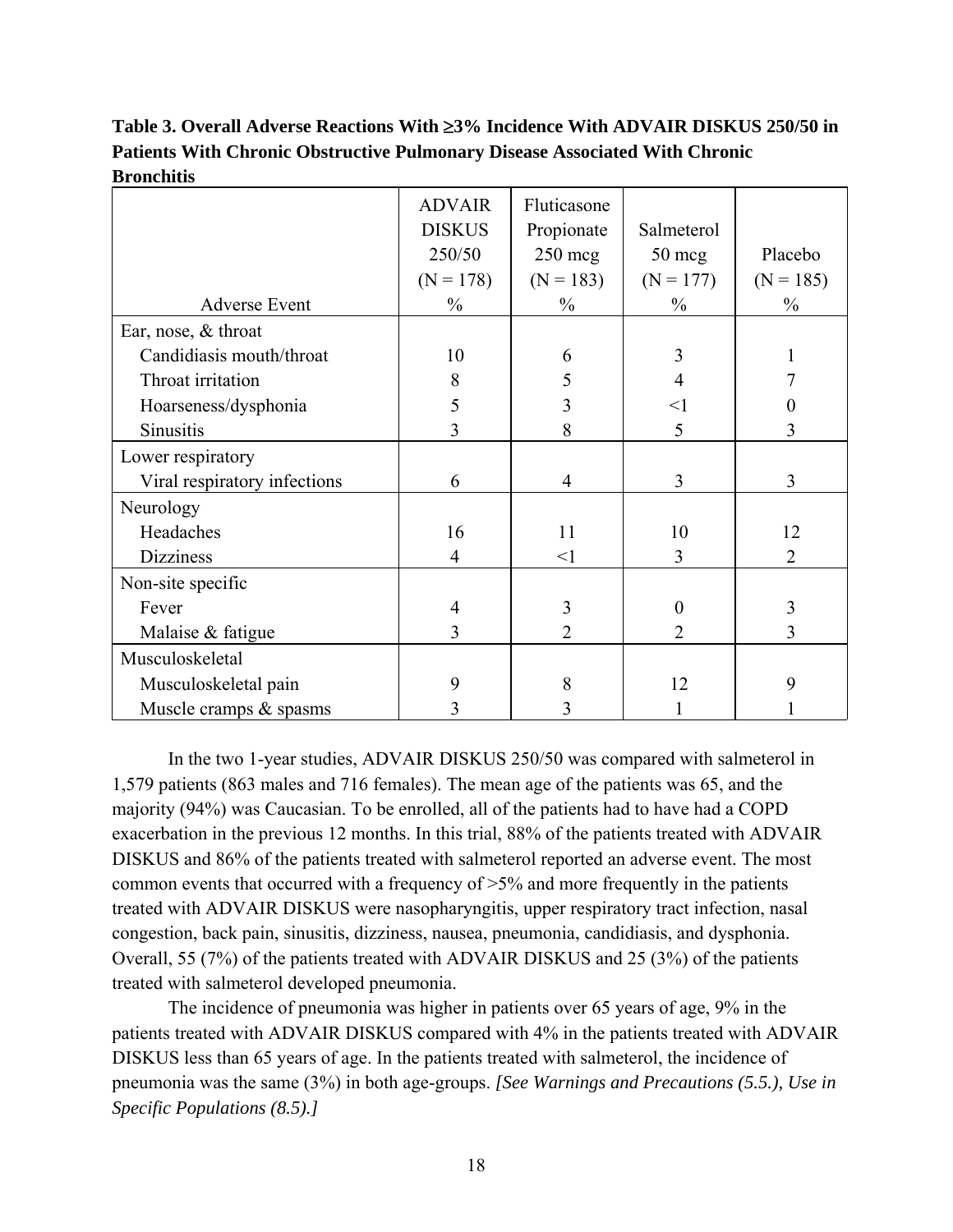<span id="page-18-0"></span>Long-Term (3-Year) Trial: The safety of ADVAIR DISKUS 500/50 was evaluated in a randomized, double-blind, placebo-controlled, multicenter, international, 3-year study in 6,184 adult patients with COPD (4,684 males and 1,500 females). The mean age of the patients was 65, and the majority (82%) was Caucasian. The distribution of adverse events was similar to that seen in the 1-year trials with ADVAIR DISKUS 250/50. In addition, pneumonia was reported in a significantly increased number of patients treated with ADVAIR DISKUS 500/50 and fluticasone propionate 500 mcg (16% and 14%, respectively) compared with patients treated with salmeterol 50 mcg or placebo (11% and 9%, respectively). When adjusted for time on treatment, the rates of pneumonia were 84 and 88 events per 1,000 treatment-years in the groups treated with fluticasone propionate 500 mcg and with ADVAIR DISKUS 500/50, respectively, compared with 52 events per 1,000 treatment-years in the salmeterol and placebo groups. Similar to what was seen in the 1-year studies with ADVAIR DISKUS 250/50, the incidence of pneumonia was higher in patients over 65 years of age (18% with ADVAIR DISKUS 500/50 vs. 10% with placebo) compared with patients less than 65 years of age (14% with ADVAIR DISKUS 500/50 vs. 8% with placebo). *[See Warnings and Precautions (5.5), Use in Specific Populations (8.5).]*

Additional Adverse Reactions: Other adverse reactions not previously listed, whether considered drug-related or not by the investigators, that were reported more frequently by patients with COPD treated with ADVAIR DISKUS compared with patients treated with placebo include the following: syncope; ear, nose, and throat infections; ear signs and symptoms; laryngitis; nasal congestion/blockage; nasal sinus disorders; pharyngitis/throat infection; hypothyroidism; dry eyes; eye infections; gastrointestinal signs and symptoms; oral lesions; abnormal liver function tests; bacterial infections; edema and swelling; viral infections.

Laboratory Abnormalities: There were no clinically relevant changes in these trials. Specifically, no increased reporting of neutrophilia or changes in glucose or potassium was noted.

### **6.3 Postmarketing Experience**

 In addition to adverse events reported from clinical trials, the following events have been identified during worldwide use of any formulation of ADVAIR, fluticasone propionate, and/or salmeterol regardless of indication. Because they are reported voluntarily from a population of unknown size, estimates of frequency cannot be made. These events have been chosen for inclusion due to either their seriousness, frequency of reporting, or causal connection to ADVAIR DISKUS, fluticasone propionate, and/or salmeterol or a combination of these factors.

Cardiac Disorders: Arrhythmias (including atrial fibrillation, extrasystoles, supraventricular tachycardia), ventricular tachycardia.

Endocrine Disorders: Cushing syndrome, Cushingoid features, growth velocity reduction in children/adolescents, hypercorticism.

Eye Disorders: Glaucoma.

Gastrointestinal Disorders: Abdominal pain, dyspepsia, xerostomia.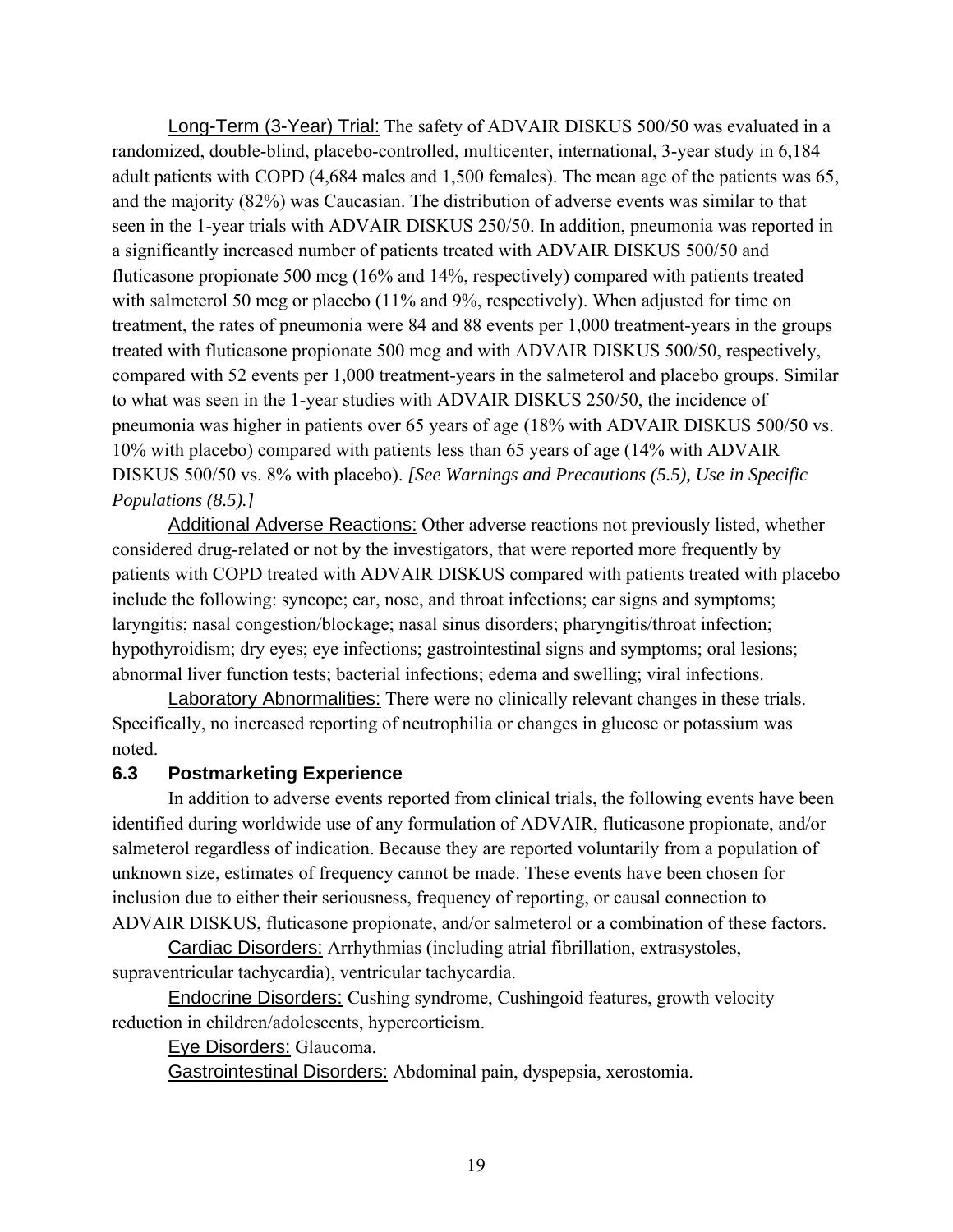<span id="page-19-0"></span>Immune System Disorders: Immediate and delayed hypersensitivity reaction (including very rare anaphylactic reaction). Very rare anaphylactic reaction in patients with severe milk protein allergy.

Metabolic and Nutrition Disorders: Hyperglycemia, weight gain.

Musculoskeletal, Connective Tissue, and Bone Disorders: Arthralgia, cramps, myositis, osteoporosis.

Nervous System Disorders: Paresthesia, restlessness.

Psychiatric Disorders: Agitation, aggression, depression. Behavioral changes, including hyperactivity and irritability, have been reported very rarely and primarily in children.

Reproductive System and Breast Disorders: Dysmenorrhea.

Respiratory, Thoracic, and Mediastinal Disorders: Chest congestion; chest tightness; dyspnea; facial and oropharyngeal edema, immediate bronchospasm; paradoxical bronchospasm; tracheitis; wheezing; reports of upper respiratory symptoms of laryngeal spasm, irritation, or swelling such as stridor or choking.

Skin and Subcutaneous Tissue Disorders: Ecchymoses, photodermatitis. Vascular Disorders: Pallor.

# **7 DRUG INTERACTIONS**

 ADVAIR DISKUS has been used concomitantly with other drugs, including short-acting beta<sub>2</sub>-agonists, methylxanthines, and intranasal corticosteroids, commonly used in patients with asthma or COPD, without adverse drug reactions. No formal drug interaction studies have been performed with ADVAIR DISKUS.

# **7.1 Inhibitors of Cytochrome P450 3A4**

 Fluticasone propionate and salmeterol, the individual components of ADVAIR DISKUS, are substrates of CYP 3A4. The use of strong CYP 3A4 inhibitors (e.g., ritonavir, atazanavir, clarithromycin, indinavir, itraconazole, nefazodone, nelfinavir, saquinavir, ketoconazole, telithromycin) with ADVAIR DISKUS is not recommended because increased systemic corticosteroid and increased cardiovascular adverse effects may occur.

Ritonavir: *Fluticasone Propionate:* A drug interaction study with fluticasone propionate aqueous nasal spray in healthy subjects has shown that ritonavir (a strong CYP 3A4 inhibitor) can significantly increase plasma fluticasone propionate exposure, resulting in significantly reduced serum cortisol concentrations *[see Clinical Pharmacology (12.3)]*. During postmarketing use, there have been reports of clinically significant drug interactions in patients receiving fluticasone propionate and ritonavir, resulting in systemic corticosteroid effects including Cushing syndrome and adrenal suppression.

Ketoconazole: *Fluticasone Propionate:* Coadministration of orally inhaled fluticasone propionate (1,000 mcg) and ketoconazole (200 mg once daily) resulted in increased plasma fluticasone propionate exposure and reduced plasma cortisol area under the curve (AUC), but had no effect on urinary excretion of cortisol.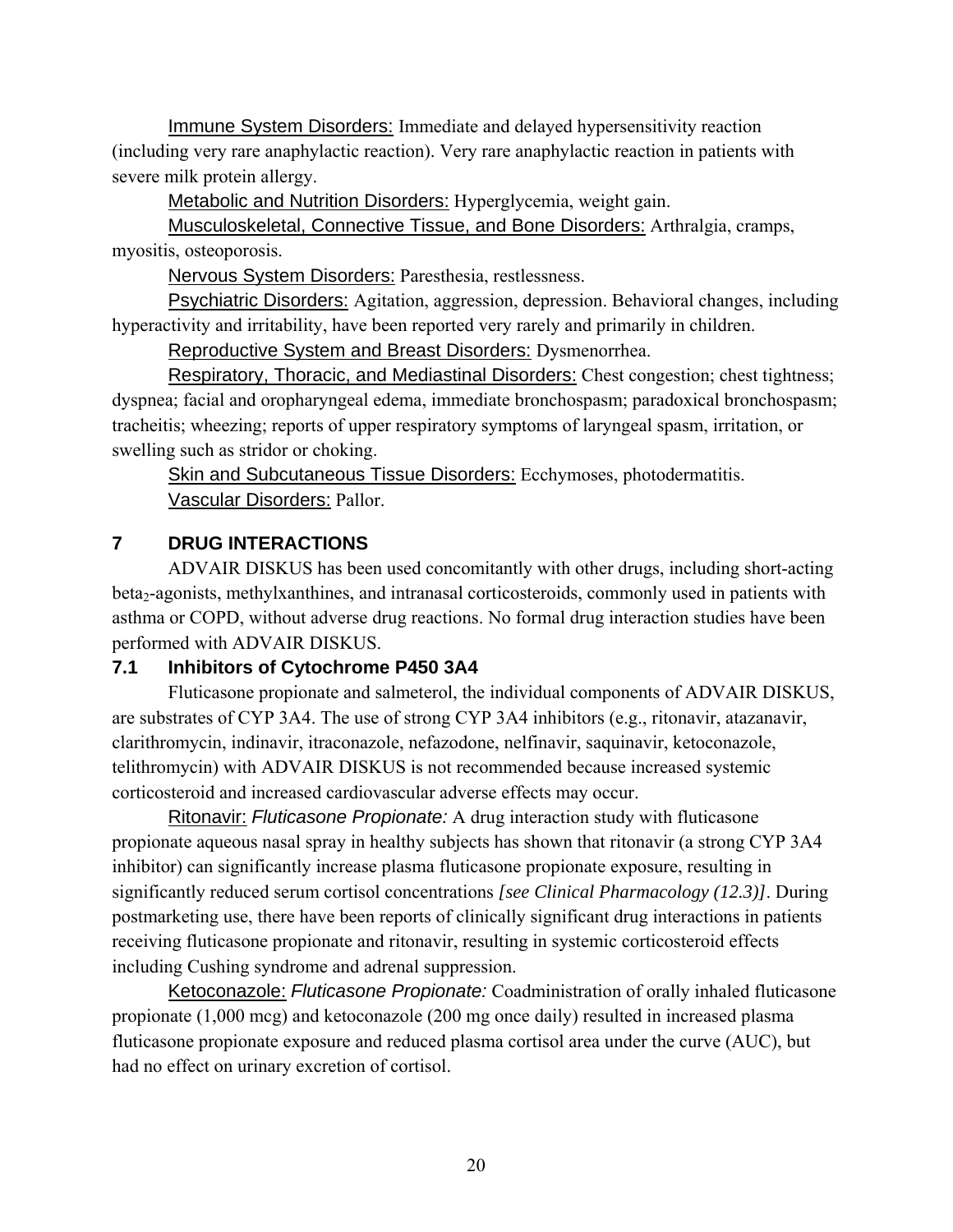<span id="page-20-0"></span> *Salmeterol:* In a drug interaction study in 20 healthy subjects, coadministration of inhaled salmeterol (50 mcg twice daily) and oral ketoconazole (400 mg once daily) for 7 days resulted in greater systemic exposure to salmeterol (AUC increased 16-fold and C<sub>max</sub> increased 1.4-fold). Three  $(3)$  subjects were withdrawn due to beta<sub>2</sub>-agonist side effects  $(2 \text{ with prolonged})$ QTc and 1 with palpitations and sinus tachycardia). Although there was no statistical effect on the mean QTc, coadministration of salmeterol and ketoconazole was associated with more frequent increases in QTc duration compared with salmeterol and placebo administration.

### **7.2 Monoamine Oxidase Inhibitors and Tricyclic Antidepressants**

ADVAIR DISKUS should be administered with extreme caution to patients being treated with monoamine oxidase inhibitors or tricyclic antidepressants, or within 2 weeks of discontinuation of such agents, because the action of salmeterol, a component of ADVAIR DISKUS, on the vascular system may be potentiated by these agents.

### **7.3 Beta-Adrenergic Receptor Blocking Agents**

Beta-blockers not only block the pulmonary effect of beta-agonists, such as salmeterol, a component of ADVAIR DISKUS, but may produce severe bronchospasm in patients with reversible obstructive airways disease. Therefore, patients with asthma and COPD should not normally be treated with beta-blockers. However, under certain circumstances, there may be no acceptable alternatives to the use of beta-adrenergic blocking agents for these patients; cardioselective beta-blockers could be considered, although they should be administered with caution.

# **7.4 Diuretics**

The ECG changes and/or hypokalemia that may result from the administration of nonpotassium-sparing diuretics (such as loop or thiazide diuretics) can be acutely worsened by beta-agonists, especially when the recommended dose of the beta-agonist is exceeded. Although the clinical relevance of these effects is not known, caution is advised in the coadministration of beta-agonists with nonpotassium-sparing diuretics.

# **8 USE IN SPECIFIC POPULATIONS**

# **8.1 Pregnancy**

Teratogenic Effects: Pregnancy Category C. There are no adequate and well-controlled studies with ADVAIR DISKUS in pregnant women. ADVAIR DISKUS was teratogenic in mice and not in rats, although it lowered fetal weight in rats. Fluticasone propionate alone was teratogenic in mice, rats, and rabbits, and salmeterol alone was teratogenic in rabbits and not in rats. From the reproduction toxicity studies in mice and rats, no evidence of enhanced toxicity was seen using combinations of fluticasone propionate and salmeterol when compared with toxicity data from the components administered separately.

 ADVAIR DISKUS should be used during pregnancy only if the potential benefit justifies the potential risk to the fetus.

 *ADVAIR DISKUS:* In the mouse reproduction assay, fluticasone propionate by the subcutaneous route at a dose approximately 3/5 the maximum recommended human daily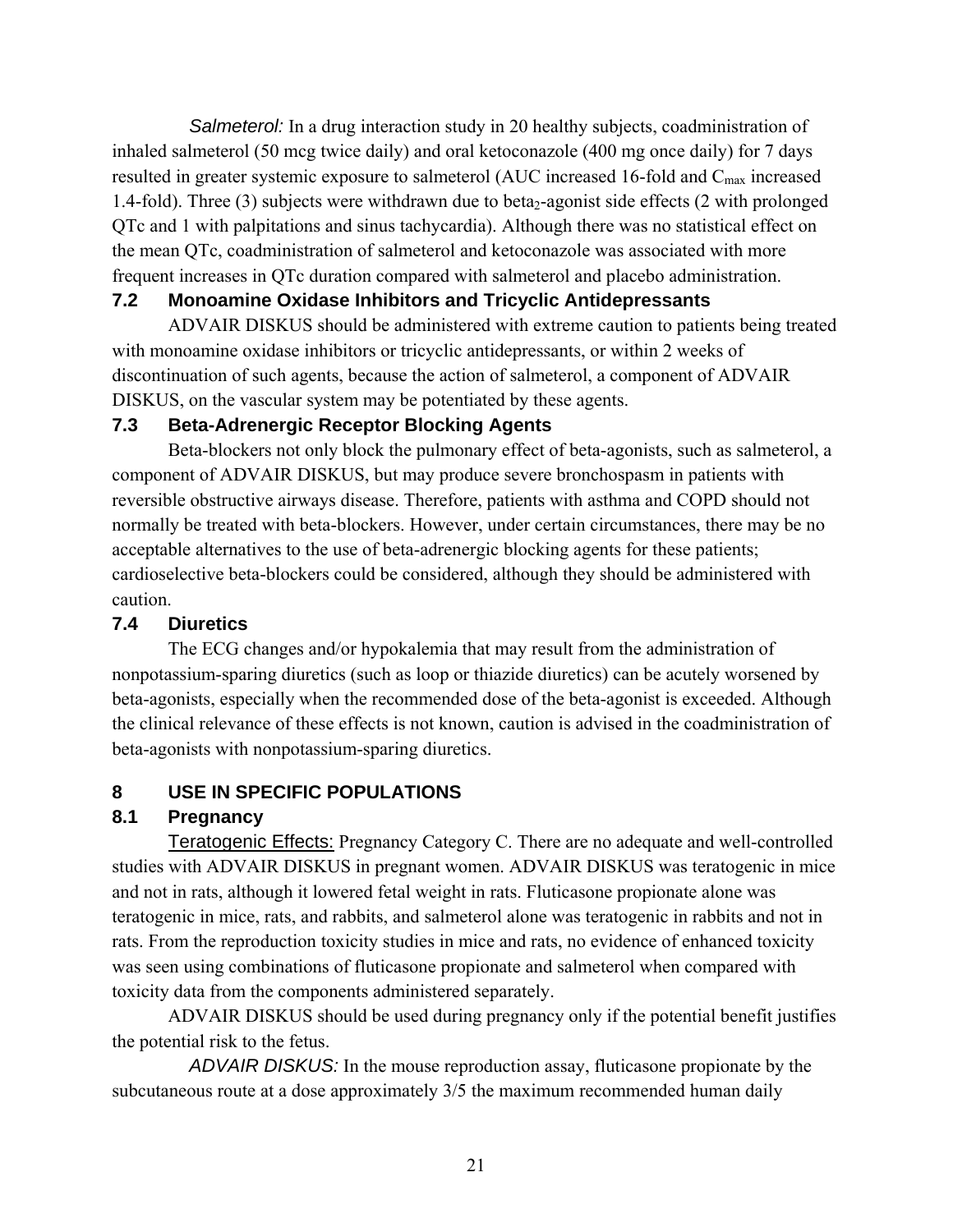<span id="page-21-0"></span>inhalation dose (MRHD) on a mg/m<sup>2</sup> basis combined with oral salmeterol at a dose approximately 410 times the MRHD on a mg/m<sup>2</sup> basis produced cleft palate, fetal death, increased implantation loss, and delayed ossification. These observations are characteristic of glucocorticoids. No developmental toxicity was observed at combination doses of fluticasone propionate subcutaneously up to approximately  $1/6$  the MRHD on a mg/m<sup>2</sup> basis and oral doses of salmeterol up to approximately 55 times the MRHD on a mg/m<sup>2</sup> basis. In rats, combining fluticasone propionate subcutaneously at a dose equivalent to the MRHD on a mg/m<sup>2</sup> basis and an oral dose of salmeterol at approximately 810 times the MRHD on a mg/m<sup>2</sup> basis produced decreased fetal weight, umbilical hernia, delayed ossification, and changes in the occipital bone. No such effects were seen when combining fluticasone propionate subcutaneously at a dose less than the MRHD on a mg/m<sup>2</sup> basis and an oral dose of salmeterol at approximately 80 times the MRHD on a mg/m<sup>2</sup> basis.

 *Fluticasone Propionate:* Subcutaneous studies in the mouse at a dose less than the MRHD on a mg/m<sup>2</sup> basis and in the rat at a dose equivalent to the MRHD on a mg/m<sup>2</sup> basis revealed fetal toxicity characteristic of potent corticosteroid compounds, including embryonic growth retardation, omphalocele, cleft palate, and retarded cranial ossification.

 In the rabbit, fetal weight reduction and cleft palate were observed at a subcutaneous dose less than the MRHD on a mg/m<sup>2</sup> basis. However, no teratogenic effects were reported at oral doses up to approximately 5 times the MRHD on a mg/m<sup>2</sup> basis. No fluticasone propionate was detected in the plasma in this study, consistent with the established low bioavailability following oral administration *[see Clinical Pharmacology (12.3)]*.

 Experience with oral corticosteroids since their introduction in pharmacologic, as opposed to physiologic, doses suggests that rodents are more prone to teratogenic effects from corticosteroids than humans. In addition, because there is a natural increase in corticosteroid production during pregnancy, most women will require a lower exogenous corticosteroid dose and many will not need corticosteroid treatment during pregnancy.

**Salmeterol:** No teratogenic effects occurred in rats at oral doses approximately 160 times the MRHD on a mg/m<sup>2</sup> basis. In Dutch rabbits administered oral doses approximately 50 times the MRHD based on comparison of the AUCs, salmeterol exhibited fetal toxic effects characteristically resulting from beta-adrenoceptor stimulation. These included precocious eyelid openings, cleft palate, sternebral fusion, limb and paw flexures, and delayed ossification of the frontal cranial bones. No such effects occurred at an oral dose approximately 20 times the MRHD based on comparison of the AUCs.

 New Zealand White rabbits were less sensitive since only delayed ossification of the frontal bones was seen at an oral dose approximately 1,600 times the MRHD on a mg/m<sup>2</sup> basis. Extensive use of other beta-agonists has provided no evidence that these class effects in animals are relevant to their use in humans.

#### **8.2 Labor and Delivery**

 There are no well-controlled human studies that have investigated effects of ADVAIR DISKUS on preterm labor or labor at term. Because of the potential for beta-agonist interference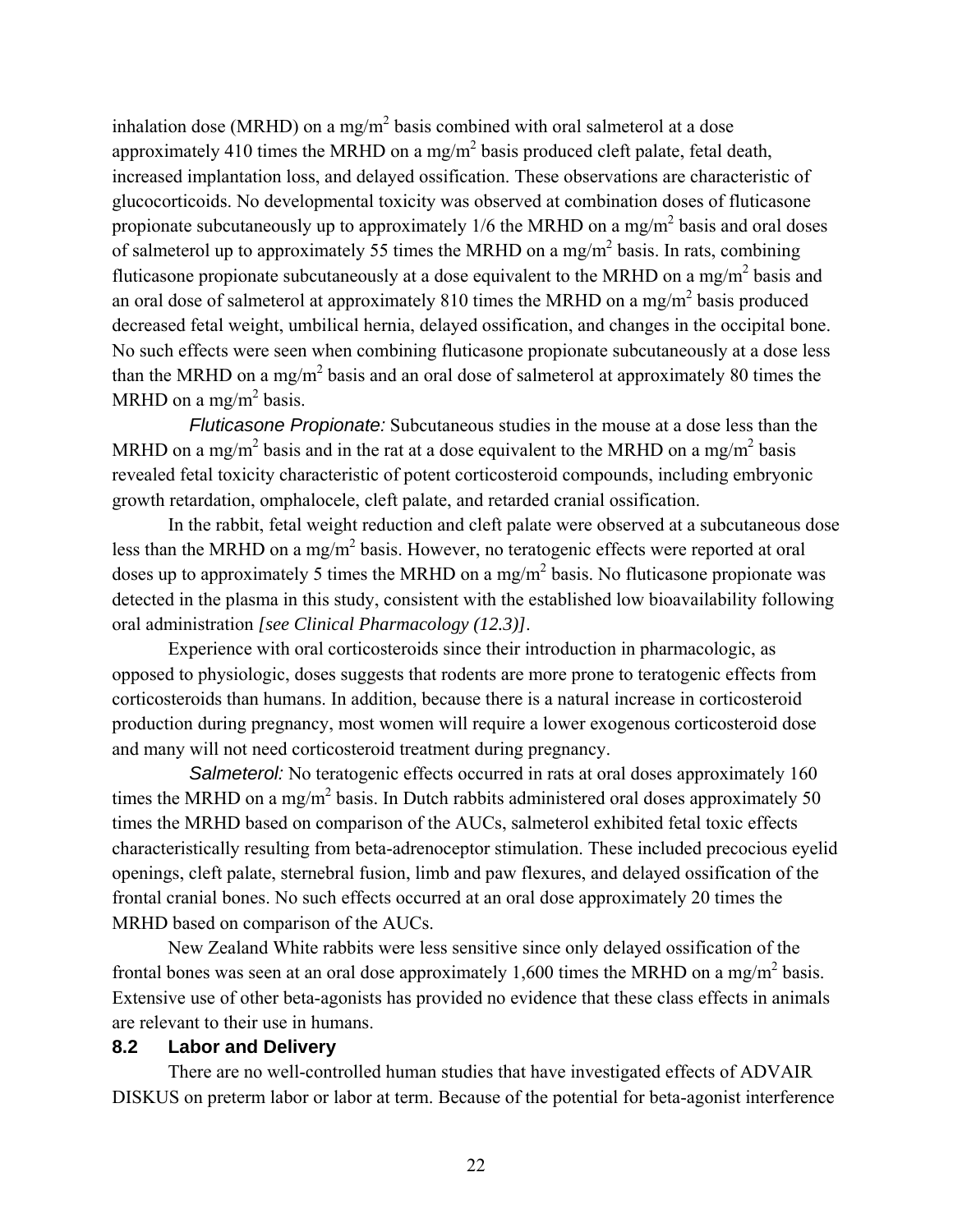<span id="page-22-0"></span>with uterine contractility, use of ADVAIR DISKUS during labor should be restricted to those patients in whom the benefits clearly outweigh the risks.

#### **8.3 Nursing Mothers**

 Plasma levels of salmeterol, a component of ADVAIR DISKUS, after inhaled therapeutic doses are very low. In rats, salmeterol xinafoate is excreted in the milk. There are no data from controlled trials on the use of salmeterol by nursing mothers. It is not known whether fluticasone propionate, a component of ADVAIR DISKUS, is excreted in human breast milk. However, other corticosteroids have been detected in human milk. Subcutaneous administration to lactating rats of tritiated fluticasone propionate resulted in measurable radioactivity in milk.

 Since there are no data from controlled trials on the use of ADVAIR DISKUS by nursing mothers, a decision should be made whether to discontinue nursing or to discontinue ADVAIR DISKUS, taking into account the importance of ADVAIR DISKUS to the mother.

 Caution should be exercised when ADVAIR DISKUS is administered to a nursing woman.

#### **8.4 Pediatric Use**

 Use of ADVAIR DISKUS 100/50 in patients aged 4 to 11 years is supported by extrapolation of efficacy data from older patients and by safety and efficacy data from a study of ADVAIR DISKUS 100/50 in children with asthma aged 4 to 11 years *[see Adverse Reactions (6.1), Clinical Studies (14.1)]*. The safety and effectiveness of ADVAIR DISKUS in children with asthma less than 4 years of age have not been established.

 Inhaled corticosteroids, including fluticasone propionate, a component of ADVAIR DISKUS, may cause a reduction in growth velocity in children and adolescents *[see Warnings and Precautions (5.14)]*. The growth of pediatric patients receiving orally inhaled corticosteroids, including ADVAIR DISKUS, should be monitored.

 A 52-week placebo-controlled study to assess the potential growth effects of fluticasone propionate inhalation powder (FLOVENT<sup>®</sup> ROTADISK<sup>®</sup>) at 50 and 100 mcg twice daily was conducted in the US in 325 prepubescent children (244 males and 81 females) aged 4 to 11 years. The mean growth velocities at 52 weeks observed in the intent-to-treat population were 6.32 cm/year in the placebo group ( $N = 76$ ), 6.07 cm/year in the 50-mcg group ( $N = 98$ ), and 5.66 cm/year in the 100-mcg group ( $N = 89$ ). An imbalance in the proportion of children entering puberty between groups and a higher dropout rate in the placebo group due to poorly controlled asthma may be confounding factors in interpreting these data. A separate subset analysis of children who remained prepubertal during the study revealed growth rates at 52 weeks of 6.10 cm/year in the placebo group ( $n = 57$ ), 5.91 cm/year in the 50-mcg group  $(n = 74)$ , and 5.67 cm/year in the 100-mcg group  $(n = 79)$ . In children aged 8.5 years, the mean age of children in this study, the range for expected growth velocity is: boys  $-3^{rd}$ percentile = 3.8 cm/year,  $50^{th}$  percentile = 5.4 cm/year, and  $97^{th}$  percentile = 7.0 cm/year; girls –  $3<sup>rd</sup>$  percentile = 4.2 cm/year,  $50<sup>th</sup>$  percentile = 5.7 cm/year, and 97<sup>th</sup> percentile = 7.3 cm/year. The clinical relevance of these growth data is not certain.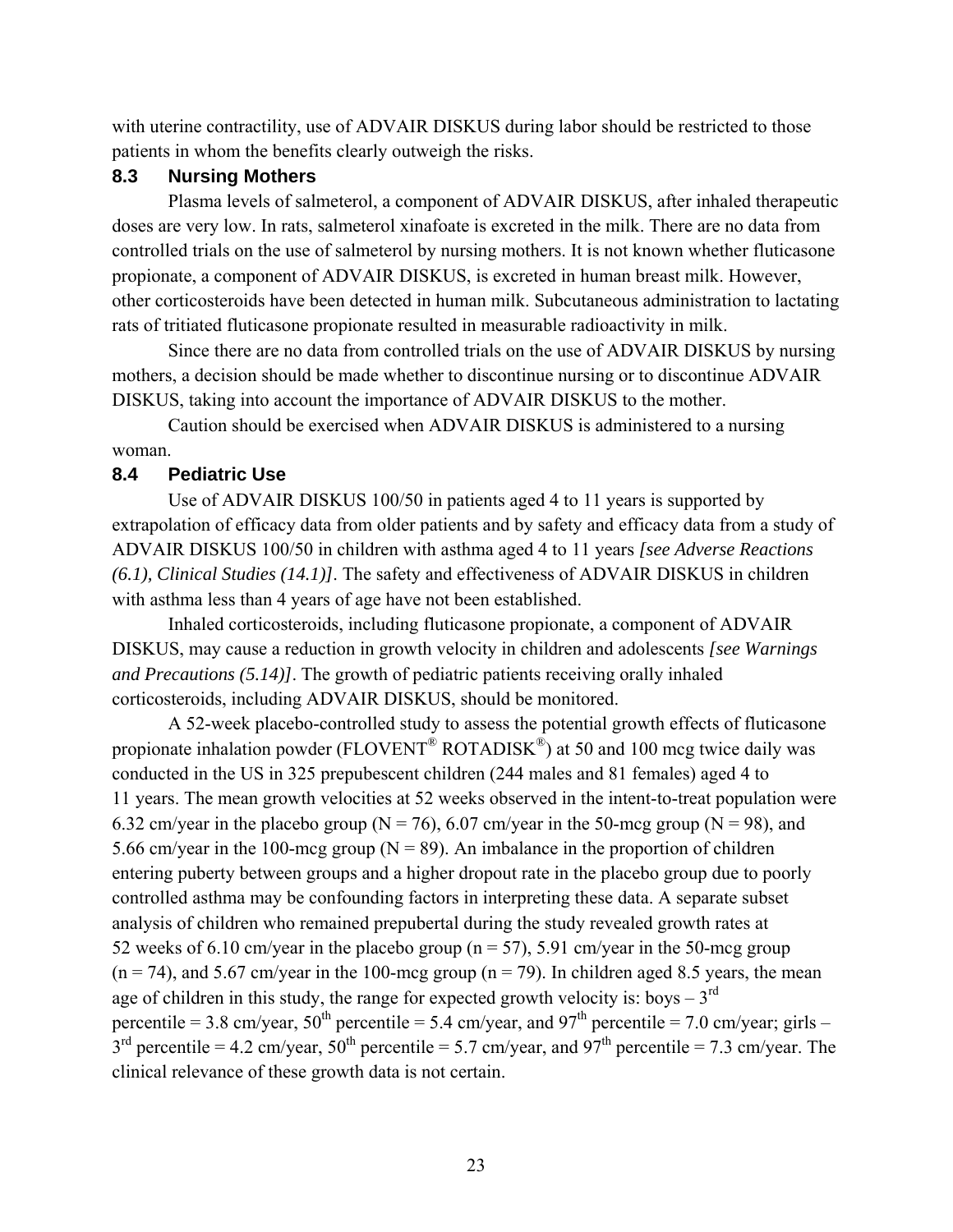<span id="page-23-0"></span> If a child or adolescent on any corticosteroid appears to have growth suppression, the possibility that he/she is particularly sensitive to this effect of corticosteroids should be considered. The potential growth effects of prolonged treatment should be weighed against the clinical benefits obtained. To minimize the systemic effects of orally inhaled corticosteroids, including ADVAIR DISKUS, each patient should be titrated to the lowest strength that effectively controls his/her asthma *[see Dosage and Administration (2.1)]*.

#### **8.5 Geriatric Use**

 Clinical studies of ADVAIR DISKUS for asthma did not include sufficient numbers of patients aged 65 years and older to determine whether older patients with asthma respond differently than younger patients.

 Of the total number of patients in clinical studies receiving ADVAIR DISKUS for COPD, 1,621 were aged 65 years or older and 379 were aged 75 years or older. Patients with COPD aged 65 years and older had a higher incidence of serious adverse events compared with patients less than 65 years of age. Although the distribution of adverse events was similar in the 2 age-groups, patients over 65 years of age experienced more severe events. In two 1-year studies, the excess risk of pneumonia that was seen in patients treated with ADVAIR DISKUS compared with those treated with salmeterol was greater in patients over 65 years of age than in patients less than 65 years of age *[see Adverse Reactions (6.2)]*. As with other products containing beta<sub>2</sub>-agonists, special caution should be observed when using ADVAIR DISKUS in geriatric patients who have concomitant cardiovascular disease that could be adversely affected by beta<sub>2</sub>-agonists. Based on available data for ADVAIR DISKUS or its active components, no adjustment of dosage of ADVAIR DISKUS in geriatric patients is warranted.

 No relationship between fluticasone propionate systemic exposure and age was observed in 57 patients with COPD (aged 40 to 82 years) given 250 or 500 mcg twice daily.

#### **8.6 Hepatic Impairment**

 Formal pharmacokinetic studies using ADVAIR DISKUS have not been conducted in patients with hepatic impairment. However, since both fluticasone propionate and salmeterol are predominantly cleared by hepatic metabolism, impairment of liver function may lead to accumulation of fluticasone propionate and salmeterol in plasma. Therefore, patients with hepatic disease should be closely monitored.

#### **8.7 Renal Impairment**

 Formal pharmacokinetic studies using ADVAIR DISKUS have not been conducted in patients with renal impairment.

#### **10 OVERDOSAGE**

No human overdosage data has been reported for ADVAIR DISKUS.

 No deaths occurred in rats given an inhaled single-dose combination of salmeterol 3.6 mg/kg (approximately 290 and 140 times the MRHD for adults and children, respectively, on a mg/m<sup>2</sup> basis) and 1.9 mg/kg of fluticasone propionate (approximately 15 and 35 times the MRHD for adults and children, respectively, on a mg/m<sup>2</sup> basis).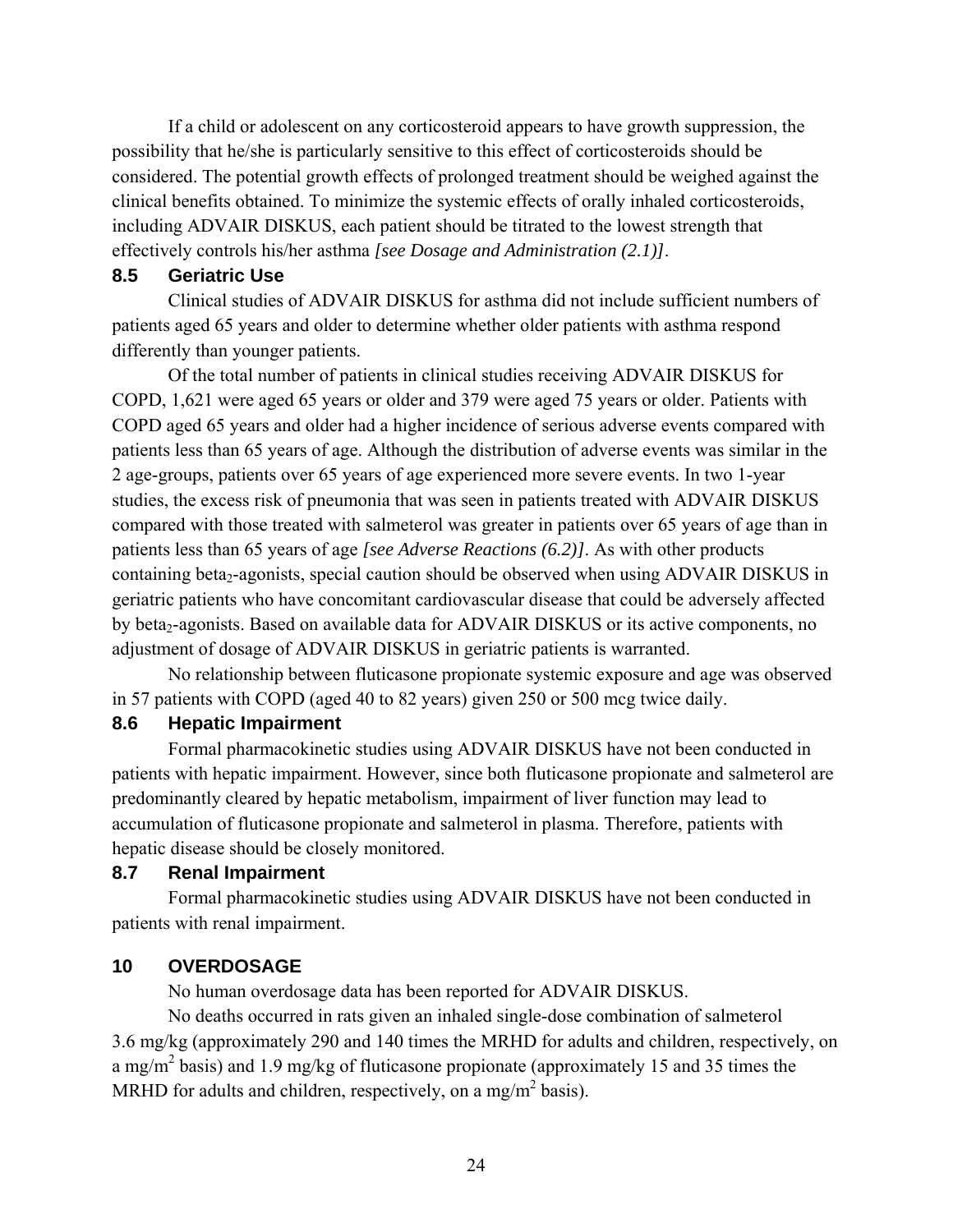<span id="page-24-0"></span>Fluticasone Propionate: Chronic overdosage with fluticasone propionate may result in signs/symptoms of hypercorticism *[see Warnings and Precautions (5.7)]*. Inhalation by healthy volunteers of a single dose of 4,000 mcg of fluticasone propionate inhalation powder or single doses of 1,760 or 3,520 mcg of fluticasone propionate inhalation aerosol was well tolerated. Fluticasone propionate given by inhalation aerosol at dosages of 1,320 mcg twice daily for 7 to 15 days to healthy human volunteers was also well tolerated. Repeat oral doses up to 80 mg daily for 10 days in healthy volunteers and repeat oral doses up to 20 mg daily for 42 days in patients were well tolerated. Adverse reactions were of mild or moderate severity, and incidences were similar in active and placebo treatment groups.

 No deaths were seen in mice given an oral dose of 1,000 mg/kg (4,100 and 9,600 times the MRHD dose for adults and children, respectively, on a mg/m<sup>2</sup> basis). No deaths were seen in rats given an oral dose of 1,000 mg/kg (8,100 and 19,200 times the MRHD for adults and children, respectively, on a mg/m<sup>2</sup> basis).

 Salmeterol: The expected signs and symptoms with overdosage of salmeterol are those of excessive beta-adrenergic stimulation and/or occurrence or exaggeration of any of the following: seizures, angina, hypertension or hypotension, tachycardia with rates up to 200 beats/min, arrhythmias, nervousness, headache, tremor, muscle cramps, dry mouth, palpitation, nausea, dizziness, fatigue, malaise, and insomnia. Overdosage with salmeterol can lead to clinically significant prolongation of the QTc interval, which can produce ventricular arrhythmias. Other signs of overdosage may include hypokalemia and hyperglycemia.

 As with all sympathomimetic medications, cardiac arrest and even death may be associated with abuse of salmeterol.

 Treatment consists of discontinuation of salmeterol together with appropriate symptomatic therapy. The judicious use of a cardioselective beta-receptor blocker may be considered, bearing in mind that such medication can produce bronchospasm. There is insufficient evidence to determine if dialysis is beneficial for overdosage of salmeterol. Cardiac monitoring is recommended in cases of overdosage.

 No deaths were seen in rats given salmeterol at an inhalation dose of 2.9 mg/kg (approximately 240 and 110 times the MRHD for adults and children, respectively, on a mg/m<sup>2</sup> basis) and in dogs at an inhalation dose of 0.7 mg/kg (approximately 190 and 90 times the MRHD for adults and children, respectively, on a mg/m<sup>2</sup> basis). By the oral route, no deaths occurred in mice at 150 mg/kg (approximately 6,100 and 2,900 times the MRHD for adults and children, respectively, on a mg/m<sup>2</sup> basis) and in rats at 1,000 mg/kg (approximately 81,000 and 38,000 times the MRHD for adults and children, respectively, on a mg/m<sup>2</sup> basis).

#### **11 DESCRIPTION**

 ADVAIR DISKUS 100/50, ADVAIR DISKUS 250/50, and ADVAIR DISKUS 500/50 are combinations of fluticasone propionate and salmeterol xinafoate.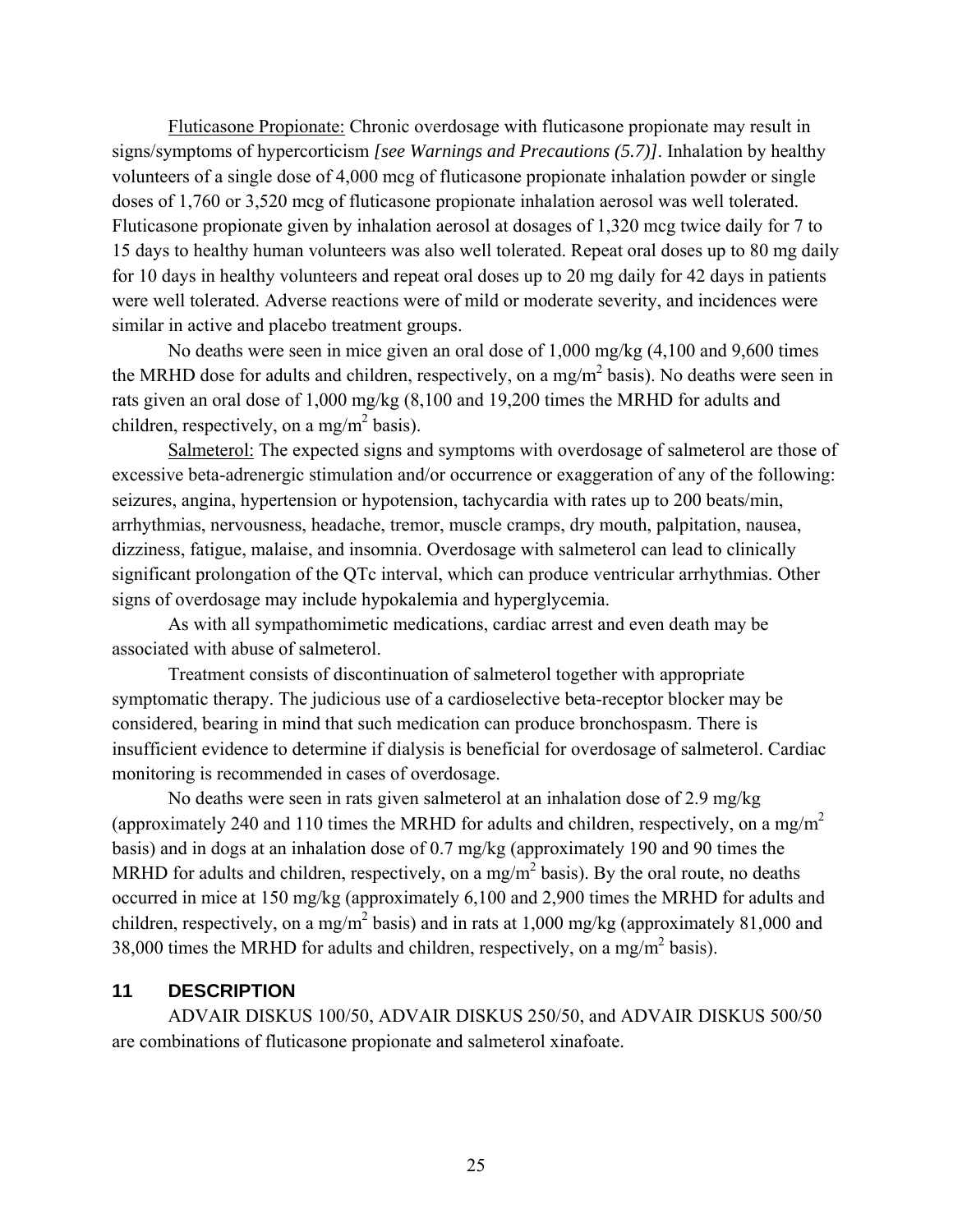One active component of ADVAIR DISKUS is fluticasone propionate, a corticosteroid having the chemical name *S-*(fluoromethyl) 6α,9-difluoro-11β,17-dihydroxy-16α-methyl-3 oxoandrosta-1,4-diene-17β-carbothioate, 17-propionate and the following chemical structure:



 Fluticasone propionate is a white powder with a molecular weight of 500.6, and the empirical formula is  $C_{25}H_{31}F_3O_5S$ . It is practically insoluble in water, freely soluble in dimethyl sulfoxide and dimethylformamide, and slightly soluble in methanol and 95% ethanol.

 The other active component of ADVAIR DISKUS is salmeterol xinafoate, a beta<sub>2</sub>-adrenergic bronchodilator. Salmeterol xinafoate is the racemic form of the 1-hydroxy-2naphthoic acid salt of salmeterol. The chemical name of salmeterol xinafoate is 4-hydroxy- $\alpha^1$ -[[[6-(4-phenylbutoxy)hexyl]amino]methyl]-1,3-benzenedimethanol, 1-hydroxy-2 naphthalenecarboxylate, and it has the following chemical structure:



 Salmeterol xinafoate is a white powder with a molecular weight of 603.8, and the empirical formula is  $C_{25}H_{37}NO_4 \bullet C_{11}H_8O_3$ . It is freely soluble in methanol; slightly soluble in ethanol, chloroform, and isopropanol; and sparingly soluble in water.

 ADVAIR DISKUS 100/50, ADVAIR DISKUS 250/50, and ADVAIR DISKUS 500/50 are specially designed plastic devices containing a double-foil blister strip of a powder formulation of fluticasone propionate and salmeterol xinafoate intended for oral inhalation only. Each blister on the double-foil strip within the device contains 100, 250, or 500 mcg of microfine fluticasone propionate and 72.5 mcg of microfine salmeterol xinafoate salt, equivalent to 50 mcg of salmeterol base, in 12.5 mg of formulation containing lactose (which contains milk proteins). Each blister contains 1 complete dose of both medications. After a blister containing medication is opened by activating the device, the medication is dispersed into the airstream created by the patient inhaling through the mouthpiece.

 Under standardized in vitro test conditions, ADVAIR DISKUS delivers 93, 233, and 465 mcg of fluticasone propionate and 45 mcg of salmeterol base per blister from ADVAIR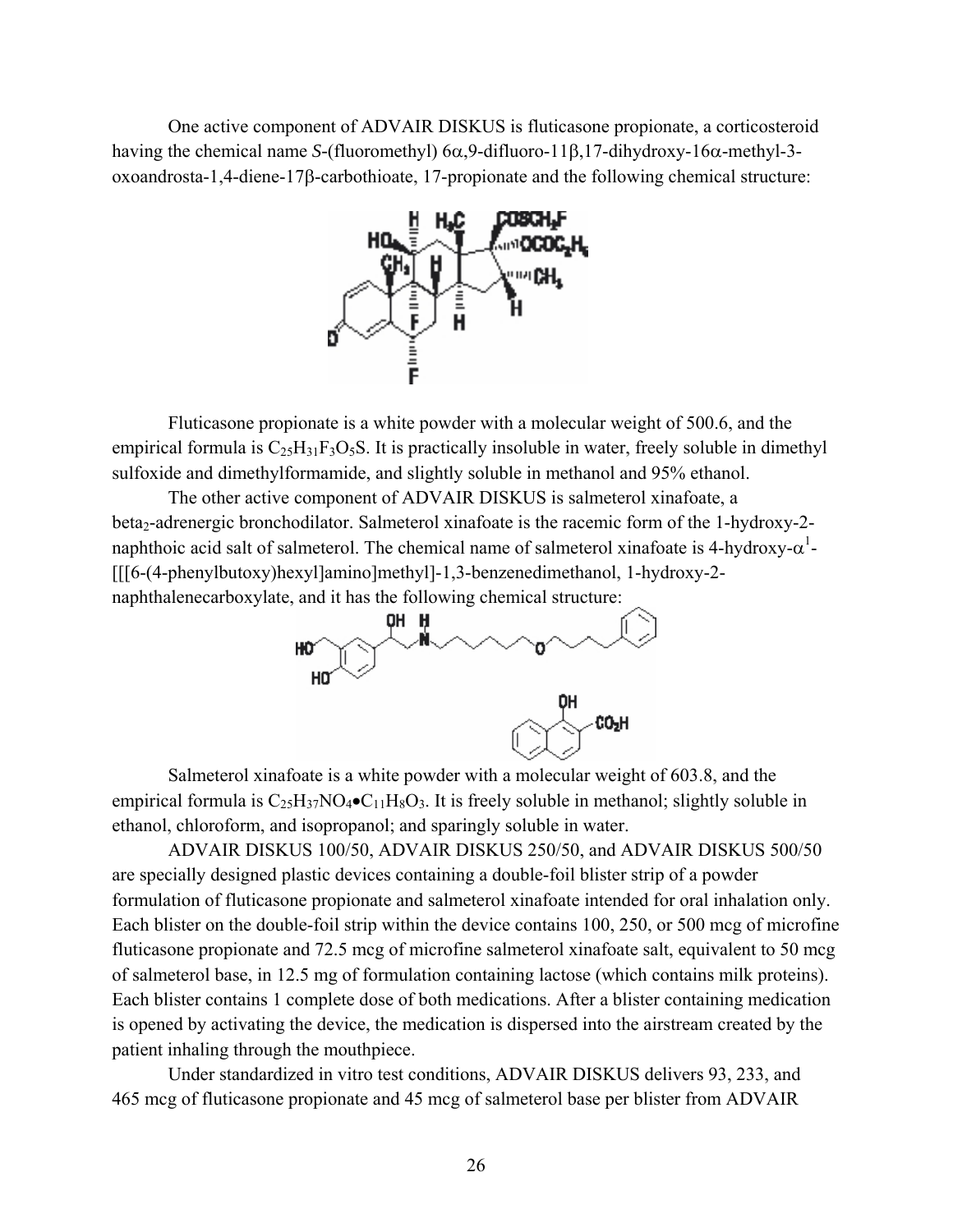<span id="page-26-0"></span>DISKUS 100/50, 250/50, and 500/50, respectively, when tested at a flow rate of 60 L/min for 2 seconds. In adult patients with obstructive lung disease and severely compromised lung function (mean  $FEV_1$  20% to 30% of predicted), mean peak inspiratory flow (PIF) through a DISKUS® inhalation device was 82.4 L/min (range, 46.1 to 115.3 L/min).

Inhalation profiles for adolescent ( $N = 13$ , aged 12 to 17 years) and adult ( $N = 17$ , aged 18 to 50 years) patients with asthma inhaling maximally through the DISKUS device show mean PIF of 122.2 L/min (range, 81.6 to 152.1 L/min). Inhalation profiles for pediatric patients with asthma inhaling maximally through the DISKUS device show a mean PIF of 75.5 L/min (range, 49.0 to 104.8 L/min) for the 4-year-old patient set ( $N = 20$ ) and 107.3 L/min (range, 82.8 to 125.6 L/min) for the 8-year-old patient set ( $N = 20$ ).

 The actual amount of drug delivered to the lung will depend on patient factors, such as inspiratory flow profile.

### **12 CLINICAL PHARMACOLOGY**

### **12.1 Mechanism of Action**

ADVAIR DISKUS: Since ADVAIR DISKUS contains both fluticasone propionate and salmeterol, the mechanisms of action described below for the individual components apply to ADVAIR DISKUS. These drugs represent 2 classes of medications (a synthetic corticosteroid and a selective, long-acting beta-adrenergic receptor agonist) that have different effects on clinical and physiological indices.

Fluticasone Propionate: Fluticasone propionate is a synthetic trifluorinated corticosteroid with potent anti-inflammatory activity. In vitro assays using human lung cytosol preparations have established fluticasone propionate as a human glucocorticoid receptor agonist with an affinity 18 times greater than dexamethasone, almost twice that of beclomethasone-17 monopropionate (BMP), the active metabolite of beclomethasone dipropionate, and over 3 times that of budesonide. Data from the McKenzie vasoconstrictor assay in man are consistent with these results.

 Inflammation is an important component in the pathogenesis of asthma. Corticosteroids have been shown to inhibit multiple cell types (e.g., mast cells, eosinophils, basophils, lymphocytes, macrophages, neutrophils) and mediator production or secretion (e.g., histamine, eicosanoids, leukotrienes, cytokines) involved in the asthmatic response. These anti-inflammatory actions of corticosteroids contribute to their efficacy in asthma.

 Inflammation is also a component in the pathogenesis of COPD. In contrast to asthma, however, the predominant inflammatory cells in COPD include neutrophils, CD8+ T-lymphocytes, and macrophages. The effects of corticosteroids in the treatment of COPD are not well defined and inhaled corticosteroids and fluticasone propionate when used apart from ADVAIR DISKUS are not indicated for the treatment of COPD.

Salmeterol Xinafoate: Salmeterol is a selective, long-acting beta<sub>2</sub>-adrenergic agonist. In vitro studies show salmeterol to be at least 50 times more selective for beta<sub>2</sub>-adrenoceptors than albuterol. Although beta<sub>2</sub>-adrenoceptors are the predominant adrenergic receptors in bronchial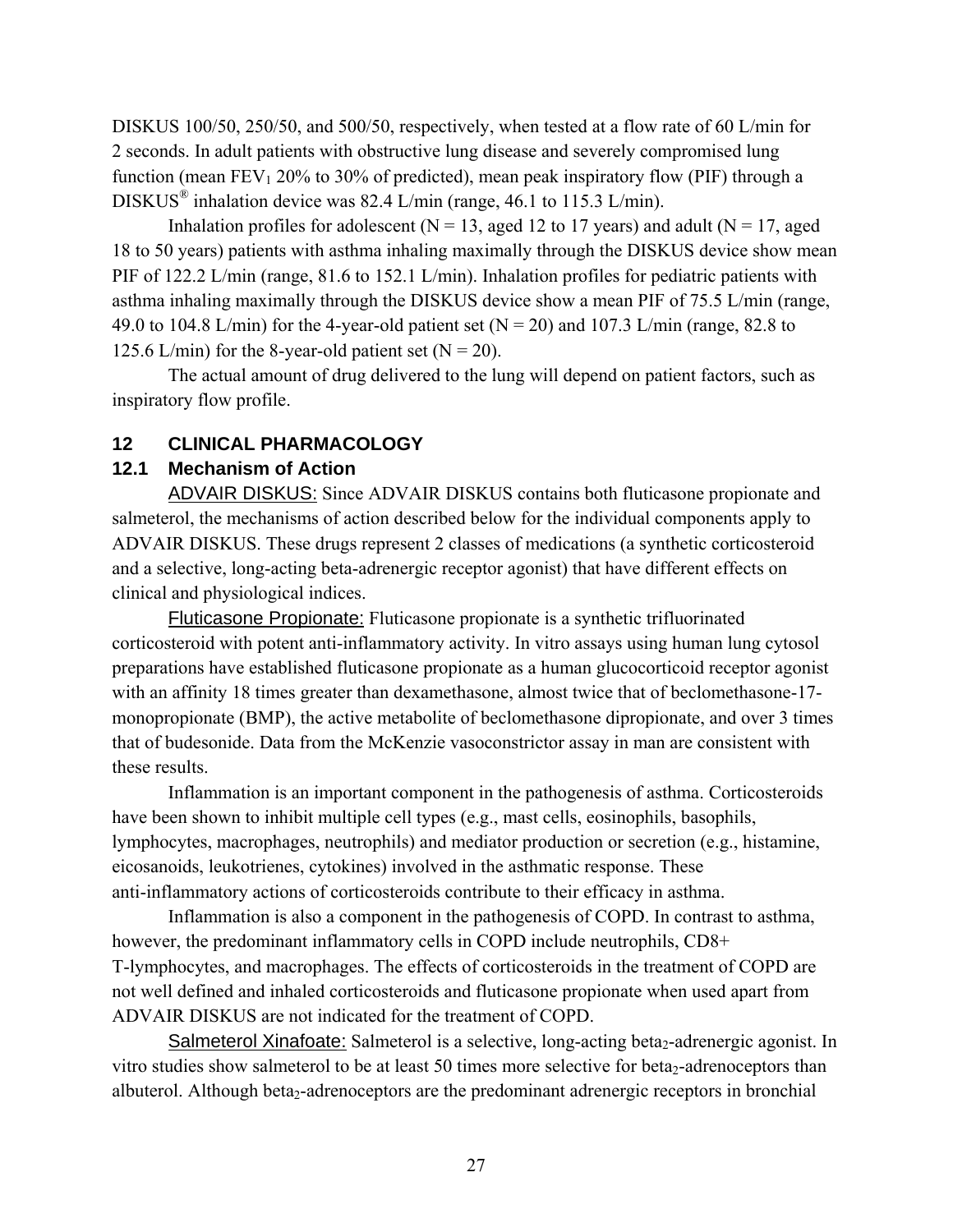<span id="page-27-0"></span>smooth muscle and beta<sub>1</sub>-adrenoceptors are the predominant receptors in the heart, there are also beta<sub>2</sub>-adrenoceptors in the human heart comprising  $10\%$  to 50% of the total beta-adrenoceptors. The precise function of these receptors has not been established, but they raise the possibility that even highly selective beta<sub>2</sub>-agonists may have cardiac effects.

The pharmacologic effects of beta<sub>2</sub>-adrenoceptor agonist drugs, including salmeterol, are at least in part attributable to stimulation of intracellular adenyl cyclase, the enzyme that catalyzes the conversion of adenosine triphosphate (ATP) to cyclic-3′,5′-adenosine monophosphate (cyclic AMP). Increased cyclic AMP levels cause relaxation of bronchial smooth muscle and inhibition of release of mediators of immediate hypersensitivity from cells, especially from mast cells.

 In vitro tests show that salmeterol is a potent and long-lasting inhibitor of the release of mast cell mediators, such as histamine, leukotrienes, and prostaglandin  $D_2$ , from human lung. Salmeterol inhibits histamine-induced plasma protein extravasation and inhibits plateletactivating factor-induced eosinophil accumulation in the lungs of guinea pigs when administered by the inhaled route. In humans, single doses of salmeterol administered via inhalation aerosol attenuate allergen-induced bronchial hyper-responsiveness.

### **12.2 Pharmacodynamics**

ADVAIR DISKUS: *Healthy Subjects: Cardiovascular Effects:* Since systemic pharmacodynamic effects of salmeterol are not normally seen at the therapeutic dose, higher doses were used to produce measurable effects. Four (4) studies were conducted in healthy adult subjects: (1) a single-dose crossover study using 2 inhalations of ADVAIR DISKUS 500/50, fluticasone propionate powder 500 mcg and salmeterol powder 50 mcg given concurrently, or fluticasone propionate powder 500 mcg given alone, (2) a cumulative dose study using 50 to 400 mcg of salmeterol powder given alone or as ADVAIR DISKUS 500/50, (3) a repeat-dose study for 11 days using 2 inhalations twice daily of ADVAIR DISKUS 250/50, fluticasone propionate powder 250 mcg, or salmeterol powder 50 mcg, and (4) a single-dose study using 5 inhalations of ADVAIR DISKUS 100/50, fluticasone propionate powder 100 mcg alone, or placebo. In these studies no significant differences were observed in the pharmacodynamic effects of salmeterol (pulse rate, blood pressure, QTc interval, potassium, and glucose) whether the salmeterol was given as ADVAIR DISKUS, concurrently with fluticasone propionate from separate inhalers, or as salmeterol alone. The systemic pharmacodynamic effects of salmeterol were not altered by the presence of fluticasone propionate in ADVAIR DISKUS. The potential effect of salmeterol on the effects of fluticasone propionate on the HPA axis was also evaluated in these studies.

 *HPA Axis Effects:* No significant differences across treatments were observed in 24-hour urinary cortisol excretion and, where measured, 24-hour plasma cortisol AUC. The systemic pharmacodynamic effects of fluticasone propionate were not altered by the presence of salmeterol in ADVAIR DISKUS in healthy subjects.

*Asthma: Adults and Adolescent Patients: Cardiovascular Effects:* In clinical studies with ADVAIR DISKUS in adult and adolescent patients aged 12 years and older with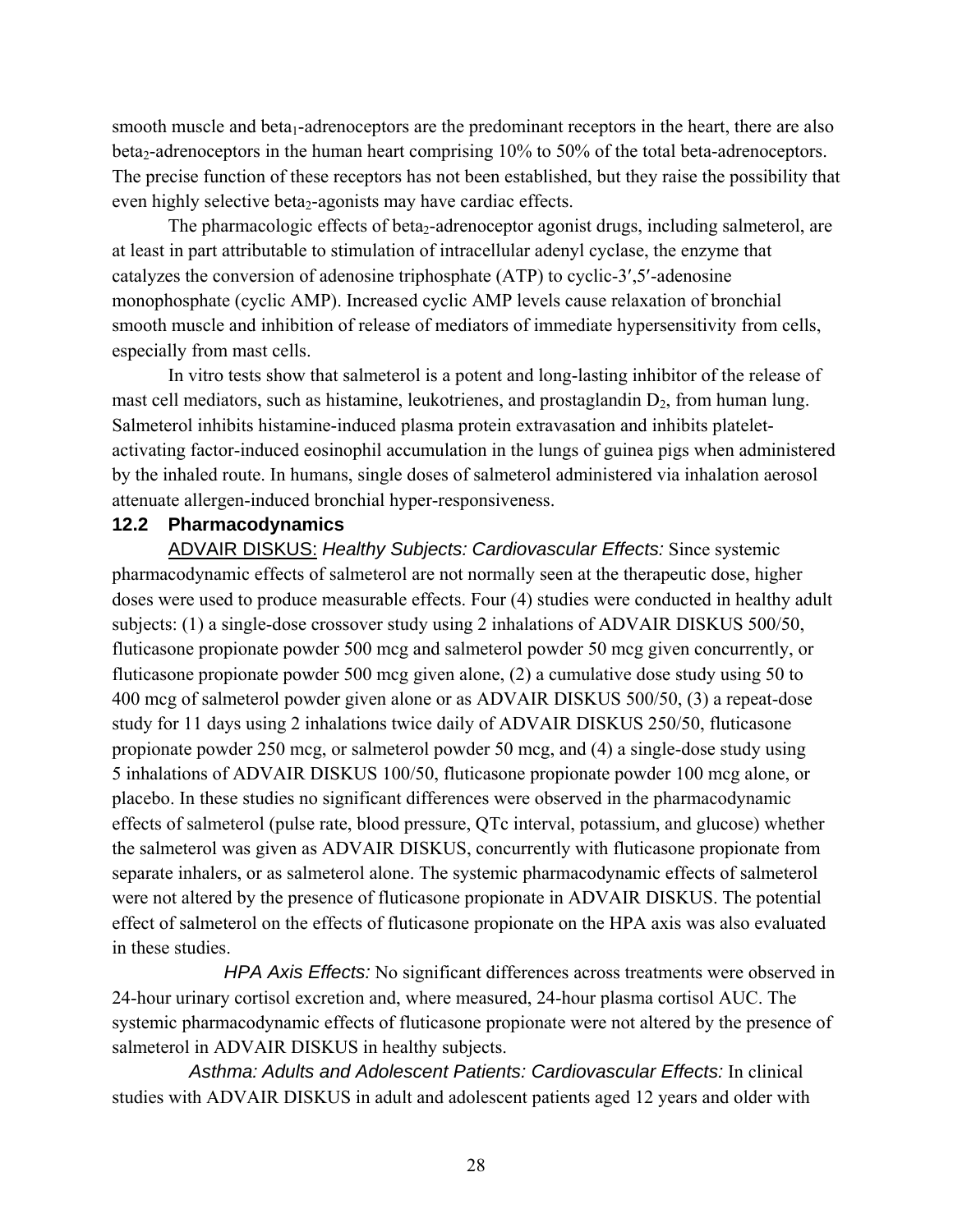asthma, no significant differences were observed in the systemic pharmacodynamic effects of salmeterol (pulse rate, blood pressure, QTc interval, potassium, and glucose) whether the salmeterol was given alone or as ADVAIR DISKUS. In 72 adolescent and adult patients with asthma given either ADVAIR DISKUS 100/50 or ADVAIR DISKUS 250/50, continuous 24-hour electrocardiographic monitoring was performed after the first dose and after 12 weeks of therapy, and no clinically significant dysrhythmias were noted.

 *HPA Axis Effects:* In a 28-week study in adolescent and adult patients with asthma, ADVAIR DISKUS 500/50 twice daily was compared with the concurrent use of salmeterol powder 50 mcg plus fluticasone propionate powder 500 mcg from separate inhalers or fluticasone propionate powder 500 mcg alone. No significant differences across treatments were observed in serum cortisol AUC after 12 weeks of dosing or in 24-hour urinary cortisol excretion after 12 and 28 weeks.

 In a 12-week study in adolescent and adult patients with asthma, ADVAIR DISKUS 250/50 twice daily was compared with fluticasone propionate powder 250 mcg alone, salmeterol powder 50 mcg alone, and placebo. For most patients, the ability to increase cortisol production in response to stress, as assessed by 30-minute cosyntropin stimulation, remained intact with ADVAIR DISKUS. One patient (3%) who received ADVAIR DISKUS 250/50 had an abnormal response (peak serum cortisol <18 mcg/dL) after dosing, compared with 2 patients (6%) who received placebo, 2 patients (6%) who received fluticasone propionate 250 mcg, and no patients who received salmeterol.

 In a repeat-dose, 3-way crossover study, 1 inhalation twice daily of ADVAIR DISKUS 100/50, FLOVENT® DISKUS® 100 mcg (fluticasone propionate inhalation powder, 100 mcg), or placebo was administered to 20 adolescent and adult patients with asthma. After 28 days of treatment, geometric mean serum cortisol AUC over 12 hours showed no significant difference between ADVAIR DISKUS and FLOVENT DISKUS or between either active treatment and placebo.

 *Pediatric Patients: HPA Axis Effects:* In a 12-week study in patients with asthma aged 4 to 11 years who were receiving inhaled corticosteroids at study entry, ADVAIR DISKUS 100/50 twice daily was compared with fluticasone propionate inhalation powder 100 mcg administered twice daily via the DISKUS. The values for 24-hour urinary cortisol excretion at study entry and after 12 weeks of treatment were similar within each treatment group. After 12 weeks, 24-hour urinary cortisol excretion was also similar between the 2 groups.

*Chronic Obstructive Pulmonary Disease: Cardiovascular Effects:* In clinical studies with ADVAIR DISKUS in patients with COPD, no significant differences were seen in pulse rate, blood pressure, potassium, and glucose between ADVAIR DISKUS, the individual components of ADVAIR DISKUS, and placebo. In a study of ADVAIR DISKUS 250/50, 8 patients (2 [1.1%] in the group given ADVAIR DISKUS 250/50, 1 [0.5%] in the fluticasone propionate 250-mcg group, 3 [1.7%] in the salmeterol group, and 2 [1.1%] in the placebo group) had OTc intervals >470 msec at least 1 time during the treatment period. Five (5) of these 8 patients had a prolonged QTc interval at baseline.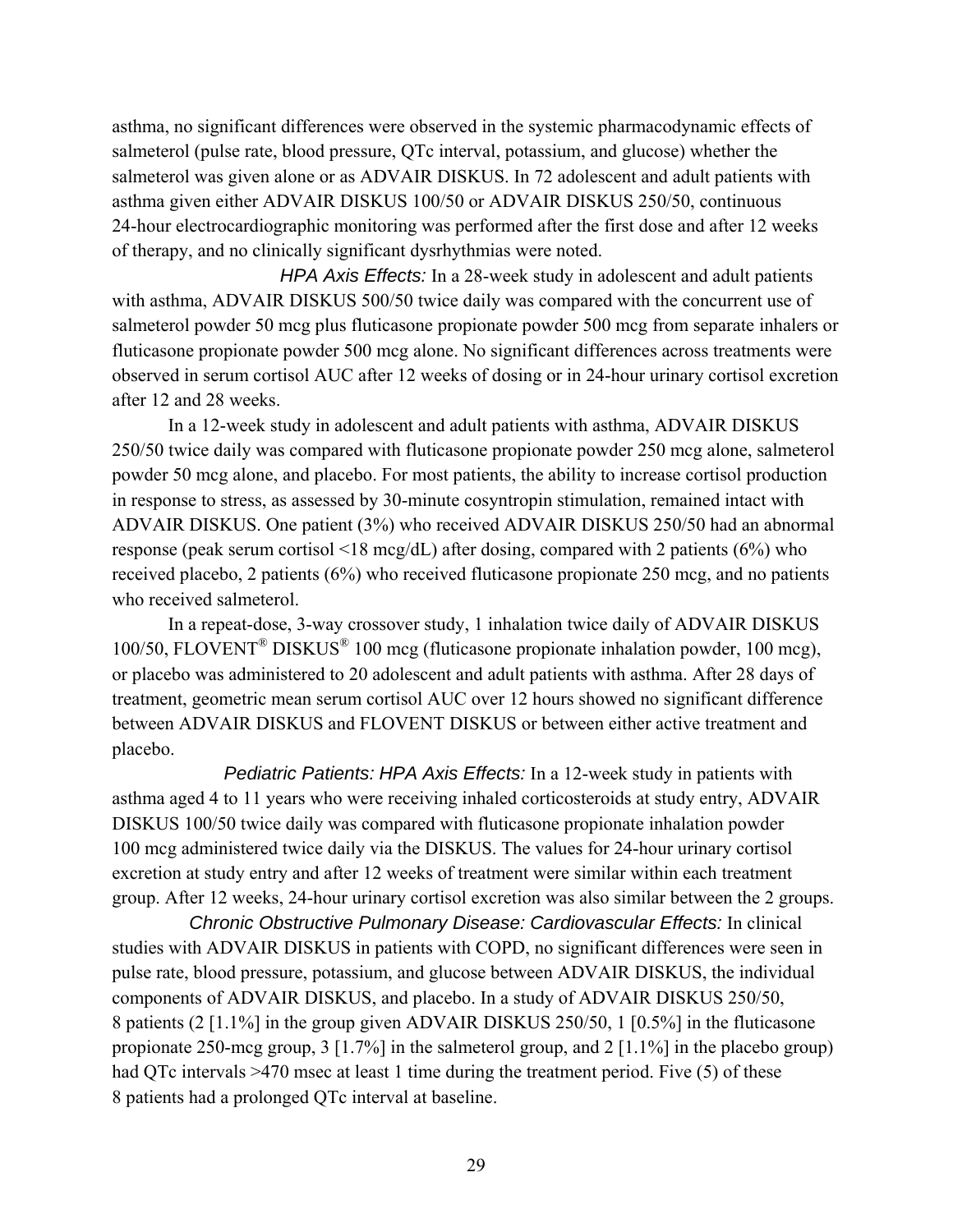In a 24-week study, 130 patients with COPD received continuous 24-hour electrocardiographic monitoring prior to the first dose and after 4 weeks of twice-daily treatment with either ADVAIR DISKUS 500/50, fluticasone propionate powder 500 mcg, salmeterol powder 50 mcg, or placebo. No significant differences in ventricular or supraventricular arrhythmias and heart rate were observed among the groups treated with ADVAIR DISKUS 500/50, the individual components, or placebo. One (1) subject in the fluticasone propionate group experienced atrial flutter/atrial fibrillation, and 1 subject in the group given ADVAIR DISKUS 500/50 experienced heart block. There were 3 cases of nonsustained ventricular tachycardia (1 each in the placebo, salmeterol, and fluticasone propionate 500-mcg treatment groups).

 In 24-week clinical studies in patients with COPD, the incidence of clinically significant electrocardiogram (ECG) abnormalities (myocardial ischemia, ventricular hypertrophy, clinically significant conduction abnormalities, clinically significant arrhythmias) was lower for patients who received salmeterol (1%, 9 of 688 patients who received either salmeterol 50 mcg or ADVAIR DISKUS) compared with placebo (3%, 10 of 370 patients).

 No significant differences with salmeterol 50 mcg alone or in combination with fluticasone propionate as ADVAIR DISKUS 500/50 were observed on pulse rate and systolic and diastolic blood pressure in a subset of patients with COPD who underwent 12-hour serial vital sign measurements after the first dose ( $N = 183$ ) and after 12 weeks of therapy ( $N = 149$ ). Median changes from baseline in pulse rate and systolic and diastolic blood pressure were similar to those seen with placebo.

 *HPA Axis Effects:* Short-cosyntropin stimulation testing was performed both at Day 1 and Endpoint in 101 patients with COPD receiving twice-daily ADVAIR DISKUS 250/50, fluticasone propionate powder 250 mcg, salmeterol powder 50 mcg, or placebo. For most patients, the ability to increase cortisol production in response to stress, as assessed by short cosyntropin stimulation, remained intact with ADVAIR DISKUS 250/50. One (1) patient (3%) who received ADVAIR DISKUS 250/50 had an abnormal stimulated cortisol response (peak cortisol <14.5 mcg/dL assessed by high-performance liquid chromatography) after dosing, compared with 2 patients (9%) who received fluticasone propionate 250 mcg, 2 patients (7%) who received salmeterol 50 mcg, and 1 patient (4%) who received placebo following 24 weeks of treatment or early discontinuation from study.

 After 36 weeks of dosing, serum cortisol concentrations in a subset of patients with COPD (n = 83) were 22% lower in patients receiving ADVAIR DISKUS 500/50 and 21% lower in patients receiving fluticasone propionate 500 mcg than in patients receiving placebo.

Other Fluticasone Propionate Products: *Asthma: HPA Axis Effects:* In clinical trials with fluticasone propionate inhalation powder using doses up to and including 250 mcg twice daily, occasional abnormal short cosyntropin tests (peak serum cortisol <18 mcg/dL assessed by radioimmunoassay) were noted both in patients receiving fluticasone propionate and in patients receiving placebo. The incidence of abnormal tests at 500 mcg twice daily was greater than placebo. In a 2-year study carried out with the DISKHALER® inhalation device in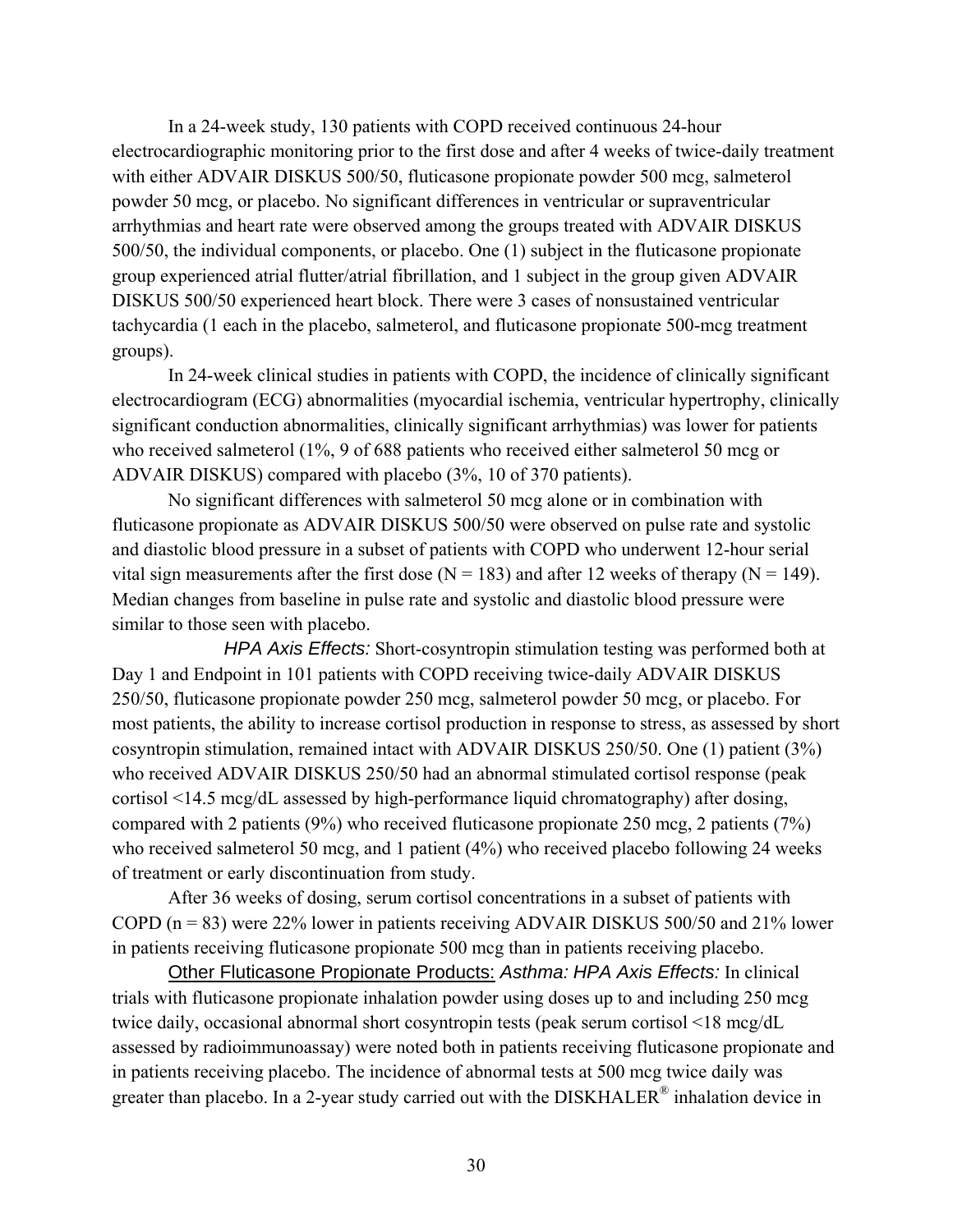64 patients with mild, persistent asthma (mean  $FEV<sub>1</sub>$  91% of predicted) randomized to fluticasone propionate 500 mcg twice daily or placebo, no patient receiving fluticasone propionate had an abnormal response to 6-hour cosyntropin infusion (peak serum cortisol  $\leq$ 18 mcg/dL). With a peak cortisol threshold of  $\leq$ 35 mcg/dL, 1 patient receiving fluticasone propionate (4%) had an abnormal response at 1 year; repeat testing at 18 months and 2 years was normal. Another patient receiving fluticasone propionate (5%) had an abnormal response at 2 years. No patient on placebo had an abnormal response at 1 or 2 years.

 *Chronic Obstructive Pulmonary Disease: HPA Axis Effects:* After 4 weeks of dosing, the steady-state fluticasone propionate pharmacokinetics and serum cortisol levels were described in a subset of patients with COPD ( $n = 86$ ) randomized to twice-daily fluticasone propionate inhalation powder via the DISKUS 500 mcg, fluticasone propionate inhalation powder 250 mcg, or placebo. Serial serum cortisol concentrations were measured across a 12-hour dosing interval. Serum cortisol concentrations following 250- and 500-mcg twice-daily dosing were 10% and 21% lower than placebo, respectively, indicating a dose-dependent increase in systemic exposure to fluticasone propionate.

Other Salmeterol Xinafoate Products: *Asthma: Cardiovascular Effects:* Inhaled salmeterol, like other beta-adrenergic agonist drugs, can produce dose-related cardiovascular effects and effects on blood glucose and/or serum potassium *[see Warnings and Precautions (5.12, 5.18)]*. The cardiovascular effects (heart rate, blood pressure) associated with salmeterol occur with similar frequency, and are of similar type and severity, as those noted following albuterol administration.

 The effects of rising doses of salmeterol and standard inhaled doses of albuterol were studied in volunteers and in patients with asthma. Salmeterol doses up to 84 mcg administered as inhalation aerosol resulted in heart rate increases of 3 to 16 beats/min, about the same as albuterol dosed at 180 mcg by inhalation aerosol (4 to 10 beats/min). Adolescent and adult patients receiving 50-mcg doses of salmeterol inhalation powder  $(N = 60)$  underwent continuous electrocardiographic monitoring during two 12-hour periods after the first dose and after 1 month of therapy, and no clinically significant dysrhythmias were noted.

 Concomitant Use of ADVAIR DISKUS With Other Respiratory Medications: *Short-Acting Beta<sub>2</sub>-Agonists:* In clinical trials with patients with asthma, the mean daily need for albuterol by 166 adult and adolescent patients aged 12 years and older using ADVAIR DISKUS was approximately 1.3 inhalations/day, and ranged from 0 to 9 inhalations/day. Five percent (5%) of patients using ADVAIR DISKUS in these trials averaged 6 or more inhalations per day over the course of the 12-week trials. No increase in frequency of cardiovascular adverse reactions was observed among patients who averaged 6 or more inhalations per day.

 In a COPD clinical trial, the mean daily need for albuterol for patients using ADVAIR DISKUS 250/50 was 4.1 inhalations/day. Twenty-six percent (26%) of patients using ADVAIR DISKUS 250/50 averaged 6 or more inhalations per day over the course of the 24-week trial. No increase in frequency of cardiovascular adverse reactions was observed among patients who averaged 6 or more inhalations of albuterol per day.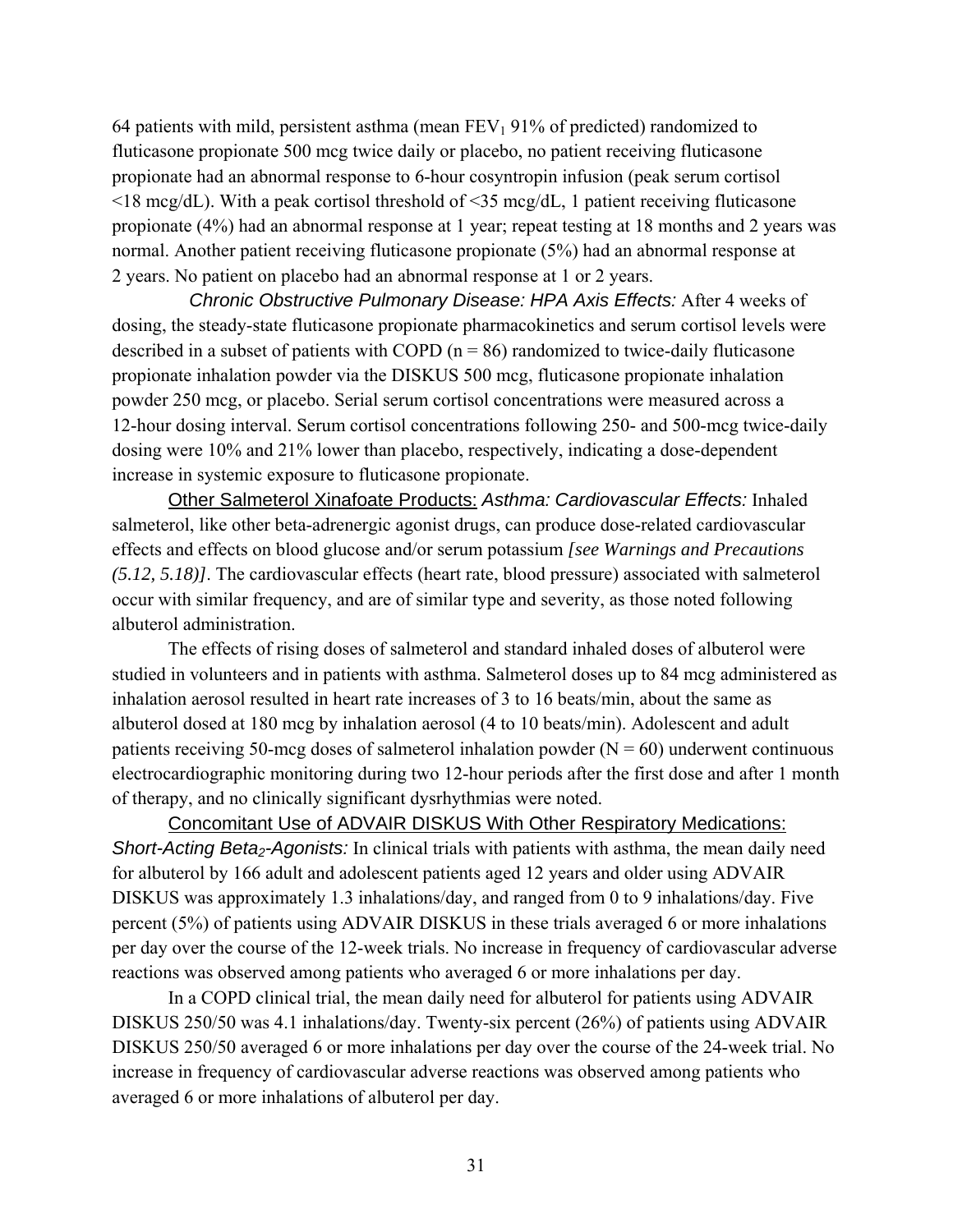<span id="page-31-0"></span> *Methylxanthines:* The concurrent use of intravenously or orally administered methylxanthines (e.g., aminophylline, theophylline) by adult and adolescent patients aged 12 years and older receiving ADVAIR DISKUS has not been completely evaluated. In clinical trials with patients with asthma, 39 patients receiving ADVAIR DISKUS 100/50, 250/50, or 500/50 twice daily concurrently with a theophylline product had adverse event rates similar to those in 304 patients receiving ADVAIR DISKUS without theophylline. Similar results were observed in patients receiving salmeterol 50 mcg plus fluticasone propionate 500 mcg twice daily concurrently with a theophylline product  $(n = 39)$  or without theophylline  $(n = 132)$ .

 In a COPD clinical trial, 17 patients receiving ADVAIR DISKUS 250/50 twice daily concurrently with a theophylline product had adverse event rates similar to those in 161 patients receiving ADVAIR DISKUS without theophylline. Based on the available data, the concomitant administration of methylxanthines with ADVAIR DISKUS did not alter the observed adverse event profile.

*Fluticasone Propionate Nasal Spray:* In adult and adolescent patients aged 12 years and older taking ADVAIR DISKUS in clinical trials, no difference in the profile of adverse events or HPA axis effects was noted between patients who were taking FLONASE® (fluticasone propionate) Nasal Spray, 50 mcg concurrently  $(n = 46)$  and those who were not  $(n = 130)$ .

### **12.3 Pharmacokinetics**

Absorption: *Fluticasone Propionate: Healthy Subjects:* Fluticasone propionate acts locally in the lung; therefore, plasma levels do not predict therapeutic effect. Studies using oral dosing of labeled and unlabeled drug have demonstrated that the oral systemic bioavailability of fluticasone propionate is negligible  $(\leq 1\%)$ , primarily due to incomplete absorption and presystemic metabolism in the gut and liver. In contrast, the majority of the fluticasone propionate delivered to the lung is systemically absorbed.

 Following administration of ADVAIR DISKUS to healthy adult subjects, peak plasma concentrations of fluticasone propionate were achieved in 1 to 2 hours. In a single-dose crossover study, a higher-than-recommended dose of ADVAIR DISKUS was administered to 14 healthy adult subjects. Two (2) inhalations of the following treatments were administered: ADVAIR DISKUS 500/50, fluticasone propionate powder 500 mcg and salmeterol powder 50 mcg given concurrently, and fluticasone propionate powder 500 mcg alone*.* Mean peak plasma concentrations of fluticasone propionate averaged 107, 94, and 120 pg/mL, respectively, indicating no significant changes in systemic exposures of fluticasone propionate.

 In 15 healthy subjects, systemic exposure to fluticasone propionate from 4 inhalations of ADVAIR® HFA 230/21 (fluticasone propionate 230 mcg and salmeterol 21 mcg) Inhalation Aerosol (920/84 mcg) and 2 inhalations of ADVAIR DISKUS 500/50 (1,000/100 mcg) were similar between the 2 inhalers (i.e., 799 vs. 832 pg•hr/mL, respectively), but approximately half the systemic exposure from 4 inhalations of fluticasone propionate CFC inhalation aerosol 220 mcg (880 mcg, AUC = 1,543 pg•hr/mL). Similar results were observed for peak fluticasone propionate plasma concentrations (186 and 182 pg/mL from ADVAIR HFA and ADVAIR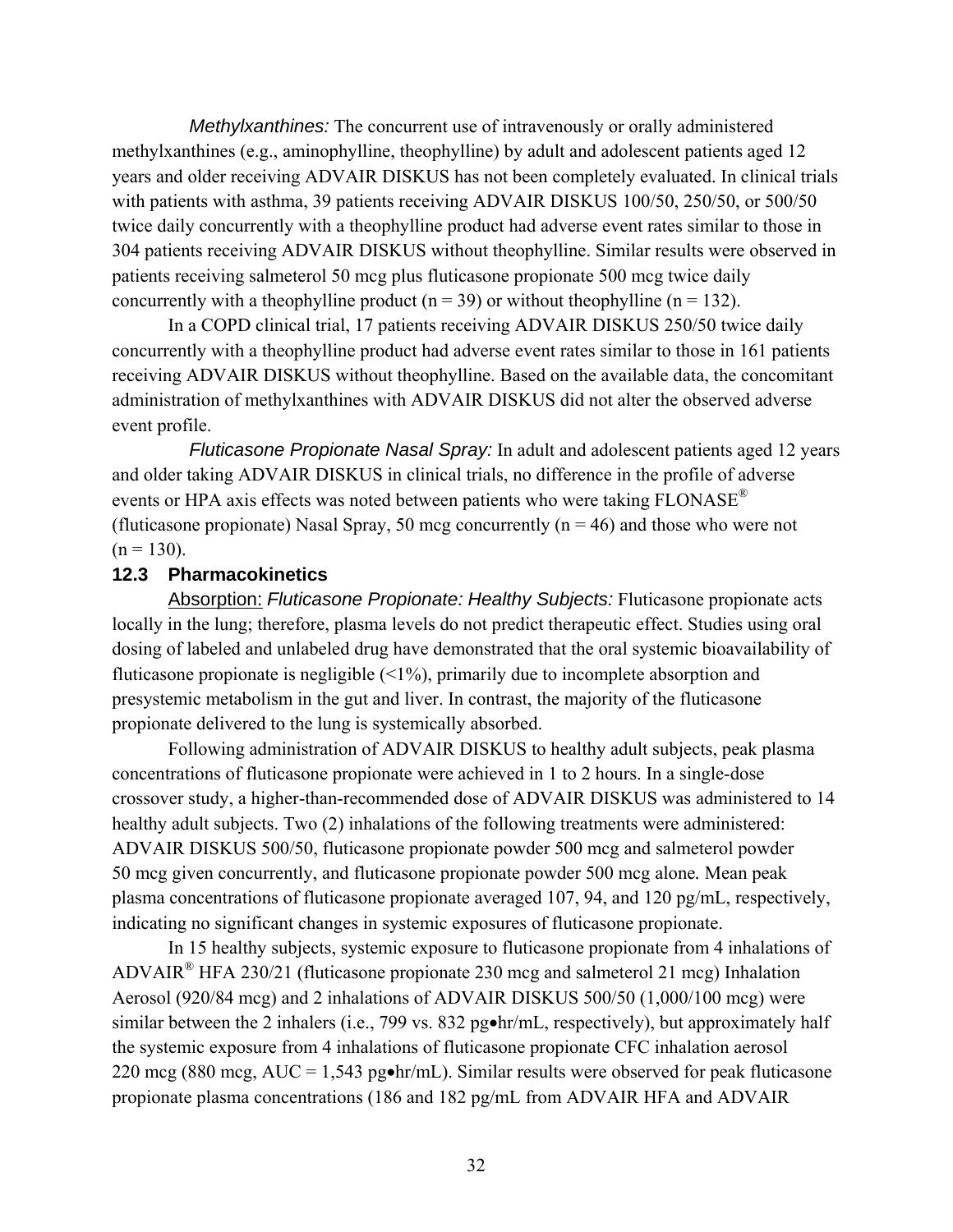DISKUS, respectively, and 307 pg/mL from the fluticasone propionate CFC inhalation aerosol). Absolute bioavailability of fluticasone propionate was 5.3% and 5.5% following administration of ADVAIR HFA and ADVAIR DISKUS, respectively.

 *Asthma and COPD Patients:* Peak steady-state fluticasone propionate plasma concentrations in adult patients with asthma  $(N = 11)$  ranged from undetectable to 266 pg/mL after a 500-mcg twice-daily dose of fluticasone propionate inhalation powder using the DISKUS device. The mean fluticasone propionate plasma concentration was 110 pg/mL.

Full pharmacokinetic profiles were obtained from 9 female and 16 male patients with asthma given fluticasone propionate inhalation powder 500 mcg twice daily using the DISKUS device and from 14 female and 43 male patients with COPD given 250 or 500 mcg twice daily. No overall differences in fluticasone propionate pharmacokinetics were observed.

 Peak steady-state fluticasone propionate plasma concentrations in patients with COPD averaged 53 pg/mL (range, 19.3 to 159.3 pg/mL) after treatment with 250 mcg twice daily  $(N = 30)$  and 84 pg/mL (range, 24.3 to 197.1 pg/mL) after treatment with 500 mcg twice daily  $(N = 27)$  via the fluticasone propionate DISKUS device. In another study in patients with COPD, peak steady-state fluticasone propionate plasma concentrations averaged 115 pg/mL (range, 52.6 to 366.0 pg/mL) after treatment with 500 mcg twice daily via the fluticasone propionate DISKUS device ( $N = 15$ ) and 105 pg/mL (range, 22.5 to 299.0 pg/mL) via ADVAIR DISKUS  $(N = 24)$ .

 *Salmeterol Xinafoate: Healthy Subjects:* Salmeterol xinafoate, an ionic salt, dissociates in solution so that the salmeterol and 1-hydroxy-2-naphthoic acid (xinafoate) moieties are absorbed, distributed, metabolized, and eliminated independently. Salmeterol acts locally in the lung; therefore, plasma levels do not predict therapeutic effect.

 Following administration of ADVAIR DISKUS to healthy adult subjects, peak plasma concentrations of salmeterol were achieved in about 5 minutes.

 In 15 healthy subjects receiving ADVAIR HFA 230/21 Inhalation Aerosol (920/84 mcg) and ADVAIR DISKUS 500/50 (1,000/100 mcg), systemic exposure to salmeterol was higher (317 vs. 169 pg•hr/mL) and peak salmeterol concentrations were lower (196 vs. 223 pg/mL) following ADVAIR HFA compared with ADVAIR DISKUS, although pharmacodynamic results were comparable.

 *Asthma Patients:* Because of the small therapeutic dose, systemic levels of salmeterol are low or undetectable after inhalation of recommended doses (50 mcg of salmeterol inhalation powder twice daily). Following chronic administration of an inhaled dose of 50 mcg of salmeterol inhalation powder twice daily, salmeterol was detected in plasma within 5 to 45 minutes in 7 patients with asthma; plasma concentrations were very low, with mean peak concentrations of 167 pg/mL at 20 minutes and no accumulation with repeated doses.

Distribution: *Fluticasone Propionate:* Following intravenous administration, the initial disposition phase for fluticasone propionate was rapid and consistent with its high lipid solubility and tissue binding. The volume of distribution averaged 4.2 L/kg.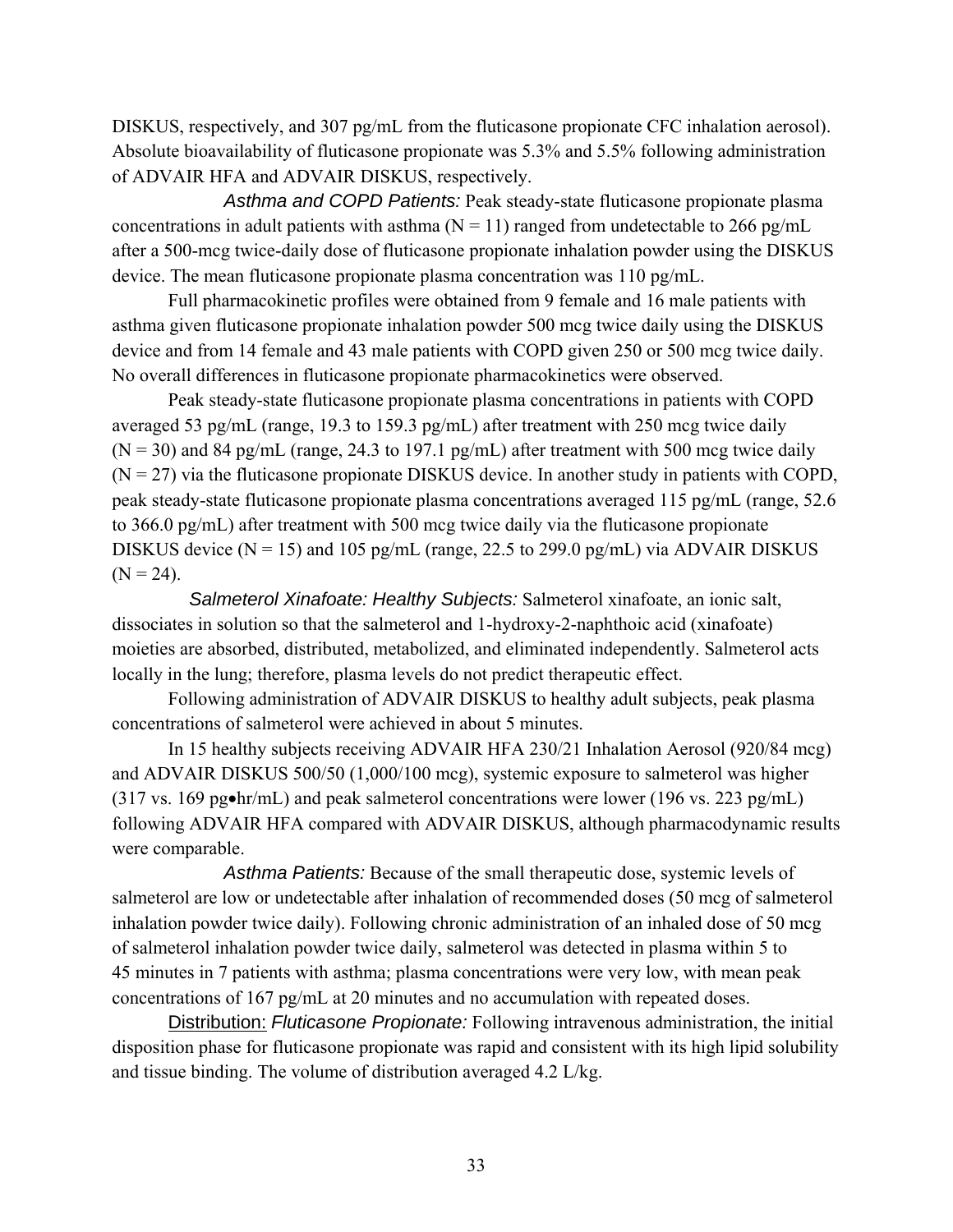The percentage of fluticasone propionate bound to human plasma proteins averages 91%. Fluticasone propionate is weakly and reversibly bound to erythrocytes and is not significantly bound to human transcortin.

 *Salmeterol:* The percentage of salmeterol bound to human plasma proteins averages 96% in vitro over the concentration range of 8 to 7,722 ng of salmeterol base per milliliter, much higher concentrations than those achieved following therapeutic doses of salmeterol.

Metabolism: *Fluticasone Propionate:* The total clearance of fluticasone propionate is high (average, 1,093 mL/min), with renal clearance accounting for less than 0.02% of the total. The only circulating metabolite detected in man is the 17β-carboxylic acid derivative of fluticasone propionate, which is formed through the CYP 3A4 pathway. This metabolite had less affinity (approximately 1/2,000) than the parent drug for the glucocorticoid receptor of human lung cytosol in vitro and negligible pharmacological activity in animal studies. Other metabolites detected in vitro using cultured human hepatoma cells have not been detected in man.

 *Salmeterol:* Salmeterol base is extensively metabolized by hydroxylation, with subsequent elimination predominantly in the feces. No significant amount of unchanged salmeterol base was detected in either urine or feces.

 An in vitro study using human liver microsomes showed that salmeterol is extensively metabolized to  $\alpha$ -hydroxysalmeterol (aliphatic oxidation) by CYP 3A4. Ketoconazole, a strong inhibitor of CYP 3A4, essentially completely inhibited the formation of  $\alpha$ -hydroxysalmeterol in vitro.

Elimination: *Fluticasone Propionate:* Following intravenous dosing, fluticasone propionate showed polyexponential kinetics and had a terminal elimination half-life of approximately 7.8 hours. Less than 5% of a radiolabeled oral dose was excreted in the urine as metabolites, with the remainder excreted in the feces as parent drug and metabolites. Terminal half-life estimates of fluticasone propionate for ADVAIR HFA, ADVAIR DISKUS, and fluticasone propionate CFC inhalation aerosol were similar and averaged 5.6 hours.

 *Salmeterol:* In 2 healthy adult subjects who received 1 mg of radiolabeled salmeterol (as salmeterol xinafoate) orally, approximately 25% and 60% of the radiolabeled salmeterol was eliminated in urine and feces, respectively, over a period of 7 days. The terminal elimination half-life was about 5.5 hours (1 volunteer only).

 The xinafoate moiety has no apparent pharmacologic activity. The xinafoate moiety is highly protein bound (>99%) and has a long elimination half-life of 11 days. No terminal halflife estimates were calculated for salmeterol following administration of ADVAIR DISKUS.

Special Populations: A population pharmacokinetic analysis was performed for fluticasone propionate and salmeterol utilizing data from 9 controlled clinical trials that included 350 patients with asthma aged 4 to 77 years who received treatment with ADVAIR DISKUS, the combination of HFA-propelled fluticasone propionate and salmeterol inhalation aerosol (ADVAIR HFA), fluticasone propionate inhalation powder (FLOVENT DISKUS), HFA-propelled fluticasone propionate inhalation aerosol (FLOVENT<sup>®</sup> HFA), or CFC-propelled fluticasone propionate inhalation aerosol. The population pharmacokinetic analyses for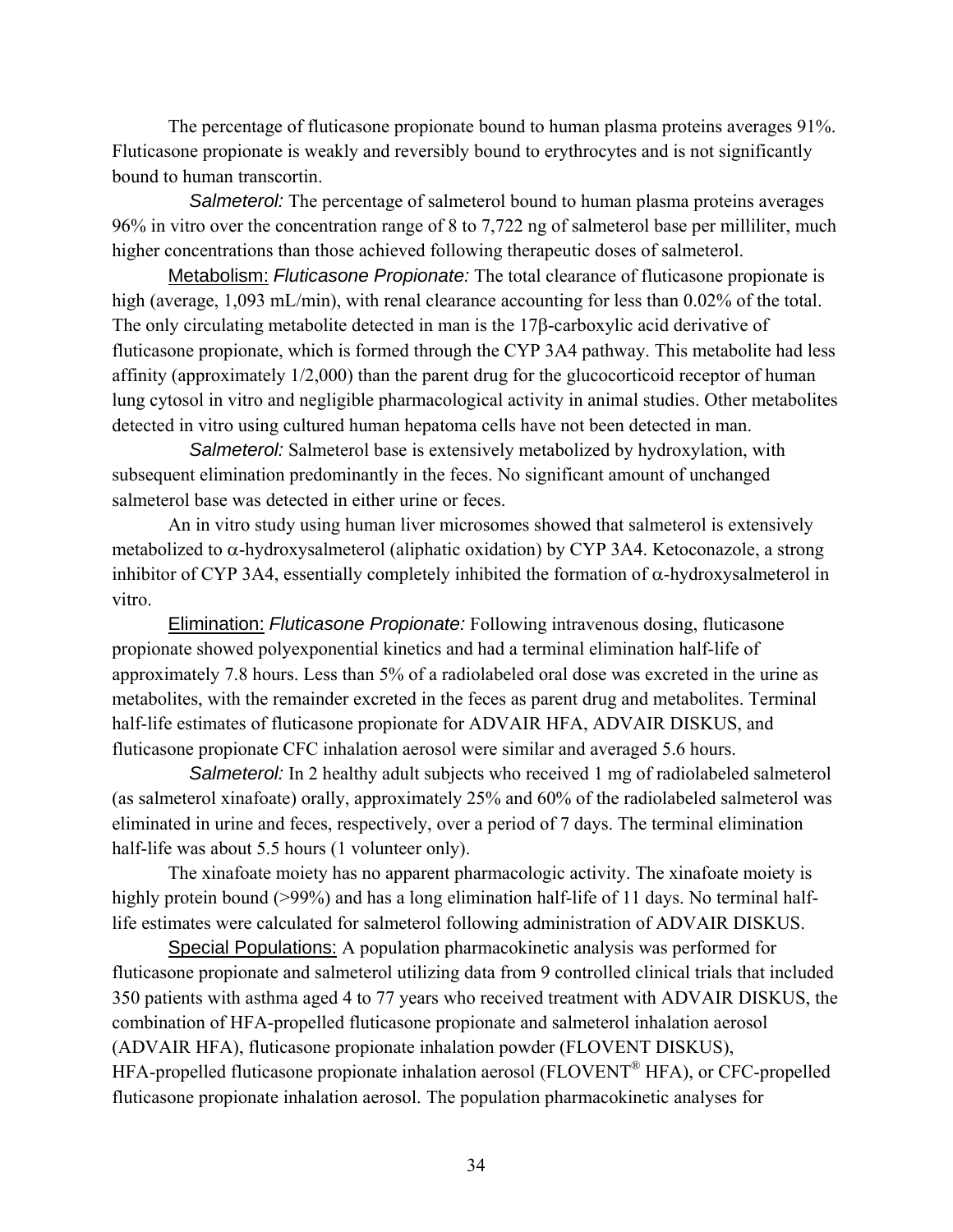fluticasone propionate and salmeterol showed no clinically relevant effects of age, gender, race, body weight, body mass index, or percent of predicted  $FEV<sub>1</sub>$  on apparent clearance and apparent volume of distribution.

 *Age:* When the population pharmacokinetic analysis for fluticasone propionate was divided into subgroups based on fluticasone propionate strength, formulation, and age (adolescents/adults and children), there were some differences in fluticasone propionate exposure. Higher fluticasone propionate exposure from ADVAIR DISKUS 100/50 compared with FLOVENT DISKUS 100 mcg was observed in adolescents and adults (ratio 1.52 [90% CI: 1.08, 2.13]). However, in clinical studies of up to 12 weeks' duration comparing ADVAIR DISKUS 100/50 and FLOVENT DISKUS 100 mcg in adolescents and adults, no differences in systemic effects of corticosteroid treatment (e.g., HPA axis effects) were observed. Similar fluticasone propionate exposure was observed from ADVAIR DISKUS 500/50 and FLOVENT DISKUS 500 mcg (ratio 0.83 [90% CI: 0.65, 1.07]) in adolescents and adults.

 Steady-state systemic exposure to salmeterol when delivered as ADVAIR DISKUS 100/50, ADVAIR DISKUS 250/50, or ADVAIR HFA 115/21 (fluticasone propionate 115 mcg and salmeterol 21 mcg) Inhalation Aerosol was evaluated in 127 patients aged 4 to 57 years. The geometric mean AUC was 325 pg•hr/mL [90% CI: 309, 341] in adolescents and adults.

 The population pharmacokinetic analysis included 160 patients with asthma aged 4 to 11 years who received ADVAIR DISKUS 100/50 or FLOVENT DISKUS 100 mcg. Higher fluticasone propionate exposure (AUC) was observed in children from ADVAIR DISKUS 100/50 compared with FLOVENT DISKUS 100 mcg (ratio 1.20 [90% CI: 1.06, 1.37]). Higher fluticasone propionate exposure (AUC) from ADVAIR DISKUS 100/50 was observed in children compared with adolescents and adults (ratio 1.63 [90% CI: 1.35, 1.96]). However, in clinical studies of up to 12 weeks' duration comparing ADVAIR DISKUS 100/50 and FLOVENT DISKUS 100 mcg in both adolescents and adults and in children, no differences in systemic effects of corticosteroid treatment (e.g., HPA axis effects) were observed.

 Exposure to salmeterol was higher in children compared with adolescents and adults who received ADVAIR DISKUS 100/50 (ratio 1.23 [90% CI: 1.10, 1.38]). However, in clinical studies of up to 12 weeks' duration with ADVAIR DISKUS 100/50 in both adolescents and adults and in children, no differences in systemic effects of beta<sub>2</sub>-agonist treatment (e.g., cardiovascular effects, tremor) were observed.

 *Gender:* The population pharmacokinetic analysis involved 202 males and 148 females with asthma who received fluticasone propionate alone or in combination with salmeterol and showed no gender differences for fluticasone propionate pharmacokinetics.

 The population pharmacokinetic analysis involved 76 males and 51 females with asthma who received salmeterol in combination with fluticasone propionate and showed no gender differences for salmeterol pharmacokinetics.

 *Hepatic and Renal Impairment:* Formal pharmacokinetic studies using ADVAIR DISKUS have not been conducted in patients with hepatic or renal impairment. However, since both fluticasone propionate and salmeterol are predominantly cleared by hepatic metabolism,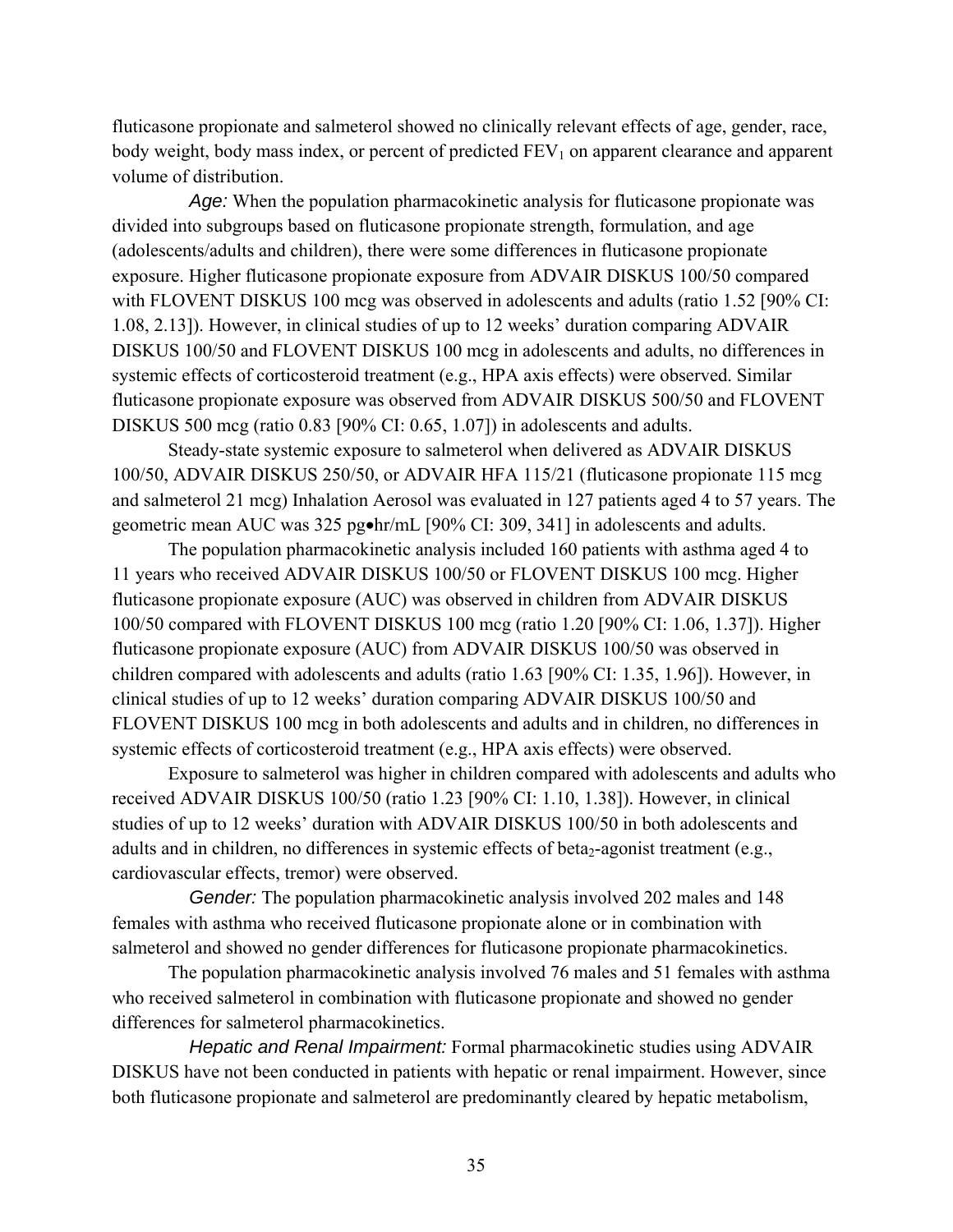impairment of liver function may lead to accumulation of fluticasone propionate and salmeterol in plasma. Therefore, patients with hepatic disease should be closely monitored.

Drug Interactions: In the repeat- and single-dose studies, there was no evidence of significant drug interaction in systemic exposure between fluticasone propionate and salmeterol when given as ADVAIR DISKUS. The population pharmacokinetic analysis from 9 controlled clinical trials in 350 patients with asthma showed no significant effects on fluticasone propionate or salmeterol pharmacokinetics following co-administration with beta<sub>2</sub>-agonists, corticosteroids, antihistamines, or theophyllines.

 *Inhibitors of Cytochrome P450 3A4: Ritonavir: Fluticasone Propionate:* Fluticasone propionate is a substrate of CYP 3A4. Coadministration of fluticasone propionate and the strong CYP 3A4 inhibitor ritonavir is not recommended based upon a multiple-dose, crossover drug interaction study in 18 healthy subjects. Fluticasone propionate aqueous nasal spray (200 mcg once daily) was coadministered for 7 days with ritonavir (100 mg twice daily). Plasma fluticasone propionate concentrations following fluticasone propionate aqueous nasal spray alone were undetectable  $(\leq 10 \text{ pg/mL})$  in most subjects, and when concentrations were detectable peak levels ( $C_{\text{max}}$ ) averaged 11.9 pg/mL (range, 10.8 to 14.1 pg/mL) and  $AUC_{(0-\tau)}$ averaged 8.43 pg•hr/mL (range, 4.2 to 18.8 pg•hr/mL). Fluticasone propionate C<sub>max</sub> and AUC<sub>(0-τ)</sub> increased to 318 pg/mL (range, 110 to 648 pg/mL) and 3,102.6 pg•hr/mL (range, 1,207.1 to 5,662.0 pg•hr/mL), respectively, after coadministration of ritonavir with fluticasone propionate aqueous nasal spray. This significant increase in plasma fluticasone propionate exposure resulted in a significant decrease (86%) in serum cortisol AUC.

 *Ketoconazole: Fluticasone Propionate:* In a placebo-controlled, crossover study in 8 healthy adult volunteers, coadministration of a single dose of orally inhaled fluticasone propionate (1,000 mcg) with multiple doses of ketoconazole (200 mg) to steady state resulted in increased plasma fluticasone propionate exposure, a reduction in plasma cortisol AUC, and no effect on urinary excretion of cortisol.

 *Salmeterol:* In a placebo-controlled, crossover drug interaction study in 20 healthy male and female subjects, coadministration of salmeterol (50 mcg twice daily) and the strong CYP 3A4 inhibitor ketoconazole (400 mg once daily) for 7 days resulted in a significant increase in plasma salmeterol exposure as determined by a 16-fold increase in AUC (ratio with and without ketoconazole 15.76 [90% CI: 10.66, 23.31]) mainly due to increased bioavailability of the swallowed portion of the dose. Peak plasma salmeterol concentrations were increased by 1.4-fold [90% CI: 1.23, 1.68]. Three (3) out of 20 subjects (15%) were withdrawn from salmeterol and ketoconazole coadministration due to beta-agonist–mediated systemic effects (2 with QTc prolongation and 1 with palpitations and sinus tachycardia). Coadministration of salmeterol and ketoconazole did not result in a clinically significant effect on mean heart rate, mean blood potassium, or mean blood glucose. Although there was no statistical effect on the mean QTc, coadministration of salmeterol and ketoconazole was associated with more frequent increases in QTc duration compared with salmeterol and placebo administration.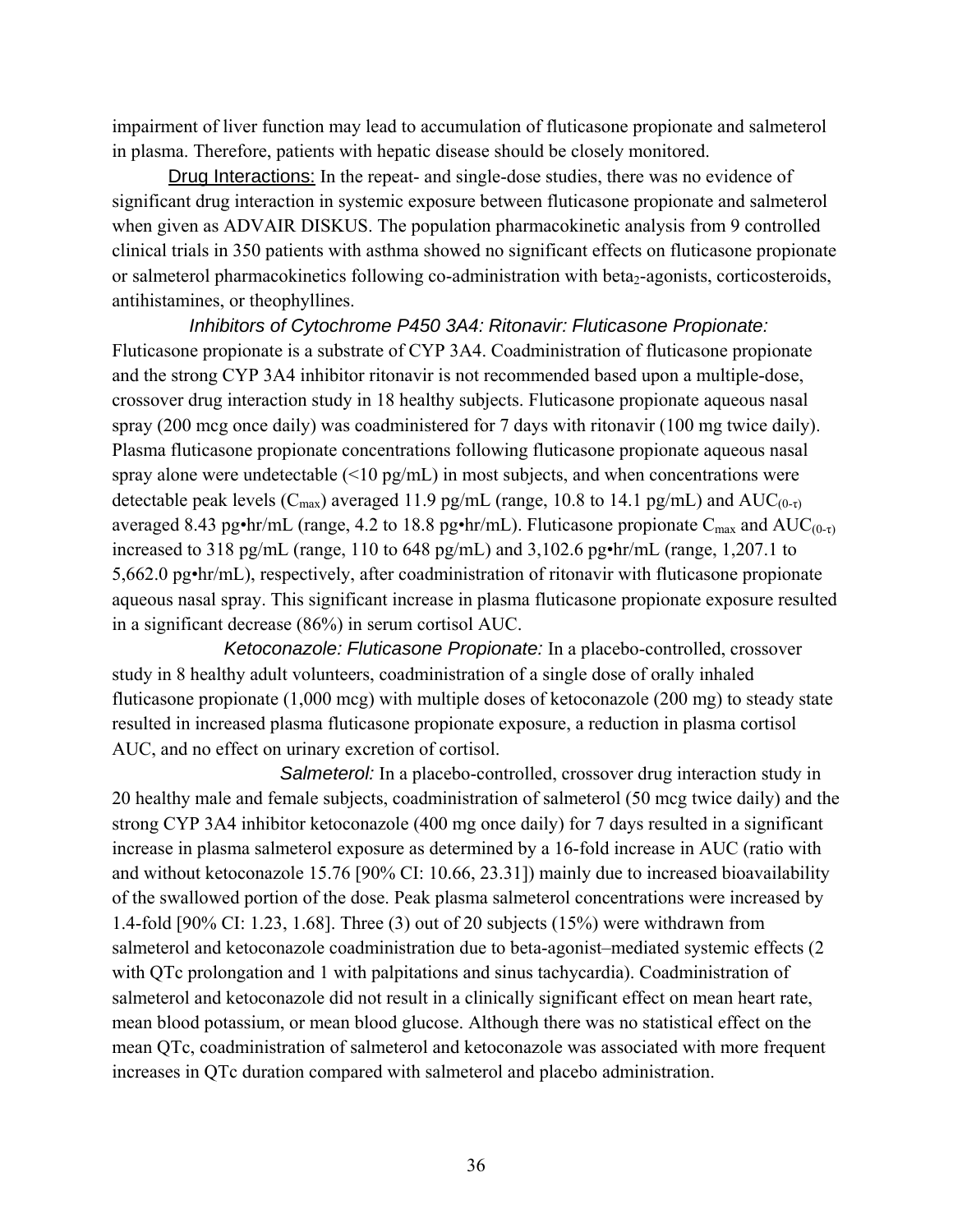<span id="page-36-0"></span> *Erythromycin: Fluticasone Propionate:* In a multiple-dose drug interaction study, coadministration of orally inhaled fluticasone propionate (500 mcg twice daily) and erythromycin (333 mg 3 times daily) did not affect fluticasone propionate pharmacokinetics.

 *Salmeterol:* In a repeat-dose study in 13 healthy subjects, concomitant administration of erythromycin (a moderate CYP 3A4 inhibitor) and salmeterol inhalation aerosol resulted in a 40% increase in salmeterol  $C_{\text{max}}$  at steady state (ratio with and without erythromycin 1.4 [90% CI: 0.96, 2.03],  $p = 0.12$ ), a 3.6-beat/min increase in heart rate ([95% CI: 0.19, 7.03], p<0.04), a 5.8-msec increase in QTc interval ([95% CI: -6.14, 17.77], p = 0.34), and no change in plasma potassium.

#### **13 NONCLINICAL TOXICOLOGY**

#### **13.1 Carcinogenesis, Mutagenesis, Impairment of Fertility**

Fluticasone Propionate: Fluticasone propionate demonstrated no tumorigenic potential in mice at oral doses up to 1,000 mcg/kg (approximately 4 and 10 times the MRHD for adults and children, respectively, on a mg/m<sup>2</sup> basis) for 78 weeks or in rats at inhalation doses up to 57 mcg/kg (less than and approximately equivalent to the MRHD for adults and children, respectively, on a mg/m<sup>2</sup> basis) for 104 weeks.

 Fluticasone propionate did not induce gene mutation in prokaryotic or eukaryotic cells in vitro. No significant clastogenic effect was seen in cultured human peripheral lymphocytes in vitro or in the in vivo mouse micronucleus test.

 No evidence of impairment of fertility was observed in reproductive studies conducted in rats at subcutaneous doses up to 50 mcg/kg (less than the MRHD on a mg/m<sup>2</sup> basis). Prostate weight was significantly reduced.

Salmeterol: In an 18-month carcinogenicity study in CD-mice, salmeterol at oral doses of 1.4 mg/kg and above (approximately 20 times the MRHD for adults and children based on comparison of the plasma AUCs) caused a dose-related increase in the incidence of smooth muscle hyperplasia, cystic glandular hyperplasia, leiomyomas of the uterus, and cysts in the ovaries. No tumors were seen at 0.2 mg/kg (approximately 3 times the MRHD for adults and children based on comparison of the AUCs).

 In a 24-month oral and inhalation carcinogenicity study in Sprague Dawley rats, salmeterol caused a dose-related increase in the incidence of mesovarian leiomyomas and ovarian cysts at doses of 0.68 mg/kg and above (approximately 55 and 25 times the MRHD for adults and children, respectively, on a mg/m<sup>2</sup> basis). No tumors were seen at 0.21 mg/kg (approximately 15 and 8 times the MRHD for adults and children, respectively, on a mg/m<sup>2</sup> basis). These findings in rodents are similar to those reported previously for other beta-adrenergic agonist drugs. The relevance of these findings to human use is unknown.

 Salmeterol produced no detectable or reproducible increases in microbial and mammalian gene mutation in vitro. No clastogenic activity occurred in vitro in human lymphocytes or in vivo in a rat micronucleus test. No effects on fertility were identified in rats treated with salmeterol at oral doses up to 2 mg/kg (approximately 160 times the MRHD for adults on a mg/m<sup>2</sup> basis).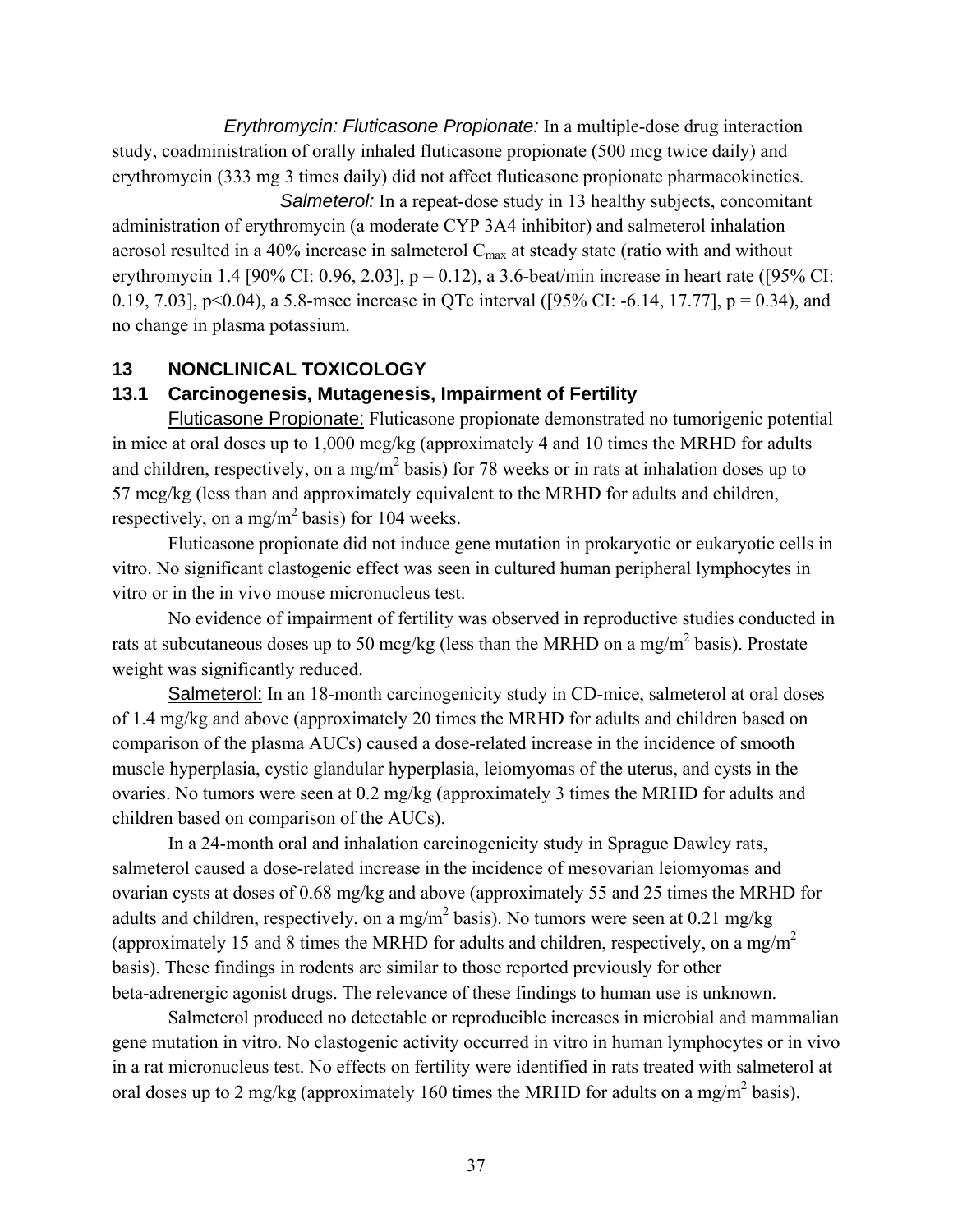### <span id="page-37-0"></span>**13.2 Animal Toxicology and/or Pharmacology**

Preclinical: Studies in laboratory animals (minipigs, rodents, and dogs) have demonstrated the occurrence of cardiac arrhythmias and sudden death (with histologic evidence of myocardial necrosis) when beta-agonists and methylxanthines are administered concurrently. The clinical relevance of these findings is unknown.

Reproductive Toxicology Studies: *ADVAIR DISKUS:* In mice, combining 150 mcg/kg subcutaneously of fluticasone propionate (less than the MRHD on a mg/m<sup>2</sup> basis) with 10 mg/kg orally of salmeterol (approximately 410 times the MRHD on a mg/m<sup>2</sup> basis) produced cleft palate, fetal death, increased implantation loss, and delayed ossification. No such effects were observed at combination subcutaneous doses up to 40 mcg/kg subcutaneously of fluticasone propionate (less than the MRHD on a mg/m<sup>2</sup> basis) and up to 1.4 mg/kg orally doses of salmeterol (approximately 55 times the MRHD on a mg/m<sup>2</sup> basis).

 In rats, combining 100 mcg/kg subcutaneously of fluticasone propionate (equivalent to the MRHD on a mg/m<sup>2</sup> basis) and 10 mg/kg orally of salmeterol (approximately 810 times the MRHD on a mg/m<sup>2</sup> basis) produced decreased fetal weight, umbilical hernia, delayed ossification, and changes in the occipital bone. No such effects were observed at combination doses up to 30 mcg/kg subcutaneously of fluticasone propionate (less than the MRHD on a  $mg/m<sup>2</sup>$  basis) and up to 1 mg/kg orally of salmeterol (approximately 80 times the MRHD on a  $mg/m^2$  basis).

 *Fluticasone Propionate:* Subcutaneous studies in the mouse and rat at 45 and 100 mcg/kg (less than and equivalent to the MRHD on a mg/m<sup>2</sup> basis), respectively, revealed fetal toxicity characteristic of potent corticosteroid compounds, including embryonic growth retardation, omphalocele, cleft palate, and retarded cranial ossification.

 In the rabbit, fetal weight reduction and cleft palate were observed at a subcutaneous dose of 4 mcg/kg (less than the MRHD on a mg/m<sup>2</sup> basis). However, no teratogenic effects were reported at oral doses up to 300 mcg/kg (approximately 5 times the MRHD on a mg/m<sup>2</sup> basis) of fluticasone propionate. No fluticasone propionate was detected in the plasma in this study, consistent with the established low bioavailability following oral administration *[see Clinical Pharmacology (12.3)]*.

 Fluticasone propionate crossed the placenta following subcutaneous administration to mice and rats and oral administration to rabbits.

 *Salmeterol:* No teratogenic effects occurred in rats at oral doses up to 2 mg/kg (approximately 160 times the MRHD on a mg/m<sup>2</sup> basis).

 In Dutch rabbits administered oral doses of 1 mg/kg and above (approximately 50 times and above the MRHD based on comparison of the AUCs), salmeterol exhibited fetal toxic effects characteristically resulting from beta-adrenoceptor stimulation. These included precocious eyelid openings, cleft palate, sternebral fusion, limb and paw flexures, and delayed ossification of the frontal cranial bones. No such effects occurred at an oral dose of 0.6 mg/kg (approximately 20 times the MRHD based on comparison of the AUCs). New Zealand White rabbits were less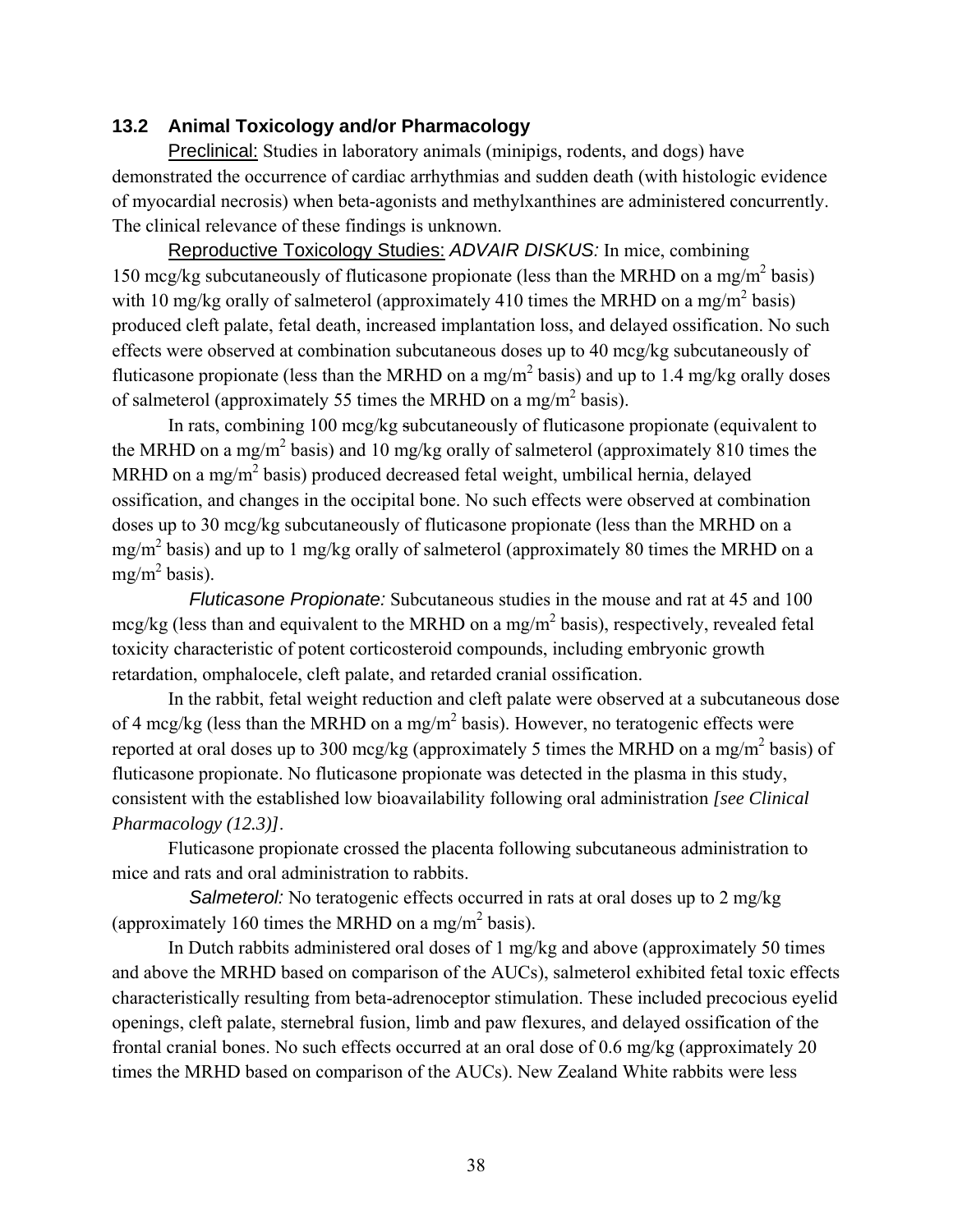<span id="page-38-0"></span>sensitive since only delayed ossification of the frontal bones was seen at an oral dose of 10 mg/kg (approximately 1,600 times the MRHD on a mg/m<sup>2</sup> basis).

Salmeterol crossed the placenta following oral administration to mice and rats.

#### **14 CLINICAL STUDIES**

#### **14.1 Asthma**

Adult and Adolescent Patients Aged 12 Years and Older: In clinical trials comparing ADVAIR DISKUS with its individual components, improvements in most efficacy endpoints were greater with ADVAIR DISKUS than with the use of either fluticasone propionate or salmeterol alone. In addition, clinical trials showed similar results between ADVAIR DISKUS and the concurrent use of fluticasone propionate plus salmeterol at corresponding doses from separate inhalers.

*Studies Comparing ADVAIR DISKUS to Fluticasone Propionate Alone or Salmeterol Alone:* Three (3) double-blind, parallel-group clinical trials were conducted with ADVAIR DISKUS in 1,208 adolescent and adult patients ( $\geq$ 12 years, baseline FEV<sub>1</sub> 63% to 72% of predicted normal) with asthma that was not optimally controlled on their current therapy. All treatments were inhalation powders given as 1 inhalation from the DISKUS device twice daily, and other maintenance therapies were discontinued.

 *Study 1: Clinical Trial With ADVAIR DISKUS 100/50:* This placebo-controlled, 12-week, US study compared ADVAIR DISKUS 100/50 with its individual components, fluticasone propionate 100 mcg and salmeterol 50 mcg. The study was stratified according to baseline asthma maintenance therapy; patients were using either inhaled corticosteroids  $(N = 250)$  (daily doses of beclomethasone dipropionate 252 to 420 mcg; flunisolide 1,000 mcg; fluticasone propionate inhalation aerosol 176 mcg; or triamcinolone acetonide 600 to 1,000 mcg) or salmeterol ( $N = 106$ ). Baseline FEV<sub>1</sub> measurements were similar across treatments: ADVAIR DISKUS 100/50, 2.17 L; fluticasone propionate 100 mcg, 2.11 L; salmeterol, 2.13 L; and placebo, 2.15 L.

 Predefined withdrawal criteria for lack of efficacy, an indicator of worsening asthma, were utilized for this placebo-controlled study. Worsening asthma was defined as a clinically important decrease in  $FEV_1$  or PEF, increase in use of VENTOLIN<sup>®</sup> (albuterol, USP) Inhalation Aerosol, increase in night awakenings due to asthma, emergency intervention or hospitalization due to asthma, or requirement for asthma medication not allowed by the protocol. As shown in Table 4, statistically significantly fewer patients receiving ADVAIR DISKUS 100/50 were withdrawn due to worsening asthma compared with fluticasone propionate, salmeterol, and placebo.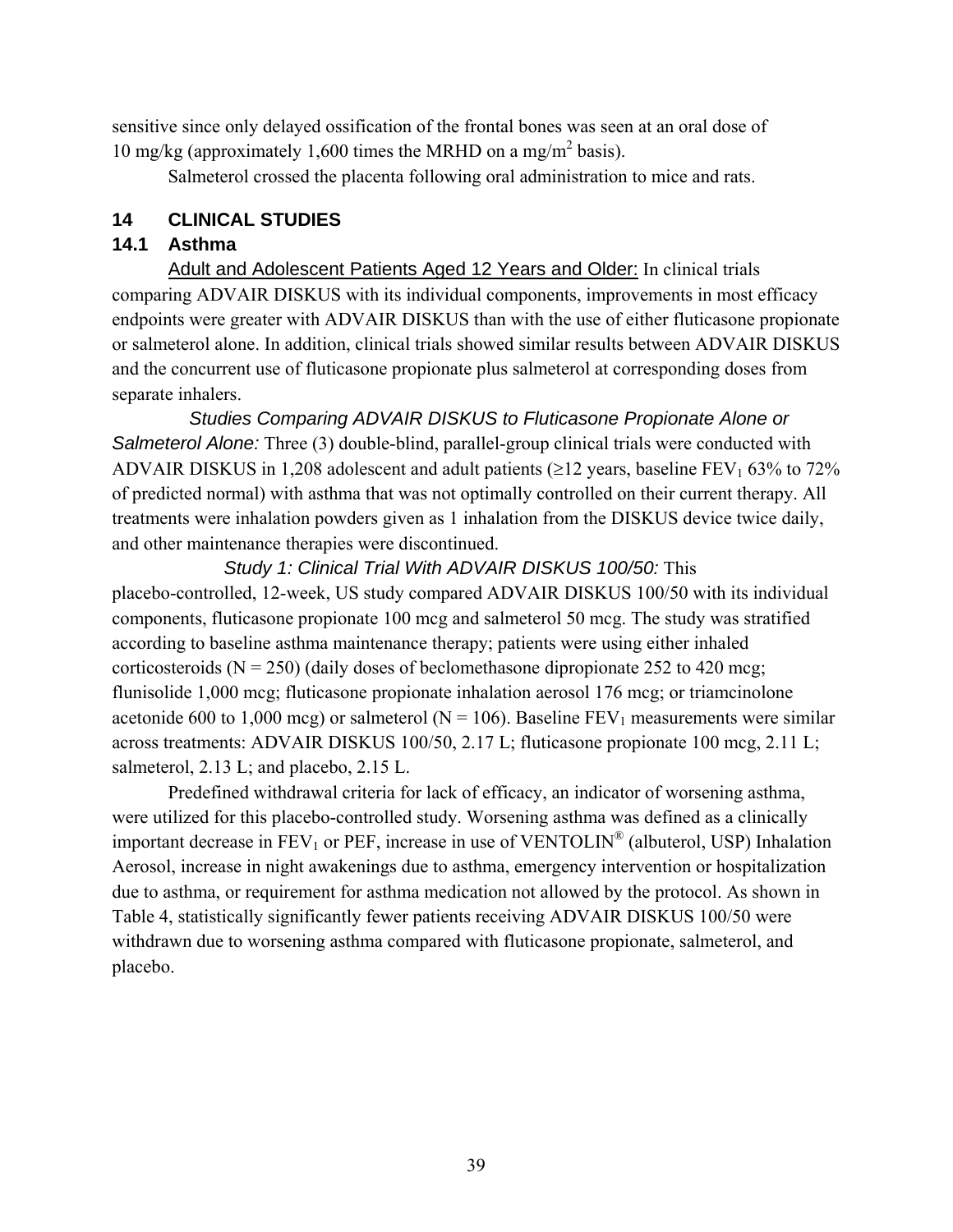**Table 4. Percent of Patients Withdrawn Due to Worsening Asthma in Patients Previously Treated With Either Inhaled Corticosteroids or Salmeterol (Study 1)** 

| <b>ADVAIR DISKUS</b> | Fluticasone Propionate | Salmeterol      |            |
|----------------------|------------------------|-----------------|------------|
| 100/50               | $100 \text{ mg}$       | $50 \text{~mg}$ | Placebo    |
| $N = 87$             | $(N = 85)$             | $(N = 86)$      | $(N = 77)$ |
| 3%                   | $1\%$                  | 35%             | 49%        |

The  $FEV<sub>1</sub>$  results are displayed in Figure 2. Because this trial used predetermined criteria for worsening asthma, which caused more patients in the placebo group to be withdrawn,  $FEV<sub>1</sub>$ results at Endpoint (last available  $FEV<sub>1</sub>$  result) are also provided. Patients receiving ADVAIR DISKUS 100/50 had significantly greater improvements in  $FEV<sub>1</sub>$  (0.51 L, 25%) compared with fluticasone propionate 100 mcg (0.28 L, 15%), salmeterol (0.11 L, 5%), and placebo (0.01 L, 1%). These improvements in  $FEV<sub>1</sub>$  with ADVAIR DISKUS were achieved regardless of baseline asthma maintenance therapy (inhaled corticosteroids or salmeterol).

**Figure 2. Mean Percent Change From Baseline in FEV<sub>1</sub> in Patients With Asthma Previously Treated With Either Inhaled Corticosteroids or Salmeterol (Study 1)** 

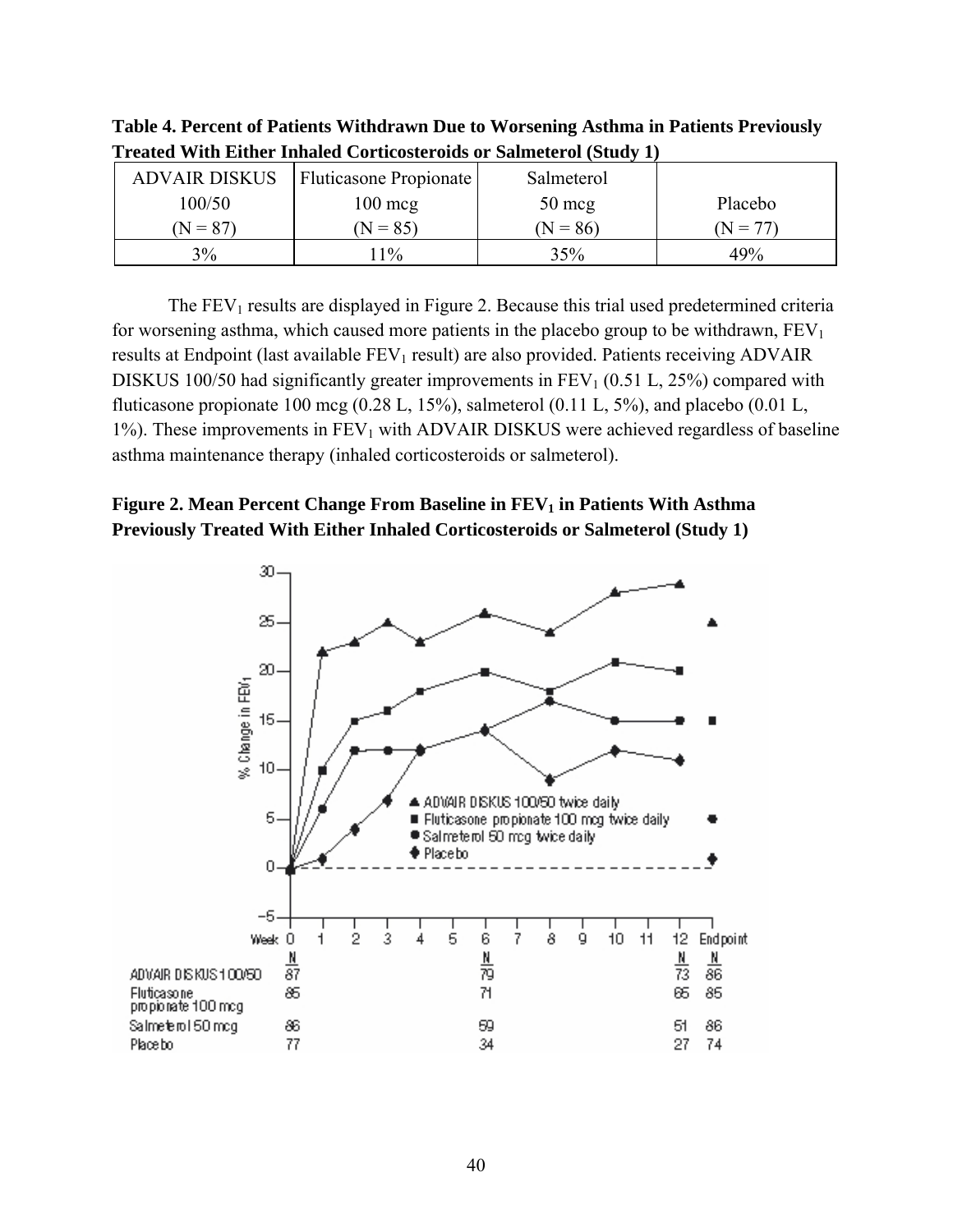The effect of ADVAIR DISKUS 100/50 on morning and evening PEF endpoints is shown in Table 5.

|                                                                                             | <b>ADVAIR</b> | Fluticasone      |                  |            |  |
|---------------------------------------------------------------------------------------------|---------------|------------------|------------------|------------|--|
|                                                                                             | <b>DISKUS</b> | Propionate       | Salmeterol       |            |  |
|                                                                                             | 100/50        | $100 \text{ mg}$ | $50 \text{ mcg}$ | Placebo    |  |
| Efficacy Variable <sup>a</sup>                                                              | $(N = 87)$    | $(N = 85)$       | $(N = 86)$       | $(N = 77)$ |  |
| AM PEF $(L/min)$                                                                            |               |                  |                  |            |  |
| <b>Baseline</b>                                                                             | 393           | 374              | 369              | 382        |  |
| Change from baseline                                                                        | 53            | 17               | $-2$             | $-24$      |  |
| PM PEF (L/min)                                                                              |               |                  |                  |            |  |
| <b>Baseline</b>                                                                             | 418           | 390              | 396              | 398        |  |
| Change from baseline                                                                        | 35            | 18               | $-7$             | $-13$      |  |
| <sup>a</sup> Change from baseline = change from baseline at Endpoint (last available data). |               |                  |                  |            |  |

**Table 5. Peak Expiratory Flow Results for Patients With Asthma Previously Treated With Either Inhaled Corticosteroids or Salmeterol (Study 1)** 

 The subjective impact of asthma on patients' perception of health was evaluated through use of an instrument called the Asthma Quality of Life Questionnaire (AQLQ) (based on a 7 point scale where  $1 =$  maximum impairment and  $7 =$  none). Patients receiving ADVAIR DISKUS 100/50 had clinically meaningful improvements in overall asthma-specific quality of life as defined by a difference between groups of ≥0.5 points in change from baseline AQLQ scores (difference in AQLQ score of 1.25 compared with placebo).

*Study 2: Clinical Trial With ADVAIR DISKUS 250/50:* This

placebo-controlled, 12-week, US study compared ADVAIR DISKUS 250/50 with its individual components, fluticasone propionate 250 mcg and salmeterol 50 mcg, in 349 patients with asthma using inhaled corticosteroids (daily doses of beclomethasone dipropionate 462 to 672 mcg; flunisolide 1,250 to 2,000 mcg; fluticasone propionate inhalation aerosol 440 mcg; or triamcinolone acetonide 1,100 to 1,600 mcg). Baseline  $FEV<sub>1</sub>$  measurements were similar across treatments: ADVAIR DISKUS 250/50, 2.23 L; fluticasone propionate 250 mcg, 2.12 L; salmeterol, 2.20 L; and placebo, 2.19 L.

 Efficacy results in this study were similar to those observed in Study 1. Patients receiving ADVAIR DISKUS 250/50 had significantly greater improvements in  $FEV<sub>1</sub>$  (0.48 L, 23%) compared with fluticasone propionate 250 mcg (0.25 L, 13%), salmeterol (0.05 L, 4%), and placebo (decrease of 0.11 L, decrease of 5%). Statistically significantly fewer patients receiving ADVAIR DISKUS 250/50 were withdrawn from this study for worsening asthma (4%) compared with fluticasone propionate (22%), salmeterol (38%), and placebo (62%). In addition, ADVAIR DISKUS 250/50 was superior to fluticasone propionate, salmeterol, and placebo for improvements in morning and evening PEF. Patients receiving ADVAIR DISKUS 250/50 also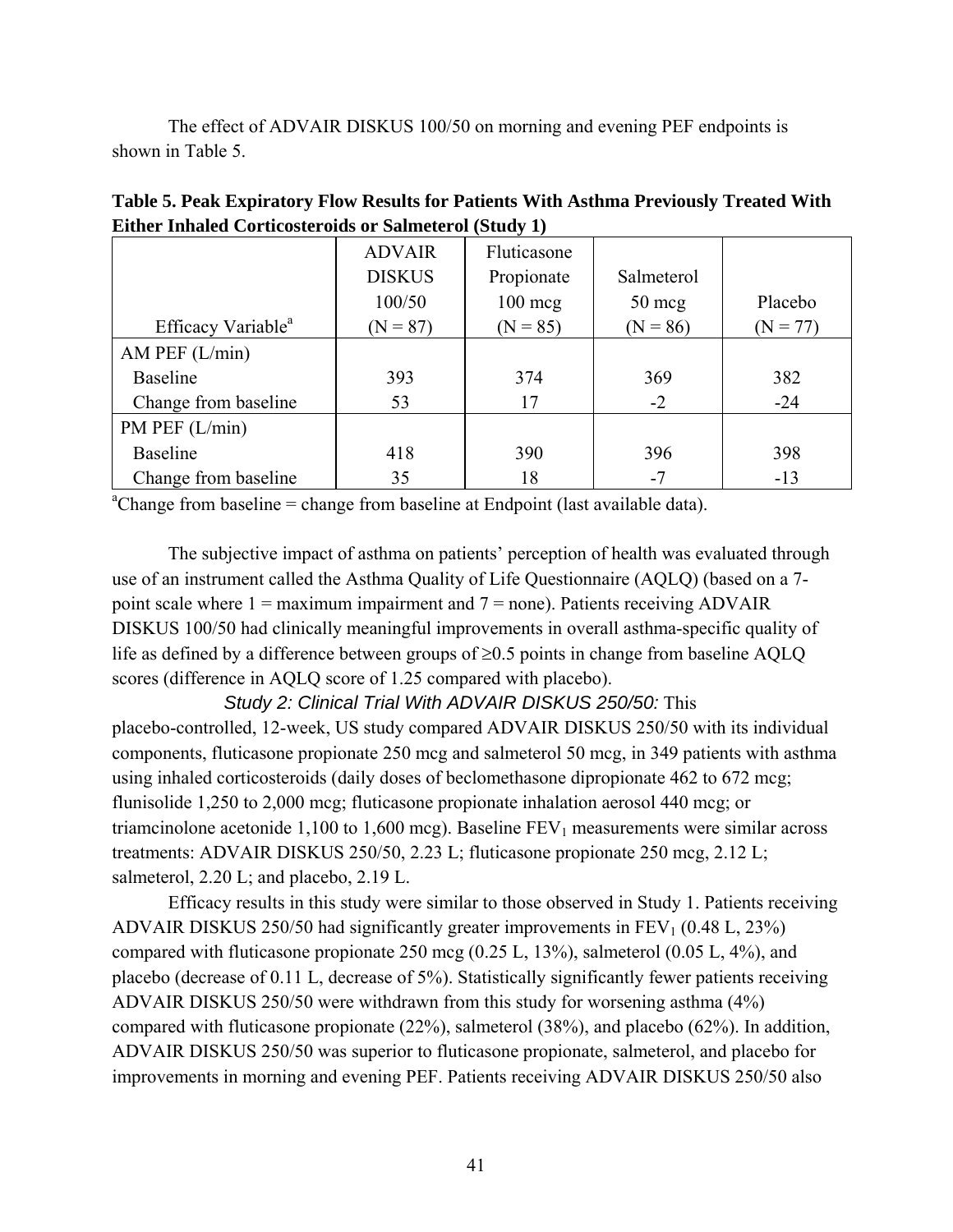had clinically meaningful improvements in overall asthma-specific quality of life as described in Study 1 (difference in AQLQ score of 1.29 compared with placebo).

 *Study 3: Clinical Trial With ADVAIR DISKUS 500/50:* This 28-week, non-US study compared ADVAIR DISKUS 500/50 with fluticasone propionate 500 mcg alone and concurrent therapy (salmeterol 50 mcg plus fluticasone propionate 500 mcg administered from separate inhalers) twice daily in 503 patients with asthma using inhaled corticosteroids (daily doses of beclomethasone dipropionate 1,260 to 1,680 mcg; budesonide 1,500 to 2,000 mcg; flunisolide 1,500 to 2,000 mcg; or fluticasone propionate inhalation aerosol 660 to 880 mcg [750 to 1,000 mcg inhalation powder]). The primary efficacy parameter, morning PEF, was collected daily for the first 12 weeks of the study. The primary purpose of weeks 13 to 28 was to collect safety data.

 Baseline PEF measurements were similar across treatments: ADVAIR DISKUS 500/50, 359 L/min; fluticasone propionate 500 mcg, 351 L/min; and concurrent therapy, 345 L/min. Morning PEF improved significantly with ADVAIR DISKUS 500/50 compared with fluticasone propionate 500 mcg over the 12-week treatment period. Improvements in morning PEF observed with ADVAIR DISKUS 500/50 were similar to improvements observed with concurrent therapy.

 *Onset of Action and Progression of Improvement in Asthma Control:* The onset of action and progression of improvement in asthma control were evaluated in the 2 placebo-controlled US trials. Following the first dose, the median time to onset of clinically significant bronchodilatation ( $\geq$ 15% improvement in FEV<sub>1</sub>) in most patients was seen within 30 to 60 minutes. Maximum improvement in  $FEV<sub>1</sub>$  generally occurred within 3 hours, and clinically significant improvement was maintained for 12 hours (see Figure 3). Following the initial dose, predose FEV<sub>1</sub> relative to Day 1 baseline improved markedly over the first week of treatment and continued to improve over the 12 weeks of treatment in both studies. No diminution in the 12-hour bronchodilator effect was observed with either ADVAIR DISKUS 100/50 (Figures 3 and 4) or ADVAIR DISKUS 250/50 as assessed by  $FEV<sub>1</sub>$  following 12 weeks of therapy.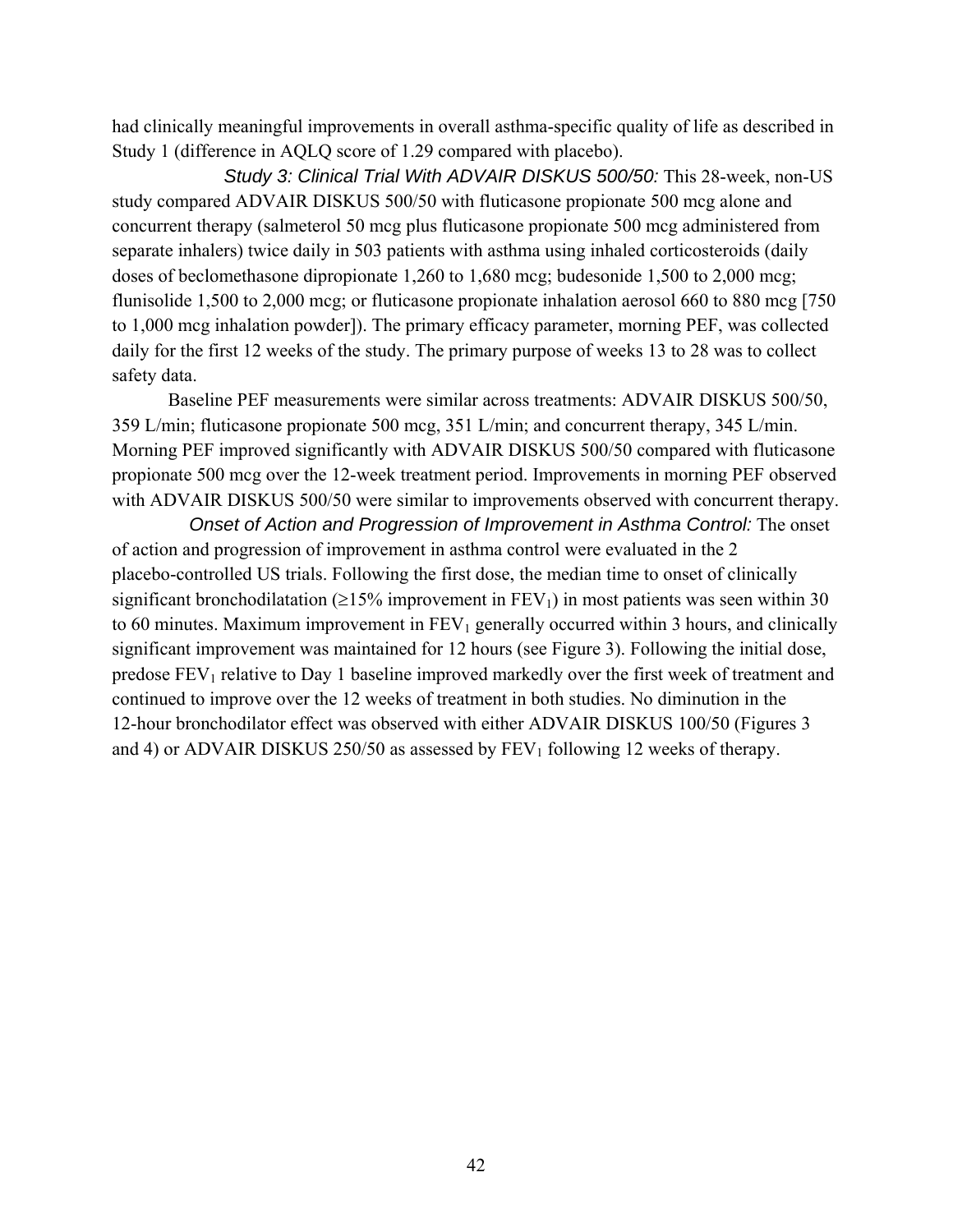Figure 3. Percent Change in Serial 12-hour FEV<sub>1</sub> in Patients **With Asthma Previously Using Either Inhaled Corticosteroids or Salmeterol (Study 1)** 

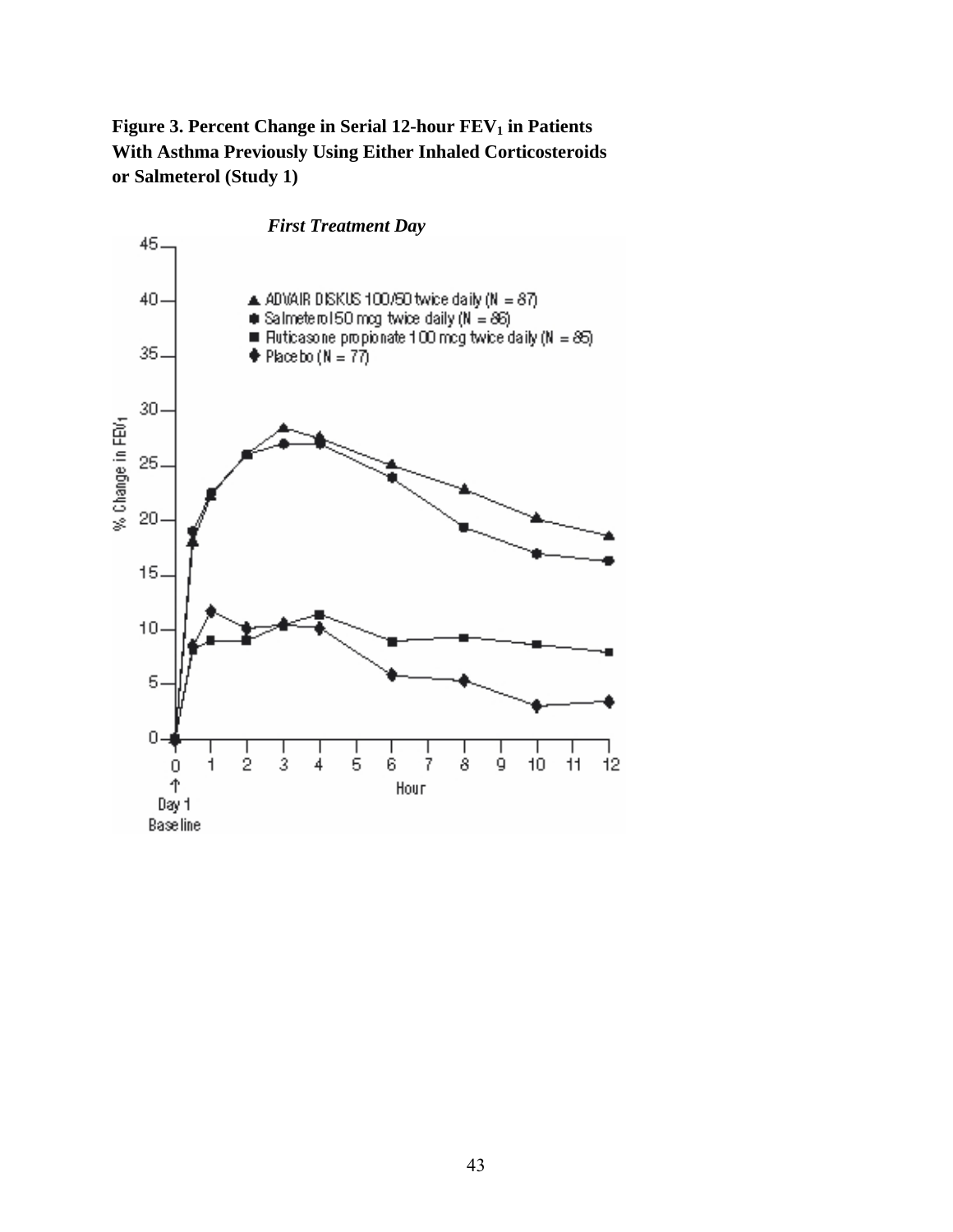# **Figure 4. Percent Change in Serial 12-hour FEV<sub>1</sub> in Patients With Asthma Previously Using Either Inhaled Corticosteroids or Salmeterol (Study 1)**



*Last Treatment Day (Week 12)* 

 Reduction in asthma symptoms, use of rescue VENTOLIN Inhalation Aerosol, and improvement in morning and evening PEF also occurred within the first day of treatment with ADVAIR DISKUS, and continued to improve over the 12 weeks of therapy in both studies.

Pediatric Patients: In a 12-week US study, ADVAIR DISKUS 100/50 twice daily was compared with fluticasone propionate inhalation powder 100 mcg twice daily in 203 children with asthma aged 4 to 11 years. At study entry, the children were symptomatic on low doses of inhaled corticosteroids (beclomethasone dipropionate 252 to 336 mcg/day; budesonide 200 to 400 mcg/day; flunisolide 1,000 mcg/day; triamcinolone acetonide 600 to 1,000 mcg/day; or fluticasone propionate 88 to 250 mcg/day). The primary objective of this study was to determine the safety of ADVAIR DISKUS 100/50 compared with fluticasone propionate inhalation powder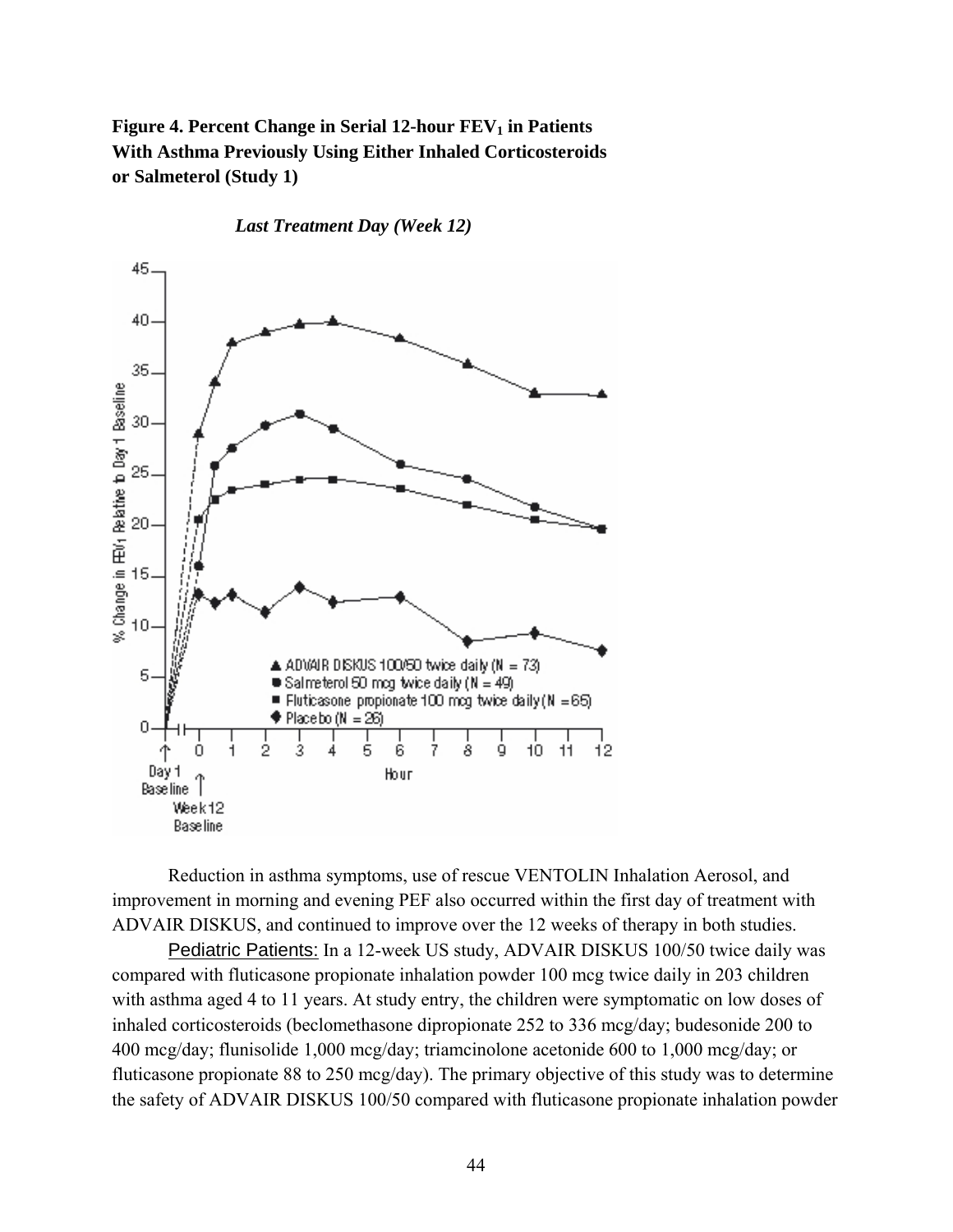<span id="page-44-0"></span>100 mcg in this age-group; however, the study also included secondary efficacy measures of pulmonary function. Morning predose  $FEV<sub>1</sub>$  was obtained at baseline and Endpoint (last available  $FEV<sub>1</sub>$  result) in children aged 6 to 11 years. In patients receiving ADVAIR DISKUS 100/50, FEV<sub>1</sub> increased from 1.70 L at baseline (N = 79) to 1.88 L at Endpoint (N = 69) compared with an increase from 1.65 L at baseline ( $N = 83$ ) to 1.77 L at Endpoint ( $N = 75$ ) in patients receiving fluticasone propionate 100 mcg.

 The findings of this study, along with extrapolation of efficacy data from patients aged 12 years and older, support the overall conclusion that ADVAIR DISKUS 100/50 is efficacious in the maintenance treatment of asthma in patients aged 4 to 11 years.

#### **14.2 Chronic Obstructive Pulmonary Disease**

 The efficacy of ADVAIR DISKUS 250/50 and ADVAIR DISKUS 500/50 in the treatment of patients with COPD was evaluated in 6 randomized, double-blind, parallel-group clinical trials in adult patients aged 40 years and older. These trials were primarily designed to evaluate the efficacy of ADVAIR DISKUS on lung function (3 trials), exacerbations (2 trials), and survival (1 trial).

Lung Function: Two of the 3 clinical trials primarily designed to evaluate the efficacy of ADVAIR DISKUS on lung function were conducted in 1,414 patients with COPD associated with chronic bronchitis. In these 2 trials, all the patients had a history of cough productive of sputum that was not attributable to another disease process on most days for at least 3 months of the year for at least 2 years. The trials were randomized, double-blind, parallel-group, 24-week treatment duration. One trial evaluated the efficacy of ADVAIR DISKUS 250/50 compared with its components fluticasone propionate 250 mcg and salmeterol 50 mcg and with placebo, and the other trial evaluated the efficacy of ADVAIR DISKUS 500/50 compared with its components fluticasone propionate 500 mcg and salmeterol 50 mcg and with placebo. Study treatments were inhalation powders given as 1 inhalation from the DISKUS device twice daily. Maintenance COPD therapies were discontinued, with the exception of theophylline. The patients had a mean pre-bronchodilator  $FEV_1$  of 41% and 20% reversibility at study entry. Percent reversibility was calculated as 100 times (FEV<sub>1</sub> post-albuterol minus FEV<sub>1</sub> pre-albuterol)/FEV<sub>1</sub> pre-albuterol.

Improvements in lung function (as defined by predose and postdose  $FEV<sub>1</sub>$ ) were significantly greater with ADVAIR DISKUS than with fluticasone propionate, salmeterol, or placebo. The improvement in lung function with ADVAIR DISKUS 500/50 was similar to the improvement seen with ADVAIR DISKUS 250/50.

Figures 5 and 6 display predose and 2-hour postdose, respectively,  $FEV<sub>1</sub>$  results for the study with ADVAIR DISKUS 250/50. To account for patient withdrawals during the study,  $FEV<sub>1</sub>$  at Endpoint (last evaluable  $FEV<sub>1</sub>$ ) was evaluated. Patients receiving ADVAIR DISKUS 250/50 had significantly greater improvements in predose  $FEV<sub>1</sub>$  at Endpoint (165 mL, 17%) compared with salmeterol 50 mcg (91 mL, 9%) and placebo (1 mL, 1%), demonstrating the contribution of fluticasone propionate to the improvement in lung function with ADVAIR DISKUS (Figure 5). Patients receiving ADVAIR DISKUS 250/50 had significantly greater improvements in postdose  $FEV<sub>1</sub>$  at Endpoint (281 mL, 27%) compared with fluticasone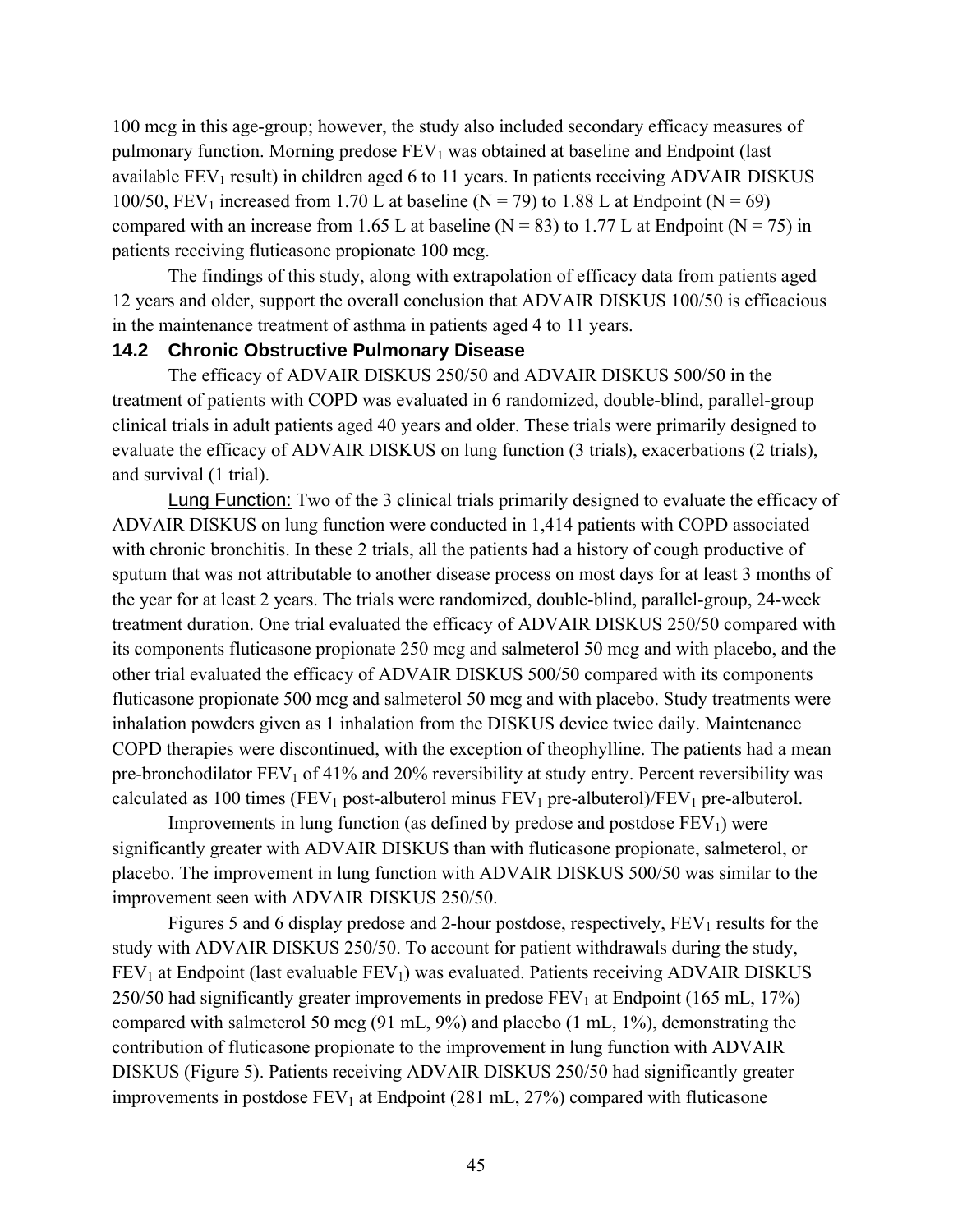propionate 250 mcg (147 mL, 14%) and placebo (58 mL, 6%), demonstrating the contribution of salmeterol to the improvement in lung function with ADVAIR DISKUS (Figure 6).



# Figure 5. Predose FEV<sub>1</sub>: Mean Percent Change From Baseline in Patients **With Chronic Obstructive Pulmonary Disease**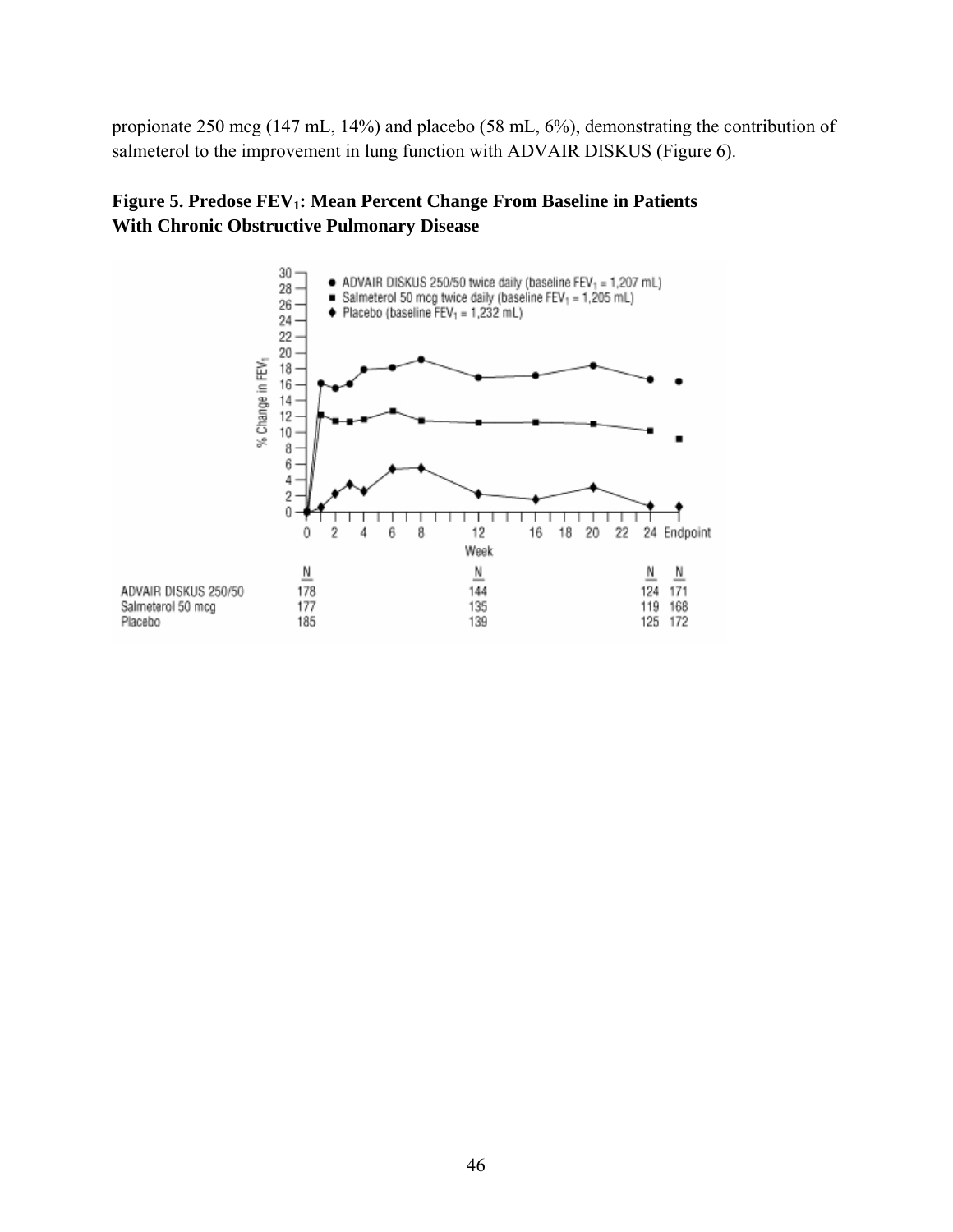### Figure 6. Two-Hour Postdose FEV<sub>1</sub>: Mean Percent Changes From Baseline **Over Time in Patients With Chronic Obstructive Pulmonary Disease**



 The third trial was a 1-year study that evaluated ADVAIR DISKUS 500/50, fluticasone propionate 500 mcg, salmeterol 50 mcg, and placebo in 1,465 patients. The patients had an established history of COPD and exacerbations, a pre-bronchodilator  $FEV<sub>1</sub> < 70%$  of predicted at study entry, and 8.3% reversibility. The primary endpoint was the comparison of prebronchodilator  $FEV<sub>1</sub>$  in the groups receiving ADVAIR DISKUS 500/50 or placebo. Patients treated with ADVAIR DISKUS 500/50 had greater improvements in  $FEV<sub>1</sub>$  (113 mL, 10%) compared with fluticasone propionate 500 mcg (7 mL, 2%), salmeterol (15 mL, 2%), and placebo (-60 mL, -3%).

Exacerbations: Two studies were primarily designed to evaluate the effect of ADVAIR DISKUS 250/50 on exacerbations. In these 2 studies, exacerbations were defined as worsening of 2 or more major symptoms (dyspnea, sputum volume, and sputum purulence) or worsening of any 1 major symptom together with any 1 of the following minor symptoms: sore throat, colds (nasal discharge and/or nasal congestion), fever without other cause, and increased cough or wheeze for at least 2 consecutive days. COPD exacerbations were considered of moderate severity if treatment with systemic corticosteroids and/or antibiotics was required and were considered severe if hospitalization was required.

 Exacerbations were also evaluated as a secondary outcome in the 1- and 3-year trials with ADVAIR DISKUS 500/50. There was not a symptomatic definition of exacerbation in these 2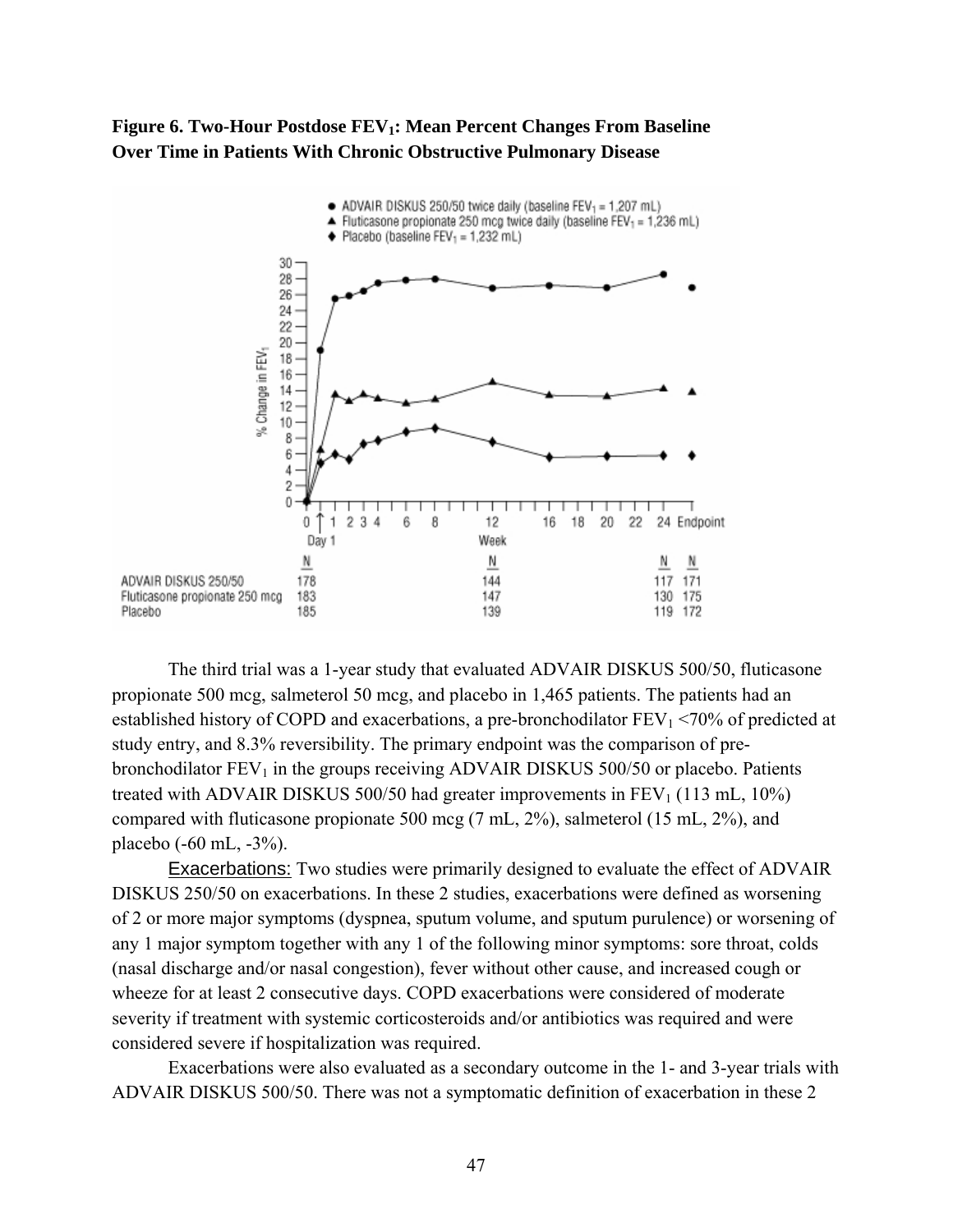trials. Exacerbations were defined in terms of severity requiring treatment with antibiotics and/or systemic corticosteroids (moderately severe) or requiring hospitalization (severe).

 The 2 exacerbation trials with ADVAIR DISKUS 250/50 were identical studies designed to evaluate the effect of ADVAIR DISKUS 250/50 and salmeterol 50 mcg, each given twice daily, on exacerbations of COPD over a 12-month period. A total of 1,579 patients had an established history of COPD (but no other significant respiratory disorders). Patients had a prebronchodilator  $FEV_1$  of 33% of predicted, a mean reversibility of 23% at baseline, and a history of ≥1 COPD exacerbation in the previous year that was moderate or severe. All patients were treated with ADVAIR DISKUS 250/50 twice daily during a 4-week run-in period prior to being assigned study treatment with twice-daily ADVAIR DISKUS 250/50 or salmeterol 50 mcg. In both studies, treatment with ADVAIR DISKUS 250/50 resulted in a significantly lower annual rate of moderate/severe COPD exacerbations compared with salmeterol (30.5% reduction [95% CI: 17.0, 41.8], p<0.001) in the first study and (30.4% reduction [95% CI: 16.9, 41.7], p<0.001) in the second study. Patients treated with ADVAIR DISKUS 250/50 also had a significantly lower annual rate of exacerbations requiring treatment with oral corticosteroids compared with patients treated with salmeterol  $(39.7\%$  reduction  $[95\%$  CI: 22.8, 52.9], p <0.001) in the first study, and  $(34.3\%$  reduction [95% CI: 18.6, 47.0],  $p<0.001$  in the second study. Secondary endpoints including pulmonary function and symptom scores improved more in patients treated with ADVAIR DISKUS 250/50 than with salmeterol 50 mcg in both studies.

 Exacerbations were evaluated in the 1- and the 3-year trials with ADVAIR DISKUS 500/50 as 1 of the secondary efficacy endpoints. In the 1-year trial, the group receiving ADVAIR DISKUS 500/50 had a significantly lower rate of moderate and severe exacerbations compared with placebo (25.4% reduction compared with placebo [95% CI: 13.5, 35.7]) but not when compared with its components (7.5% reduction compared with fluticasone propionate [95% CI: - 7.3, 20.3] and 7% reduction compared with salmeterol [95% CI: -8.0, 19.9]). In the 3-year trial, the group receiving ADVAIR DISKUS 500/50 had a significantly lower rate of moderate and severe exacerbations compared with each of the other treatment groups (25.1% reduction compared with placebo [95% CI: 18.6, 31.1], 9.0% reduction compared with fluticasone propionate [95% CI: 1.2, 16.2], and 12.2% reduction compared with salmeterol [95% CI: 4.6, 19.2]).

 There were no studies conducted to directly compare the efficacy of ADVAIR DISKUS 250/50 with ADVAIR DISKUS 500/50 on exacerbations. Across studies, the reduction in exacerbations seen with ADVAIR DISKUS 500/50 was not greater than the reduction in exacerbations seen with ADVAIR DISKUS 250/50.

Survival: A 3-year multicenter, international study evaluated the efficacy of ADVAIR DISKUS 500/50 compared with fluticasone propionate 500 mcg, salmeterol 50 mcg, and placebo on survival in 6,112 patients with COPD. During the study patients were permitted usual COPD therapy with the exception of other inhaled corticosteroids and long-acting bronchodilators. The patients were aged 40 to 80 years with an established history of COPD, a pre-bronchodilator  $FEV<sub>1</sub> < 60%$  of predicted at study entry, and  $< 10%$  of predicted reversibility. Each patient who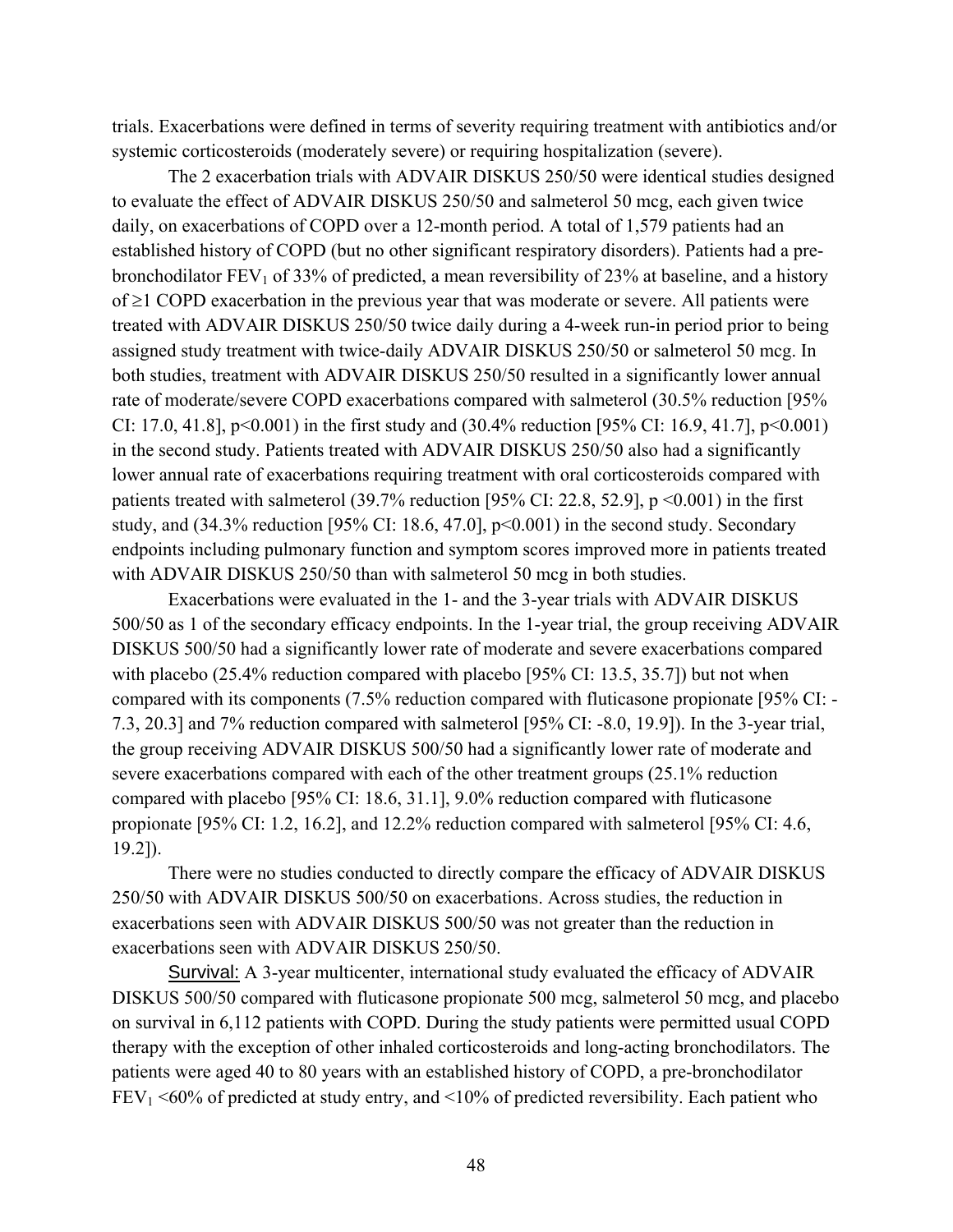<span id="page-48-0"></span>withdrew from double-blind treatment for any reason was followed for the full 3-year study period to determine survival status. The primary efficacy endpoint was all-cause mortality. Survival with ADVAIR DISKUS 500/50 was not significantly improved compared with placebo, or the individual components (all-cause mortality rate 12.6% ADVAIR DISKUS vs. 15.2% placebo). The rates for all-cause mortality were 13.5% and 16.0% in the groups treated with salmeterol 50 mcg and fluticasone propionate 500 mcg, respectively. Secondary outcomes, including pulmonary function (post-bronchodilator  $FEV_1$ ), improved with ADVAIR DISKUS 500/50, salmeterol, and fluticasone propionate 500/50 compared with placebo.

### **16 HOW SUPPLIED/STORAGE AND HANDLING**

 ADVAIR DISKUS 100/50 is supplied as a disposable purple device containing 60 blisters. The DISKUS inhalation device is packaged within a purple, plastic-coated, moistureprotective foil pouch (NDC 0173-0695-00). ADVAIR DISKUS 100/50 is also supplied in an institutional pack of 1 disposable purple device containing 14 blisters. The DISKUS inhalation device is packaged within a purple, plastic-coated, moisture-protective foil pouch (NDC 0173- 0695-04).

 ADVAIR DISKUS 250/50 is supplied as a disposable purple device containing 60 blisters. The DISKUS inhalation device is packaged within a purple, plastic-coated, moisture-protective foil pouch (NDC 0173-0696-00). ADVAIR DISKUS 250/50 is also supplied in an institutional pack of 1 disposable purple device containing 14 blisters. The DISKUS inhalation device is packaged within a purple, plastic-coated, moisture-protective foil pouch (NDC 0173-0696-04).

 ADVAIR DISKUS 500/50 is supplied as a disposable purple device containing 60 blisters. The DISKUS inhalation device is packaged within a purple, plastic-coated, moisture-protective foil pouch (NDC 0173-0697-00). ADVAIR DISKUS 500/50 is also supplied in an institutional pack of 1 disposable purple device containing 14 blisters. The DISKUS inhalation device is packaged within a purple, plastic-coated, moisture-protective foil pouch (NDC 0173-0697-04).

Store at controlled room temperature (see USP),  $20^{\circ}$  to  $25^{\circ}$ C (68° to  $77^{\circ}$ F), in a dry place away from direct heat or sunlight. Keep out of reach of children. The DISKUS inhalation device is not reusable. The device should be discarded 1 month after removal from the moisture-protective foil overwrap pouch or after all blisters have been used (when the dose indicator reads "0"), whichever comes first. Do not attempt to take the device apart.

### **17 PATIENT COUNSELING INFORMATION**

 *See Medication Guide (17.6).* 

### **17.1 Asthma-Related Death**

**Patients with asthma should be informed that salmeterol, one of the active ingredients in ADVAIR DISKUS, may increase the risk of asthma-related death.** They should also be informed that data are not adequate to determine whether the concurrent use of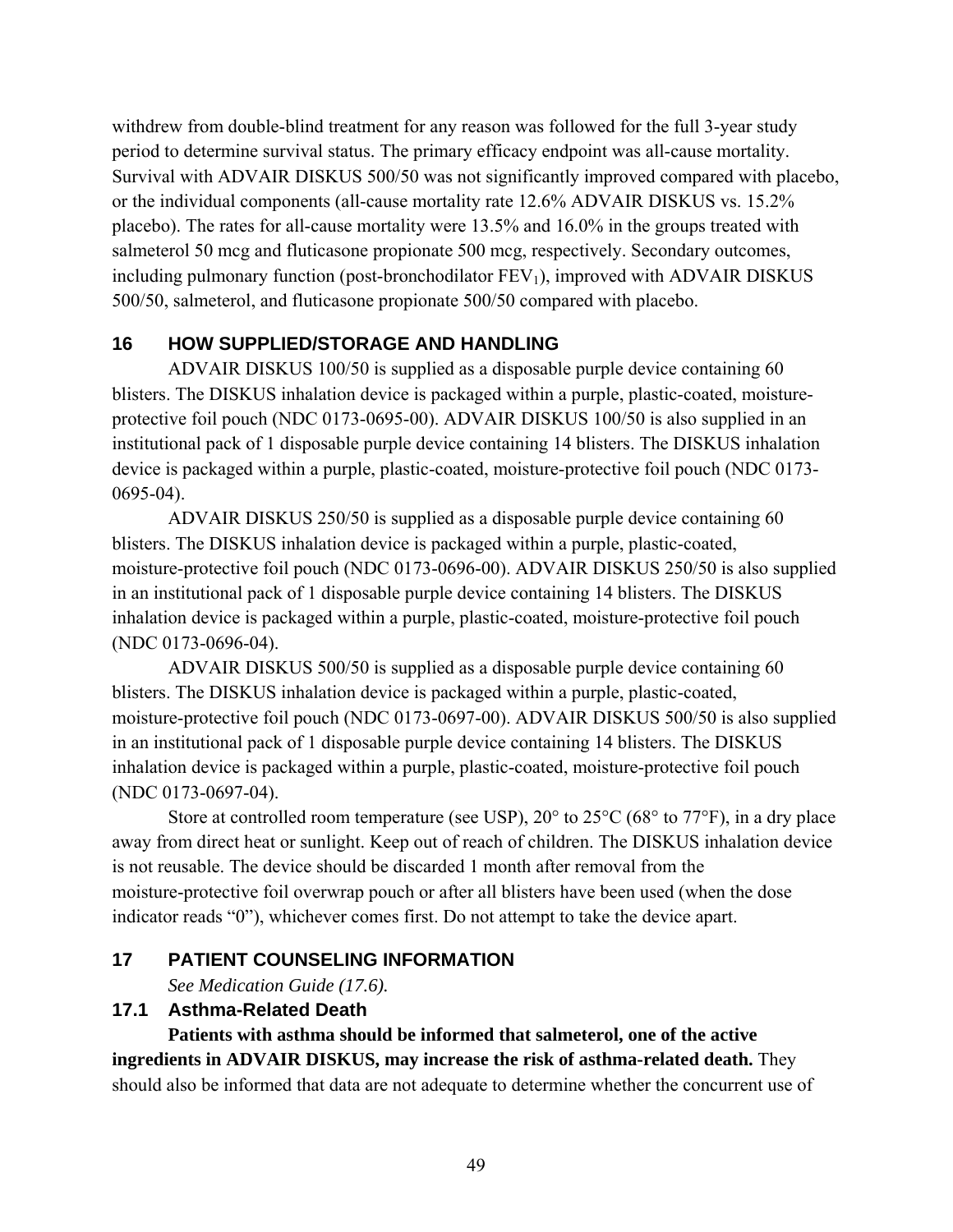<span id="page-49-0"></span>inhaled corticosteroids, such as fluticasone propionate, the other component of ADVAIR DISKUS, or other asthma-controller therapy modifies this risk.

#### **17.2 Not for Acute Symptoms**

 ADVAIR DISKUS is not meant to relieve acute asthma symptoms or exacerbations of COPD and extra doses should not be used for that purpose. Acute symptoms should be treated with an inhaled, short-acting beta<sub>2</sub>-agonist such as albuterol. (The physician should provide the patient with such medication and instruct the patient in how it should be used.)

 Patients should be instructed to notify their physician immediately if they experience any of the following:

- Decreasing effectiveness of inhaled, short-acting beta<sub>2</sub>-agonists
- Need for more inhalations than usual of inhaled, short-acting beta<sub>2</sub>-agonists
- Significant decrease in lung function as outlined by the physician

 Patients should not stop therapy with ADVAIR DISKUS without physician/provider guidance since symptoms may recur after discontinuation.

#### **17.3 Do Not Use Additional Long-Acting Beta<sub>2</sub>-Agonists**

When patients are prescribed ADVAIR DISKUS, other long-acting beta<sub>2</sub>-agonists for asthma and COPD should not be used.

### **17.4 Risks Associated With Corticosteroid Therapy**

Local Effects: Patients should be advised that localized infections with *Candida albicans* occurred in the mouth and pharynx in some patients. If oropharyngeal candidiasis develops, it should be treated with appropriate local or systemic (i.e., oral) antifungal therapy while still continuing therapy with ADVAIR DISKUS, but at times therapy with ADVAIR DISKUS may need to be temporarily interrupted under close medical supervision. Rinsing the mouth after inhalation is advised.

Pneumonia: Patients with COPD have a higher risk of pneumonia and should be instructed to contact their healthcare provider if they develop symptoms of pneumonia.

Immunosuppression: Patients who are on immunosuppressant doses of corticosteroids should be warned to avoid exposure to chickenpox or measles and, if exposed, to consult their physician without delay. Patients should be informed of potential worsening of existing tuberculosis, fungal, bacterial, viral, or parasitic infections, or ocular herpes simplex.

Hypercorticism and Adrenal Suppression: Patients should be advised that ADVAIR DISKUS may cause systemic corticosteroid effects of hypercorticism and adrenal suppression. Additionally, patients should be instructed that deaths due to adrenal insufficiency have occurred during and after transfer from systemic corticosteroids. Patients should taper slowly from systemic corticosteroids if transferring to ADVAIR DISKUS.

Reduction in Bone Mineral Density: Patients who are at an increased risk for decreased BMD should be advised that the use of corticosteroids may pose an additional risk.

Reduced Growth Velocity: Patients should be informed that orally inhaled corticosteroids, including fluticasone propionate, a component of ADVAIR DISKUS, may cause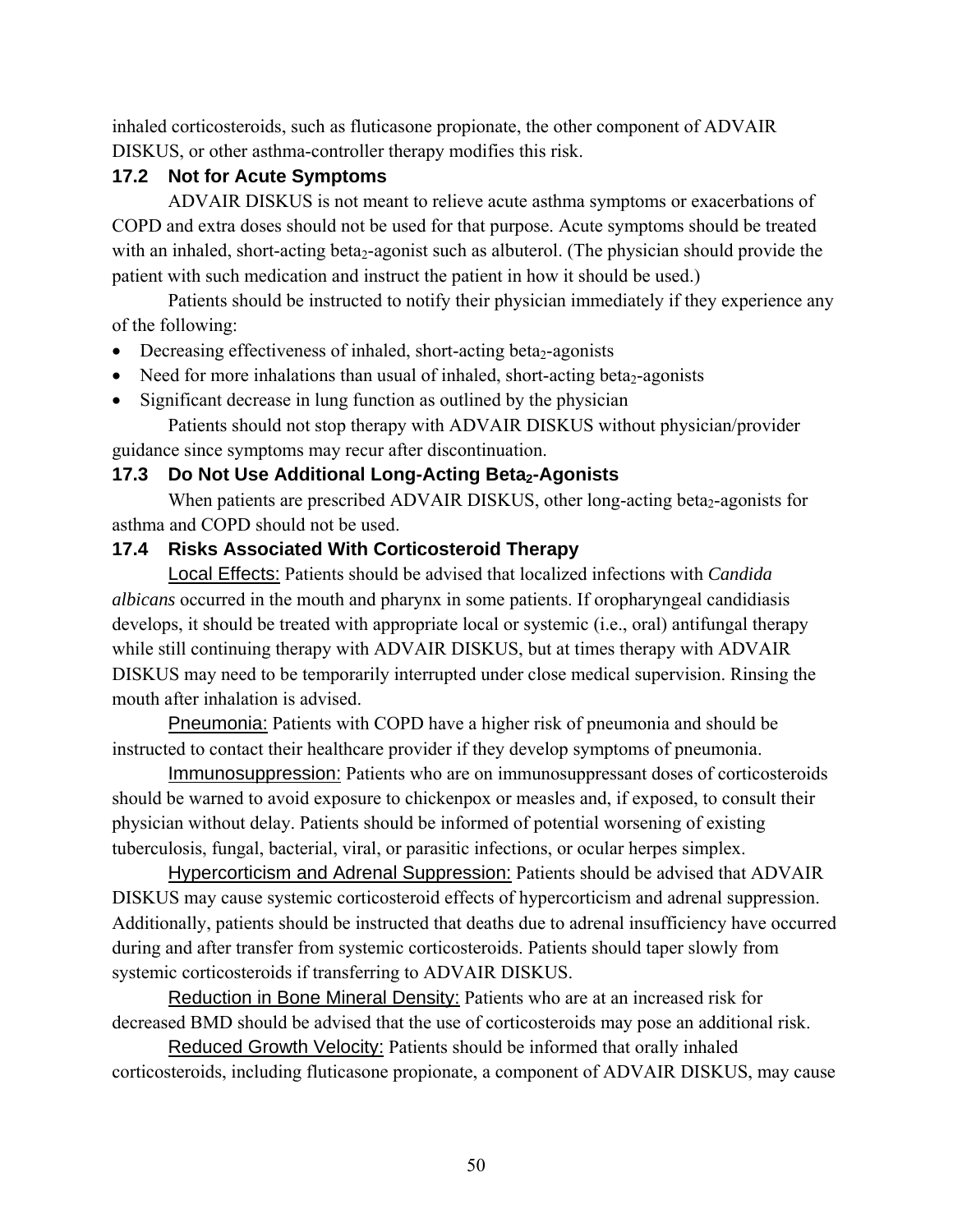<span id="page-50-0"></span>a reduction in growth velocity when administered to pediatric patients. Physicians should closely follow the growth of children and adolescents taking corticosteroids by any route.

Ocular Effects: Long-term use of inhaled corticosteroids may increase the risk of some eye problems (cataracts or glaucoma); regular eye examinations should be considered.

#### **17.5 Risks Associated With Beta-Agonist Therapy**

Patients should be informed of adverse effects associated with beta<sub>2</sub>-agonists, such as palpitations, chest pain, rapid heart rate, tremor, or nervousness.

#### **17.6 Medication Guide**

### **MEDICATION GUIDE**

# **ADVAIR [***ad*′ *vair*] **DISKUS® 100/50**

**(fluticasone propionate 100 mcg and salmeterol 50 mcg inhalation powder)** 

# **ADVAIR DISKUS® 250/50**

**(fluticasone propionate 250 mcg and salmeterol 50 mcg inhalation powder)** 

# **ADVAIR DISKUS® 500/50**

### **(fluticasone propionate 500 mcg and salmeterol 50 mcg inhalation powder)**

Read the Medication Guide that comes with ADVAIR DISKUS before you start using it and each time you get a refill. There may be new information. This Medication Guide does not take the place of talking to your healthcare provider about your medical condition or treatment.

### **What is the most important information I should know about ADVAIR DISKUS?**

- **ADVAIR DISKUS contains 2 medicines:** 
	- **fluticasone propionate (the same medicine found in FLOVENT®)**, an inhaled corticosteroid medicine. Inhaled corticosteroids help to decrease inflammation in the lungs. Inflammation in the lungs can lead to asthma symptoms.
	- **salmeterol (the same medicine found in SEREVENT<sup>®</sup>)**, a long-acting beta<sub>2</sub>-agonist medicine or LABA. LABA medicines are used in patients with asthma and chronic obstructive pulmonary disease (COPD). LABA medicines help the muscles around the airways in your lungs stay relaxed to prevent symptoms, such as wheezing and shortness of breath. These symptoms can happen when the muscles around the airways tighten. This makes it hard to breathe. In severe cases, wheezing can stop your breathing and cause death if not treated right away.
- **In patients with asthma, LABA medicines, such as salmeterol (one of the medicines in ADVAIR DISKUS), may increase the chance of death from asthma problems.** In a large asthma study, more patients who used salmeterol died from asthma problems compared with patients who did not use salmeterol. It is not known whether fluticasone propionate, the other medicine in ADVAIR DISKUS, changes your chance of death from asthma problems seen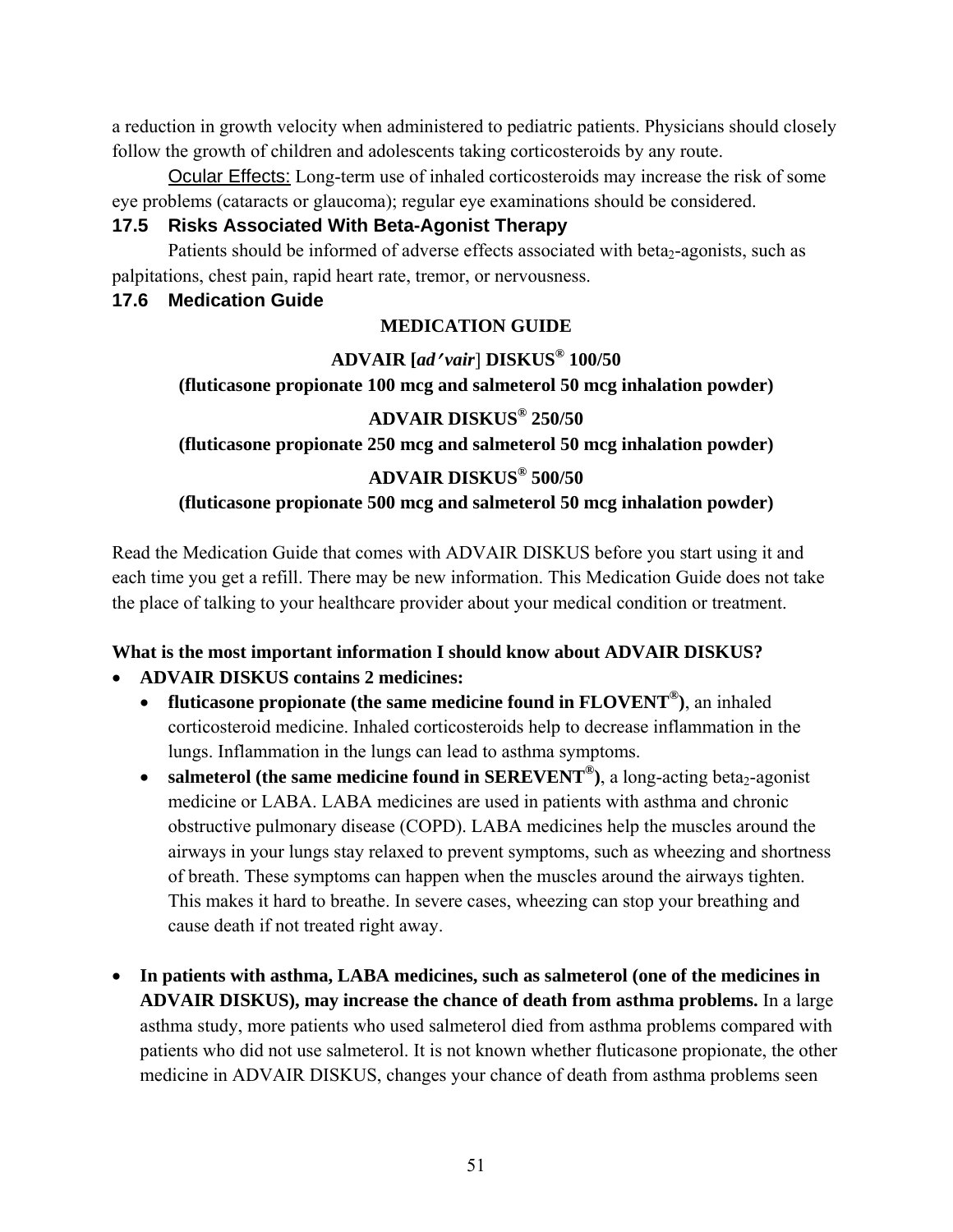with salmeterol. Talk with your healthcare provider about this risk and the benefits of treating your asthma with ADVAIR DISKUS.

- **ADVAIR DISKUS does not relieve sudden symptoms. Always have a short-acting**  beta<sub>2</sub>-agonist medicine with you to treat sudden symptoms. If you do not have an **inhaled, short-acting bronchodilator, contact your healthcare provider to have one prescribed for you.**
- **Do not stop using ADVAIR DISKUS unless told to do so by your healthcare provider because your symptoms might get worse.**
- **ADVAIR DISKUS should be used only if your healthcare provider decides that another asthma-controller medicine alone does not control your asthma or that you need 2 asthma-controller medicines.**
- **Call your healthcare provider if breathing problems worsen over time while using ADVAIR DISKUS. You may need different treatment.**
- **Get emergency medical care if:** 
	- **breathing problems worsen quickly, and**
	- you use your short-acting beta<sub>2</sub>-agonist medicine, but it does not relieve your **breathing problems.**

### **What is ADVAIR DISKUS?**

ADVAIR DISKUS combines an inhaled corticosteroid medicine, fluticasone propionate (the same medicine found in FLOVENT) and a long-acting beta<sub>2</sub>-agonist medicine, salmeterol (the same medicine found in SEREVENT). ADVAIR DISKUS is used for asthma and chronic obstructive pulmonary disease (COPD) as follows:

### **Asthma**

ADVAIR DISKUS is used long term, twice a day to control symptoms of asthma and to prevent symptoms such as wheezing in adults and children ages 4 and older.

# **ADVAIR DISKUS contains salmeterol (the same medicine found in SEREVENT). Because LABA medicines, such as salmeterol, may increase the chance of death from asthma problems, ADVAIR DISKUS is not for adults and children with asthma who:**

- are well controlled with another asthma-controller medicine such as a low to medium dose of an inhaled corticosteroid medicine
- only need short-acting beta<sub>2</sub>-agonist medicines once in awhile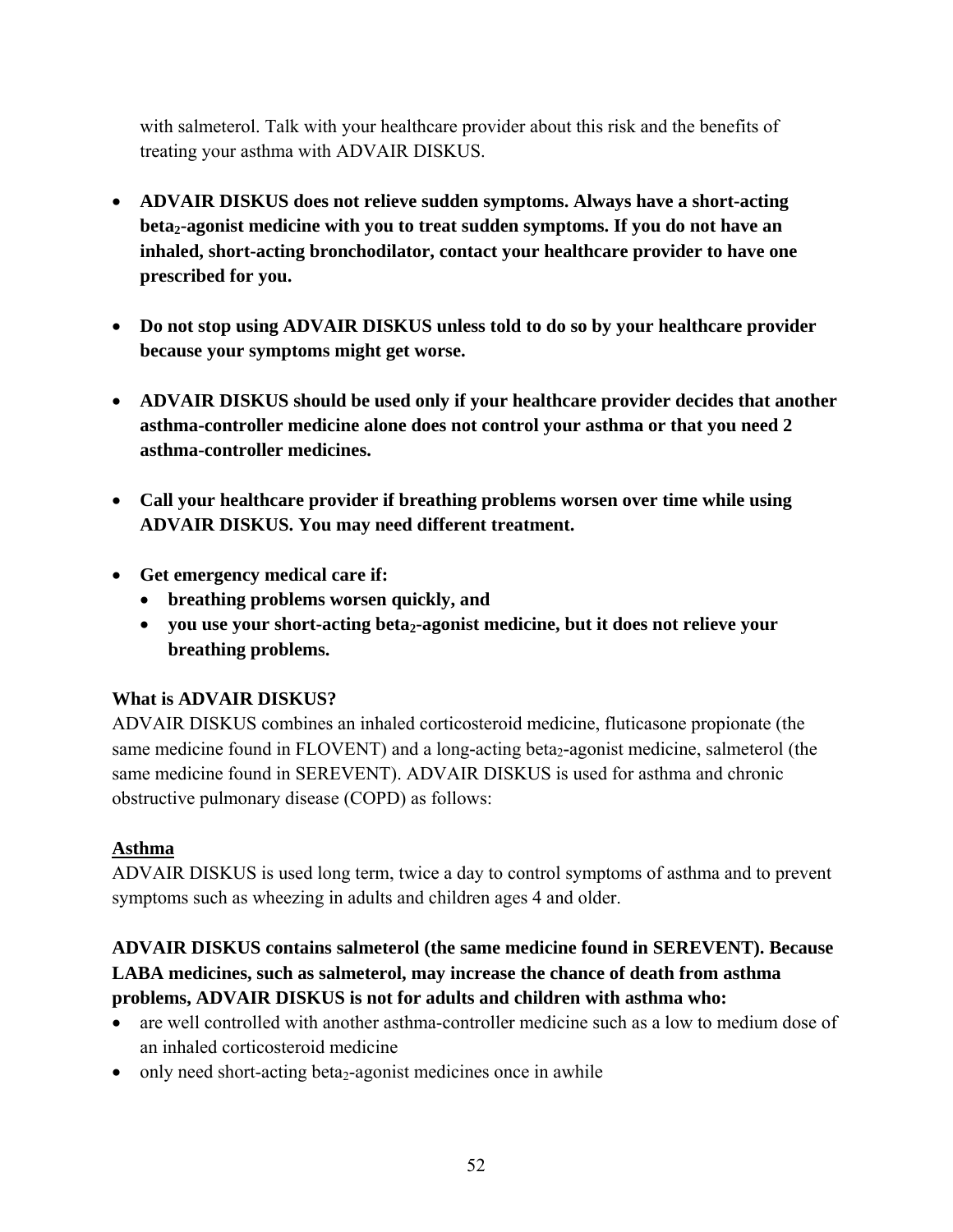### **Chronic Obstructive Pulmonary Disease**

COPD is a chronic lung disease that includes chronic bronchitis, emphysema, or both. ADVAIR DISKUS 250/50 is used long term, twice a day to help improve lung function for better breathing in adults with COPD. ADVAIR DISKUS 250/50 has been shown to decrease the number of flare-ups and worsening of COPD symptoms (exacerbations).

### **Who should not use ADVAIR DISKUS?**

Do not use ADVAIR DISKUS:

- to treat sudden, severe symptoms of asthma or COPD
- if you have a severe allergy to milk proteins. Ask your doctor if you are not sure.

# **What should I tell my healthcare provider before using ADVAIR DISKUS?**

### **Tell your healthcare provider about all of your health conditions, including if you:**

- **have heart problems**
- **have high blood pressure**
- **have seizures**
- **have thyroid problems**
- **have diabetes**
- **have liver problems**
- **have osteoporosis**
- **have an immune system problem**
- **are pregnant or planning to become pregnant.** It is not known if ADVAIR DISKUS may harm your unborn baby.
- **are breastfeeding.** It is not known if ADVAIR DISKUS passes into your milk and if it can harm your baby.
- **are allergic to any of the ingredients in ADVAIR DISKUS, any other medicines, or food products. See the end of this Medication Guide for a complete list of the ingredients in ADVAIR DISKUS.**
- **are exposed to chickenpox or measles**

Tell your healthcare provider about all the medicines you take including prescription and non-prescription medicines, vitamins, and herbal supplements. ADVAIR DISKUS and certain other medicines may interact with each other. This may cause serious side effects. Especially, tell your healthcare provider if you take ritonavir. The anti-HIV medicines NORVIR® (ritonavir capsules) Soft Gelatin, NORVIR (ritonavir oral solution), and KALETRA® (lopinavir/ritonavir) Tablets contain ritonavir.

Know the medicines you take. Keep a list and show it to your healthcare provider and pharmacist each time you get a new medicine.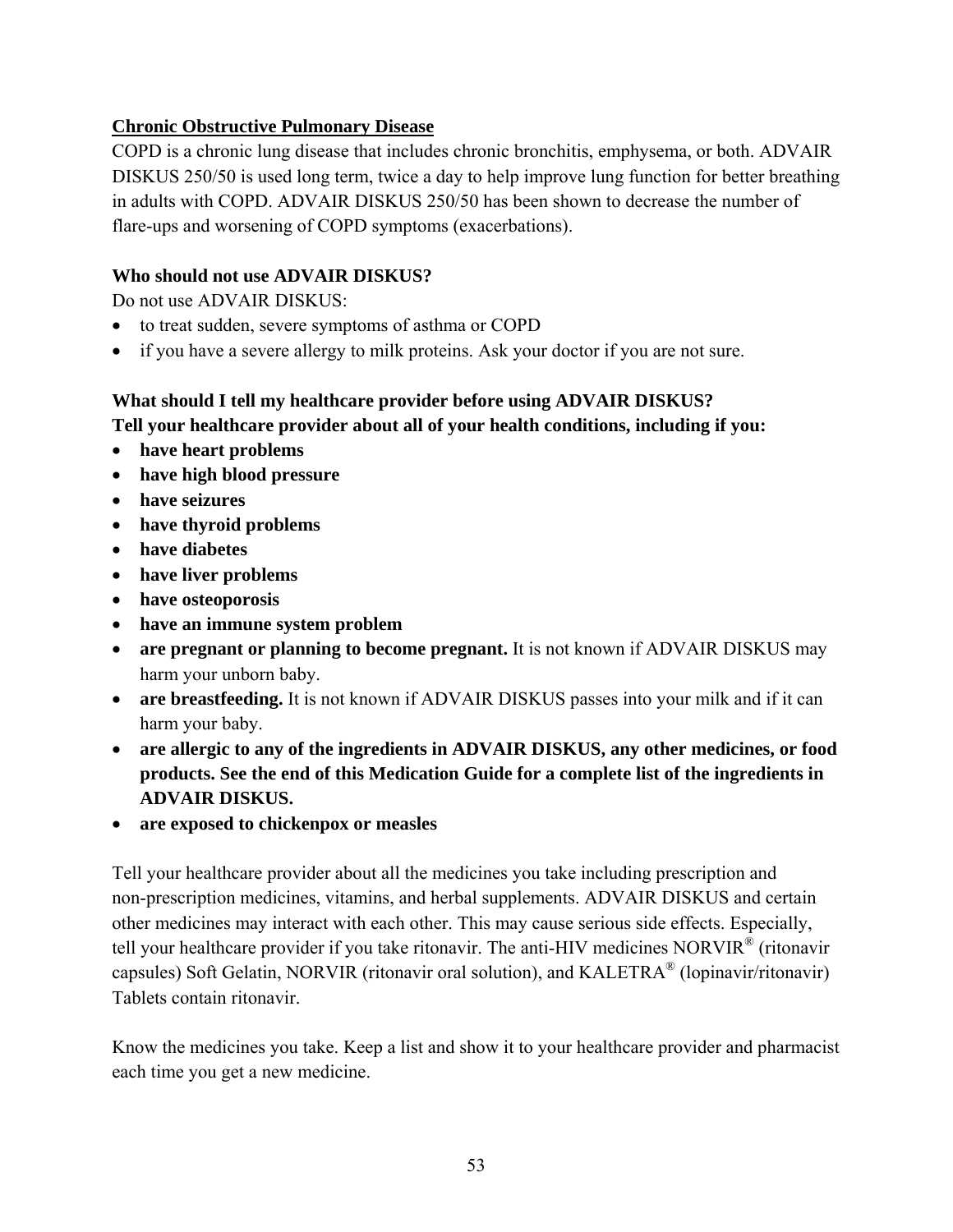### **How do I use ADVAIR DISKUS?**

**See the step-by-step instructions for using ADVAIR DISKUS at the end of this Medication Guide.** Do not use ADVAIR DISKUS unless your healthcare provider has taught you and you understand everything. Ask your healthcare provider or pharmacist if you have any questions.

- Children should use ADVAIR DISKUS with an adult's help, as instructed by the child's healthcare provider.
- Use ADVAIR DISKUS exactly as prescribed. **Do not use ADVAIR DISKUS more often than prescribed.** ADVAIR DISKUS comes in 3 strengths. Your healthcare provider will prescribe the one that is best for your condition.
- The usual dosage of ADVAIR DISKUS is 1 inhalation twice a day (morning and evening). The 2 doses should be about 12 hours apart. Rinse your mouth with water after using ADVAIR DISKUS.
- If you take more ADVAIR DISKUS than your doctor has prescribed, get medical help right away if you have any unusual symptoms, such as worsening shortness of breath, chest pain, increased heart rate, or shakiness.
- If you miss a dose of ADVAIR DISKUS, just skip that dose. Take your next dose at your usual time. Do not take 2 doses at one time.
- Do not use a spacer device with ADVAIR DISKUS.
- Do not breathe into ADVAIR DISKUS.
- **While you are using ADVAIR DISKUS twice a day, do not use other medicines that**  contain a long-acting beta<sub>2</sub>-agonist or LABA for any reason. Ask your healthcare **provider or pharmacist if any of your other medicines are LABA medicines.**
- Do not change or stop any of your medicines used to control or treat your breathing problems. Your healthcare provider will adjust your medicines as needed.
- Make sure you always have a short-acting beta<sub>2</sub>-agonist medicine with you. Use your short-acting beta<sub>2</sub>-agonist medicine if you have breathing problems between doses of ADVAIR DISKUS.
- **Call your healthcare provider or get medical care right away if:** 
	- your breathing problems worsen with ADVAIR DISKUS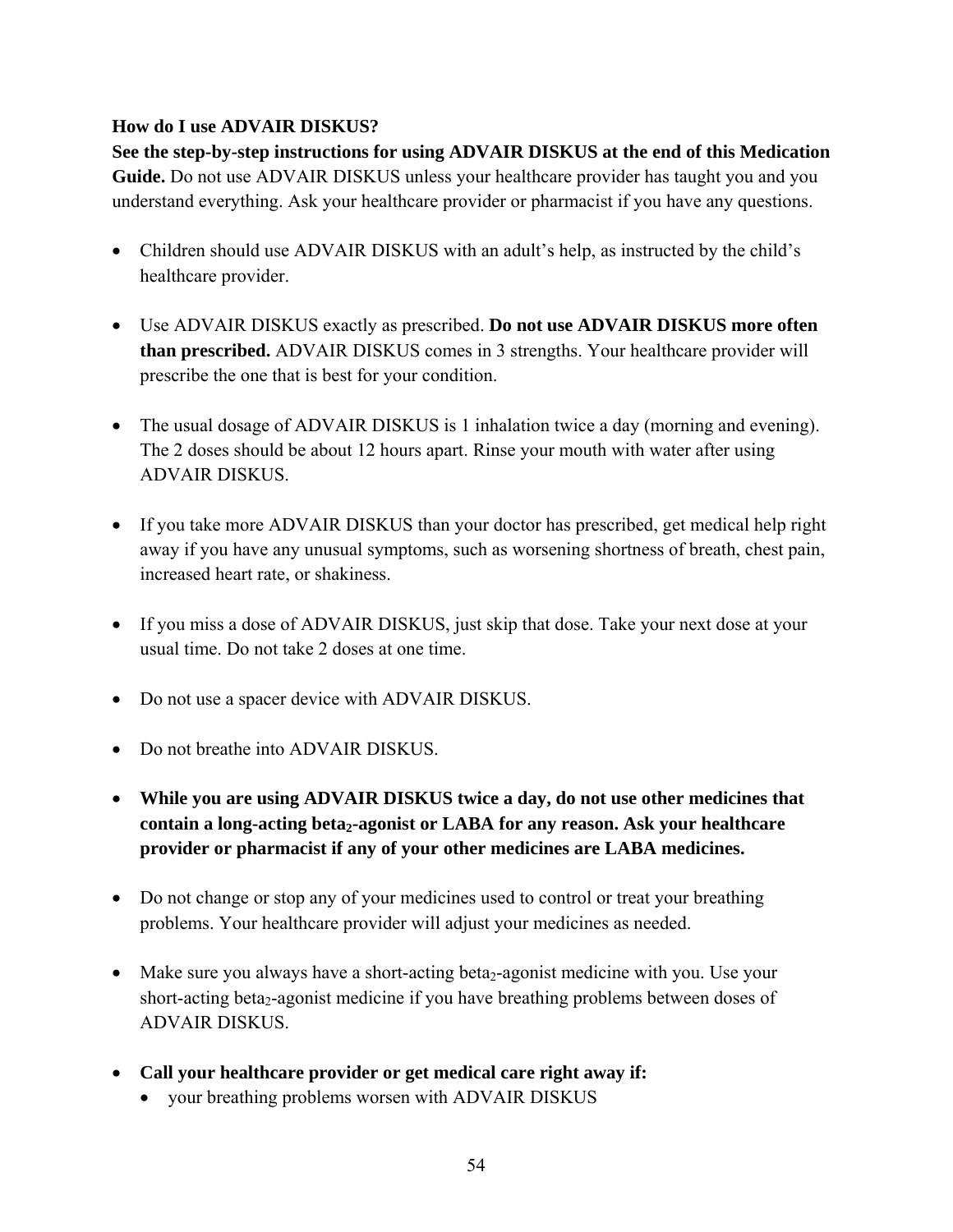- you need to use your short-acting beta<sub>2</sub>-agonist medicine more often than usual
- your short-acting beta<sub>2</sub>-agonist medicine does not work as well for you at relieving symptoms
- you need to use 4 or more inhalations of your short-acting beta<sub>2</sub>-agonist medicine for 2 or more days in a row
- you use 1 whole canister of your short-acting beta<sub>2</sub>-agonist medicine in 8 weeks' time
- your peak flow meter results decrease. Your healthcare provider will tell you the numbers that are right for you.
- you have asthma and your symptoms do not improve after using ADVAIR DISKUS regularly for 1 week

# **What are the possible side effects with ADVAIR DISKUS?**

- **ADVAIR DISKUS contains salmeterol (the same medicine found in SEREVENT). In patients with asthma, LABA medicines, such as salmeterol, may increase the chance of death from asthma problems.** See "What is the most important information I should know about ADVAIR DISKUS?"
- Patients with COPD have a higher chance of getting pneumonia. ADVAIR DISKUS may increase the chance of getting pneumonia. **Call your healthcare provider if you notice any of the following symptoms:**
	- increase in mucus (sputum) production
	- change in mucus color
	- fever
	- chills
	- increased cough
	- increased breathing problems.

### **Other possible side effects with ADVAIR DISKUS include:**

- **serious allergic reactions.** Call your healthcare provider or get emergency medical care if you get any of the following symptoms of a serious allergic reaction, including:
	- rash
	- hives
	- swelling of the face, mouth, and tongue
	- breathing problems
- **increased blood pressure**
- **a fast and irregular heartbeat**
- **chest pain**
- **headache**
- **tremor**
- **nervousness**
- **weakened immune system and a higher chance of infections**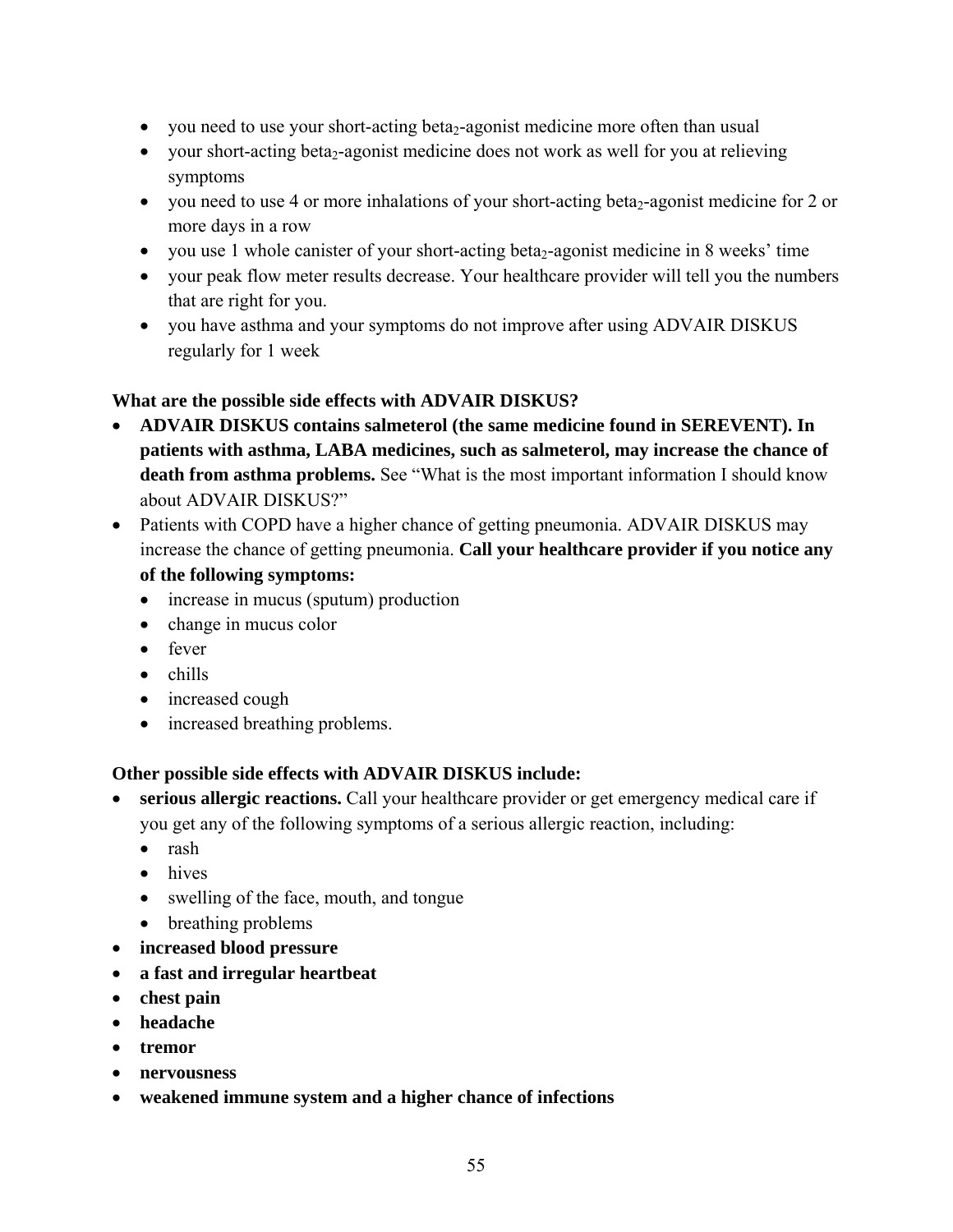- **lower bone mineral density.** This may be a problem for people who already have a higher chance of low bone density (osteoporosis).
- **eye problems including glaucoma and cataracts.** You should have regular eye exams while using ADVAIR DISKUS.
- **slowed growth in children.** A child's growth should be checked often.

### **The most common side effects with ADVAIR DISKUS include: Asthma in adults and children:**

- upper respiratory tract infection
- throat irritation
- hoarseness and voice changes
- thrush in the mouth and throat
- bronchitis
- cough
- headache
- nausea and vomiting

In children with asthma, infections in the ear, nose, and throat are also common.

### **COPD:**

- thrush in the mouth and throat
- throat irritation
- hoarseness and voice changes
- viral respiratory infections
- headache
- muscle and bone pain

Tell your healthcare provider about any side effect that bothers you or that does not go away.

These are not all the side effects with ADVAIR DISKUS. Ask your healthcare provider or pharmacist for more information.

Call your doctor for medical advice about side effects. You may report side effects to FDA at 1- 800-FDA-1088.

### **How do I store ADVAIR DISKUS?**

- Store ADVAIR DISKUS at room temperature between  $68^{\circ}$  to  $77^{\circ}$  F (20 $^{\circ}$  to 25 $^{\circ}$  C). Keep in a dry place away from heat and sunlight.
- Safely discard ADVAIR DISKUS 1 month after you remove it from the foil pouch, or after the dose indicator reads "0", whichever comes first.
- **Keep ADVAIR DISKUS and all medicines out of the reach of children.**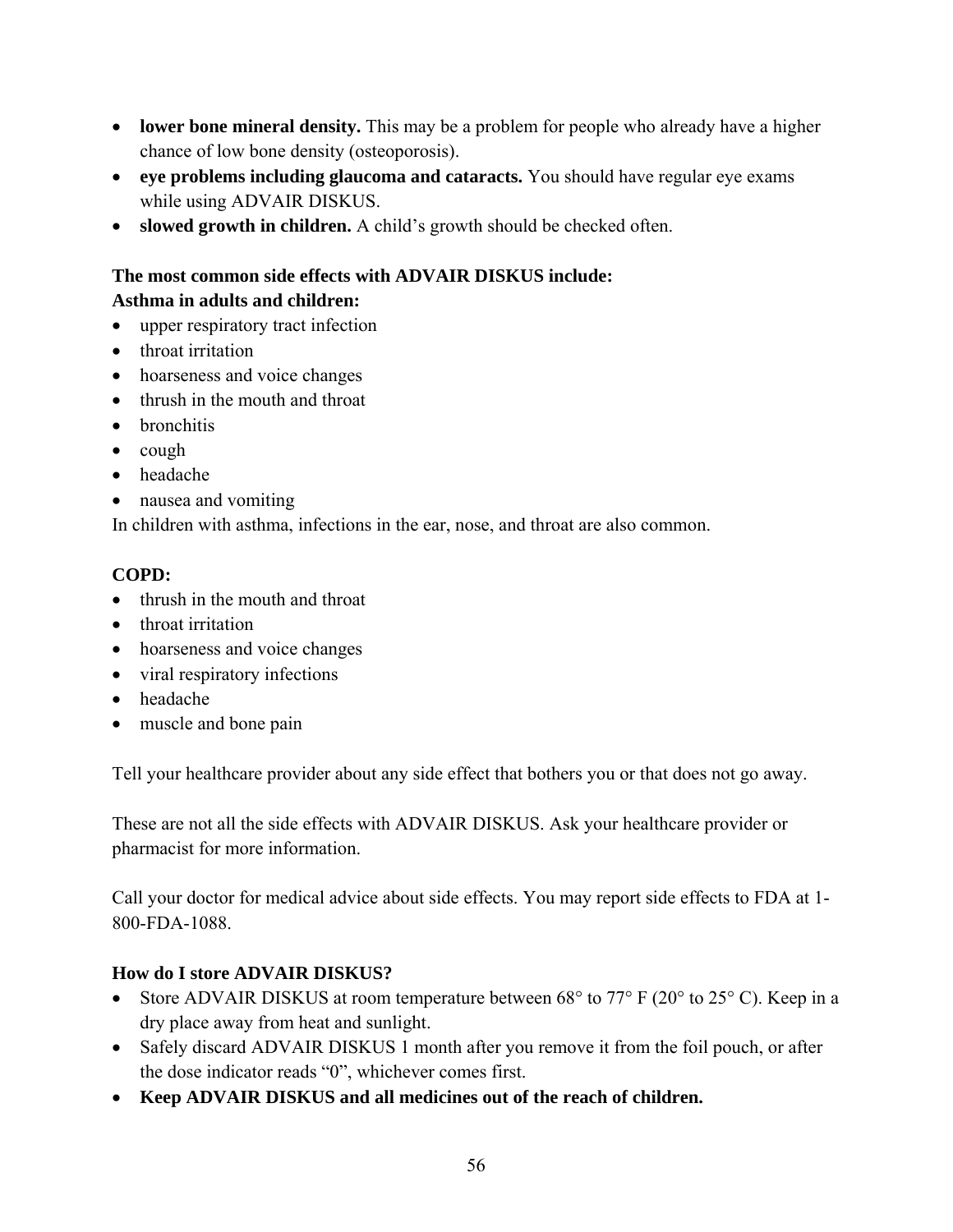### **General Information about ADVAIR DISKUS**

Medicines are sometimes prescribed for purposes not mentioned in a Medication Guide. Do not use ADVAIR DISKUS for a condition for which it was not prescribed. Do not give your ADVAIR DISKUS to other people, even if they have the same condition. It may harm them.

This Medication Guide summarizes the most important information about ADVAIR DISKUS. If you would like more information, talk with your healthcare provider or pharmacist. You can ask your healthcare provider or pharmacist for information about ADVAIR DISKUS that was written for healthcare professionals. You can also contact the company that makes ADVAIR DISKUS (toll free) at 1-888-825-5249 or at www.advair.com.

### **What are the ingredients in ADVAIR DISKUS?**

Active ingredients: fluticasone propionate, salmeterol xinafoate Inactive ingredient: lactose (contains milk proteins)

### **Instructions for Using ADVAIR DISKUS**

Follow the instructions below for using your ADVAIR DISKUS. **You will breathe in (inhale) the medicine from the DISKUS®.** If you have any questions, ask your healthcare provider or pharmacist.



Take ADVAIR DISKUS out of the box and foil pouch. Write the **"Pouch opened"** and **"Use by"** dates on the label on top of the DISKUS. **The "Use by" date is 1 month from date of opening the pouch.** 

- The DISKUS will be in the closed position when the pouch is opened.
- The **dose indicator** on the top of the DISKUS tells you how many doses are left. The dose indicator number will decrease each time you use the DISKUS. After you have used 55 doses from the DISKUS, the numbers 5 to 0 will appear in **red** to warn you that there are only a few doses left *(see Figure 1)*. If you are using a "sample" DISKUS, the numbers 5 to 0 will appear in red after 23 doses.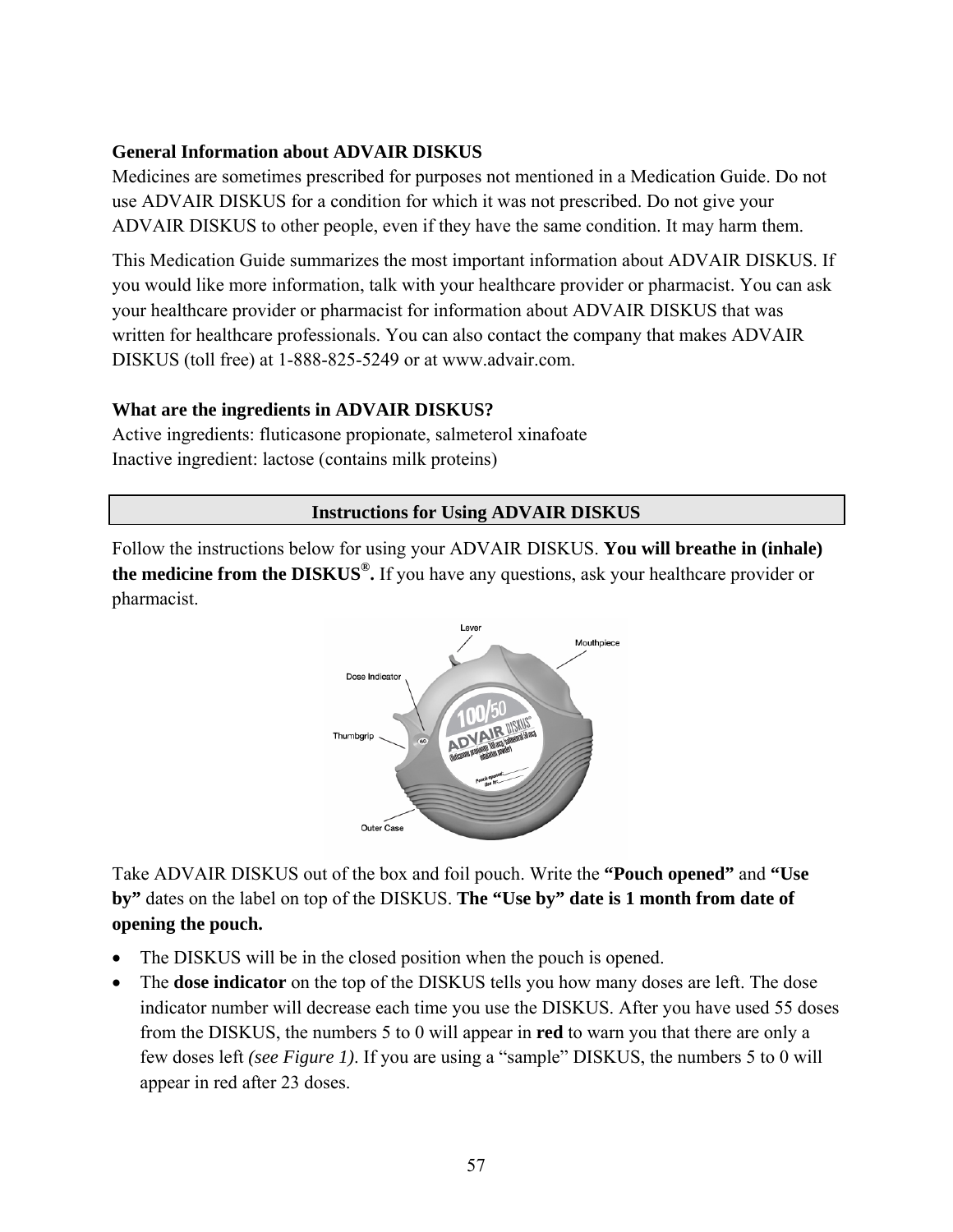

**Figure 1** 

Taking a dose from the DISKUS requires the following 3 simple steps: Open, Click, Inhale.

### **1. OPEN**

Hold the DISKUS in one hand and put the thumb of your other hand on the **thumbgrip**. Push your thumb away from you as far as it will go until the mouthpiece appears and snaps into position *(see Figure 2)*.



**Figure 2** 

# **2. CLICK**

Hold the DISKUS in a level, flat position with the mouthpiece towards you. Slide the **lever** away from you as far as it will go until it **clicks** *(see Figure 3)*. The DISKUS is now ready to use.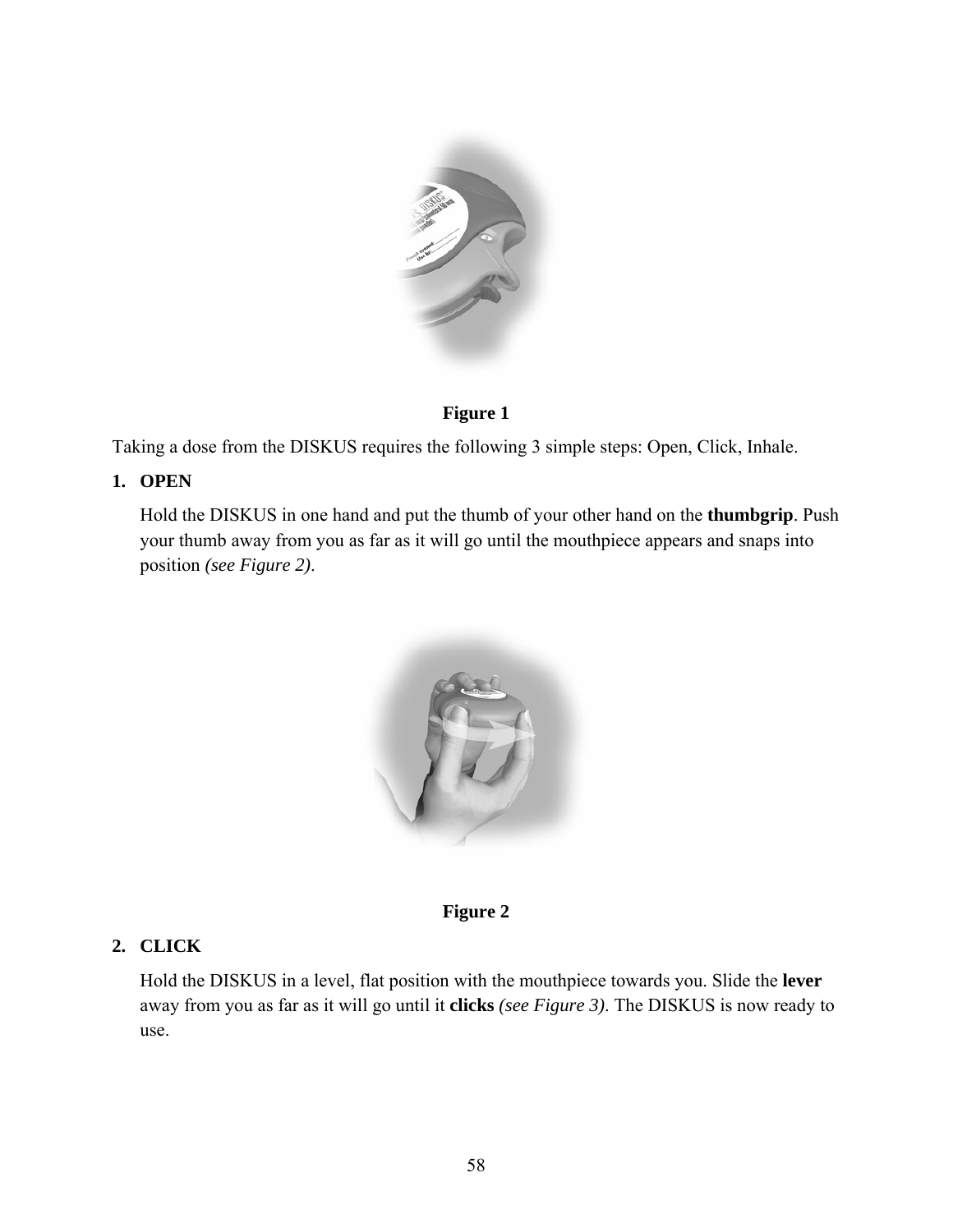

### **Figure 3**

Every time the **lever** is pushed back, a dose is ready to be inhaled. This is shown by a decrease in numbers on the dose counter. **To avoid releasing or wasting doses once the DISKUS is ready:** 

- **Do not close the DISKUS.**
- **Do not tilt the DISKUS.**
- **Do not play with the lever.**
- **Do not move the lever more than once.**

### **3. INHALE**

Before inhaling your dose from the DISKUS, breathe out (exhale) fully while holding the DISKUS level and away from your mouth *(see Figure 4)*. **Remember, never breathe out into the DISKUS mouthpiece.**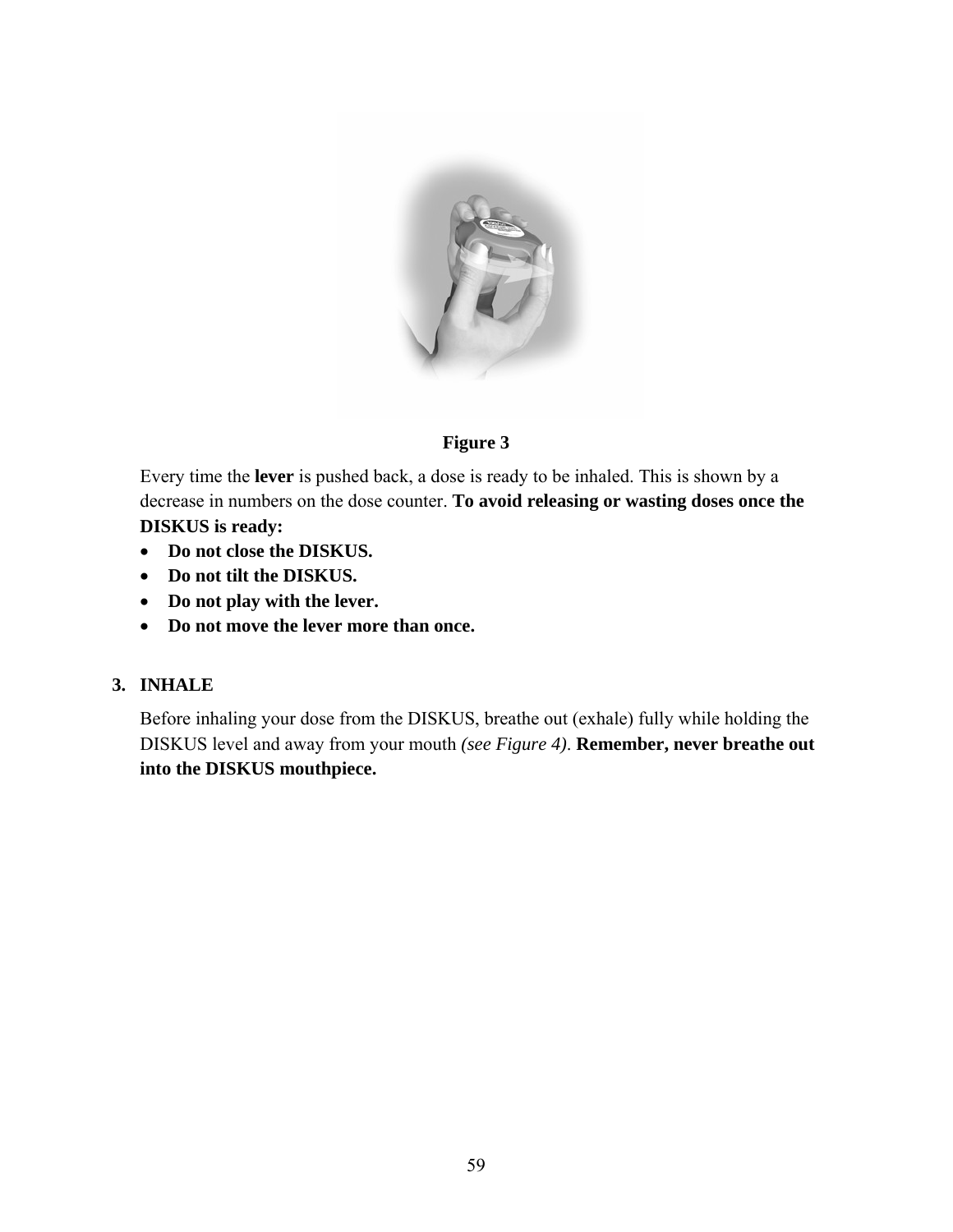

### **Figure 4**

Put the mouthpiece to your lips *(see Figure 5)*. Breathe in quickly and deeply through the DISKUS. Do not breathe in through your nose.



#### **Figure 5**

Remove the DISKUS from your mouth. Hold your breath for about 10 seconds, or for as long as is comfortable. Breathe out slowly.

The DISKUS delivers your dose of medicine as a very fine powder. Most patients can taste or feel the powder. Do not use another dose from the DISKUS if you do not feel or taste the medicine.

Rinse your mouth with water after breathing-in the medicine. Spit the water out. Do not swallow.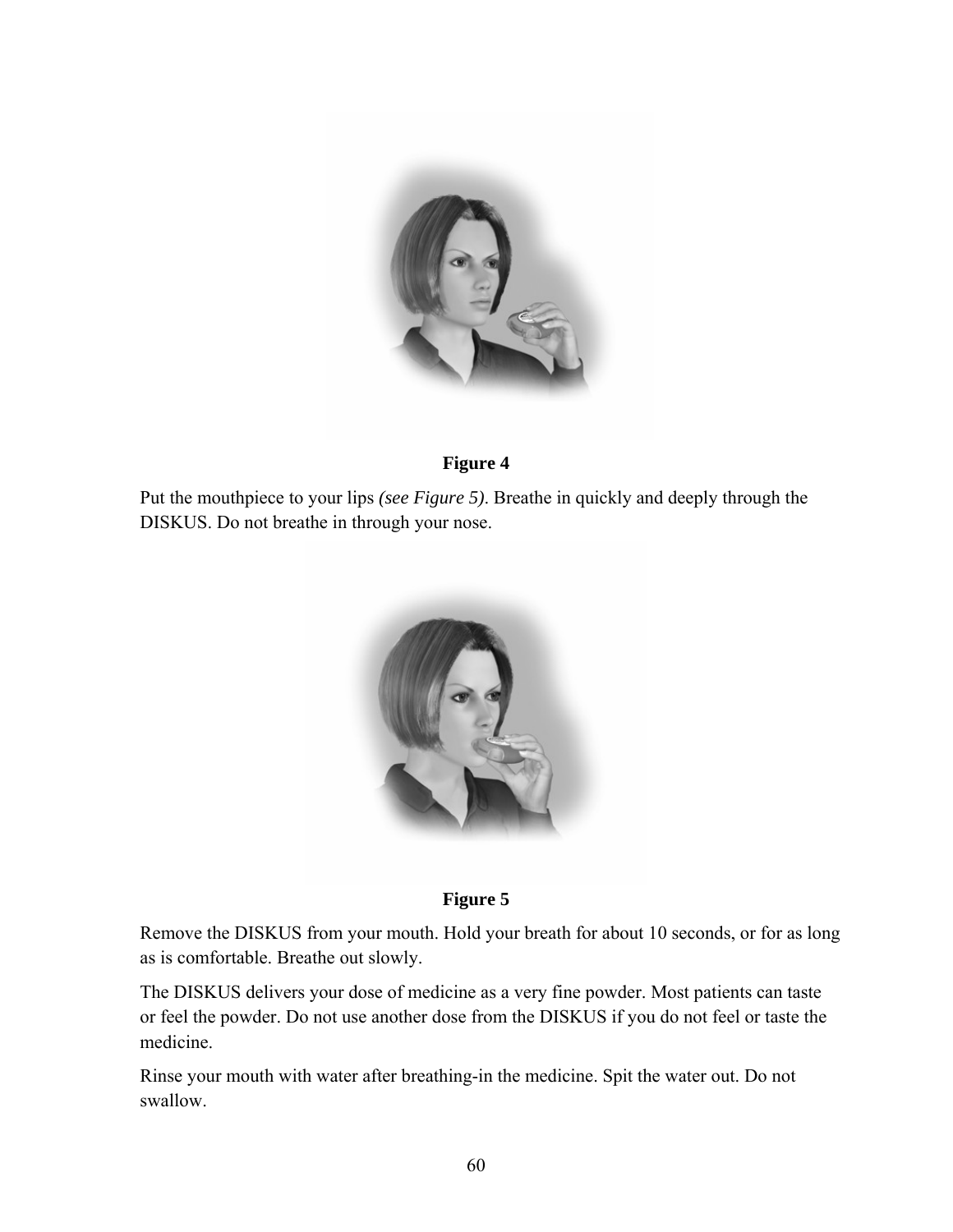**4. Close the DISKUS when you are finished taking a dose so that the DISKUS will be ready for you to take your next dose.** Put your thumb on the thumbgrip and slide the thumbgrip back towards you as far as it will go *(see Figure 6)*. The DISKUS will click shut. The lever will automatically return to its original position. The DISKUS is now ready for you to take your next scheduled dose, due in about 12 hours. (Repeat steps 1 to 4.)



**Figure 6** 

### **Remember:**

- Never breathe into the DISKUS.
- Never take the DISKUS apart.
- Always ready and use the DISKUS in a level, flat position.
- Do not use the DISKUS with a spacer device.
- After each dose, rinse your mouth with water and spit the water out. Do not swallow.
- Never wash the mouthpiece or any part of the DISKUS. **Keep it dry.**
- Always keep the DISKUS in a dry place.
- Never take an extra dose, even if you did not taste or feel the medicine.

### April 2008 ADD:4MG

### **This Medication Guide has been approved by the U.S. Food and Drug Administration.**

ADVAIR DISKUS, DISKHALER, DISKUS, FLOVENT, ROTADISK, SEREVENT, and VENTOLIN are registered trademarks of GlaxoSmithKline. NORVIR and KALETRA are registered trademarks of Abbott Laboratories.